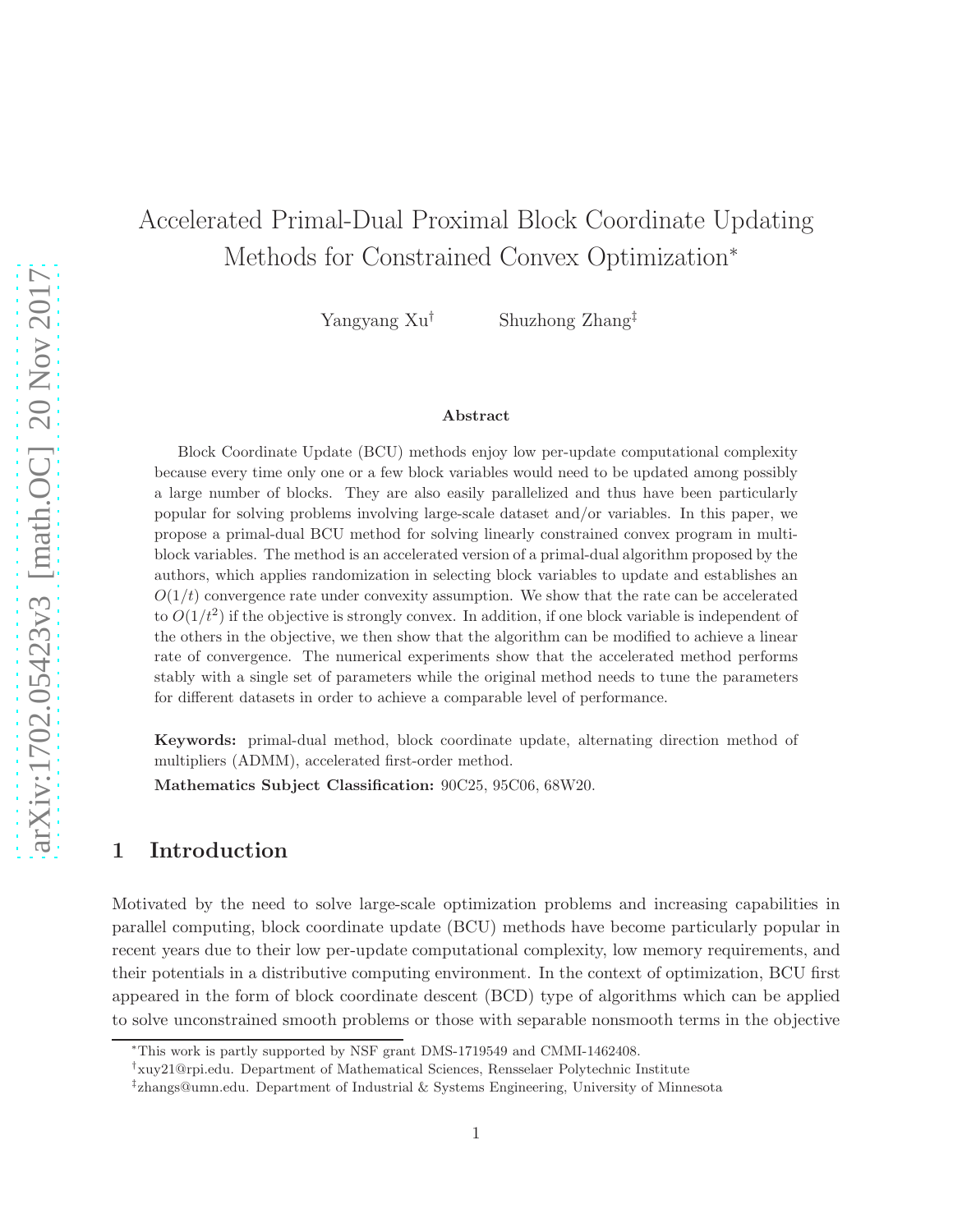<span id="page-1-1"></span>(possibly with separable constraints). More recently, it has been developed for solving problems with nonseparable nonsmooth terms and/or constraint in a primal-dual framework.

In this paper, we consider the following linearly constrained multi-block structured optimization model:

<span id="page-1-0"></span>
$$
\min_{x} f(x) + \sum_{i=1}^{M} g_i(x_i), \text{ s.t. } \sum_{i=1}^{M} A_i x_i = b,
$$
\n(1)

where x is partitioned into disjoint blocks  $(x_1, x_2, \ldots, x_M)$ , f is a smooth convex function with Lipschitz continuous gradient, and each  $g_i$  is proper closed convex and possibly non-differentiable. Note that  $g_i$  can include an indicator function of a convex set  $\mathcal{X}_i$ , and thus  $(1)$  can implicitly include certain separable block constraints in addition to the nonseparable linear constraint.

Many applications arising in statistical and machine learning, image processing, and finance can be formulated in the form of [\(1\)](#page-1-0) including the basis pursuit [\[7\]](#page-19-0), constrained regression [\[23\]](#page-20-0), support vector machine in its dual form [\[10\]](#page-19-1), portfolio optimization [\[28\]](#page-20-1), just to name a few.

Towards finding a solution for [\(1\)](#page-1-0), we will first present an accelerated proximal Jacobian alternating direction method of multipliers (Algorithm [1\)](#page-5-0), and then we generalize it to an accelerated randomized primal-dual block coordinate update method (Algorithm [2\)](#page-8-0). Assuming strong convexity on the objective function, we will establish  $O(1/t^2)$  convergence rate results of the proposed algorithms by adaptively setting the parameters, where  $t$  is the total number of iterations. In addition, if further assuming smoothness and the full-rankness we then obtain linear convergence of a modified method (Algorithm [3\)](#page-12-0).

### 1.1 Related methods

Our algorithms are closely related to randomized coordinate descent methods, primal-dual coordinate update methods, and accelerated primal-dual methods. In this subsection, let us briefly review the three classes of methods and discuss their relations to our algorithms.

#### Randomized coordinate descent methods

In the absence of linear constraint, Algorithm [2](#page-8-0) specializes to randomized coordinate descent (RCD), which was first proposed in [\[31\]](#page-20-2) for smooth problems and later generalized in [\[27,](#page-20-3)[38\]](#page-21-0) to nonsmooth problems. It was shown that RCD converges sublinearly with rate  $O(1/t)$ , which can be accelerated to  $O(1/t^2)$  for convex problems and achieves a linear rate for strongly convex problems. By choosing multiple block variables at each iteration, [\[37\]](#page-21-1) proposed to parallelize the RCD method and showed the same convergence results for parallelized RCD. This is similar to setting  $m > 1$  in Algorithm [2,](#page-8-0) allowing parallel updates on the selected  $x$ -blocks.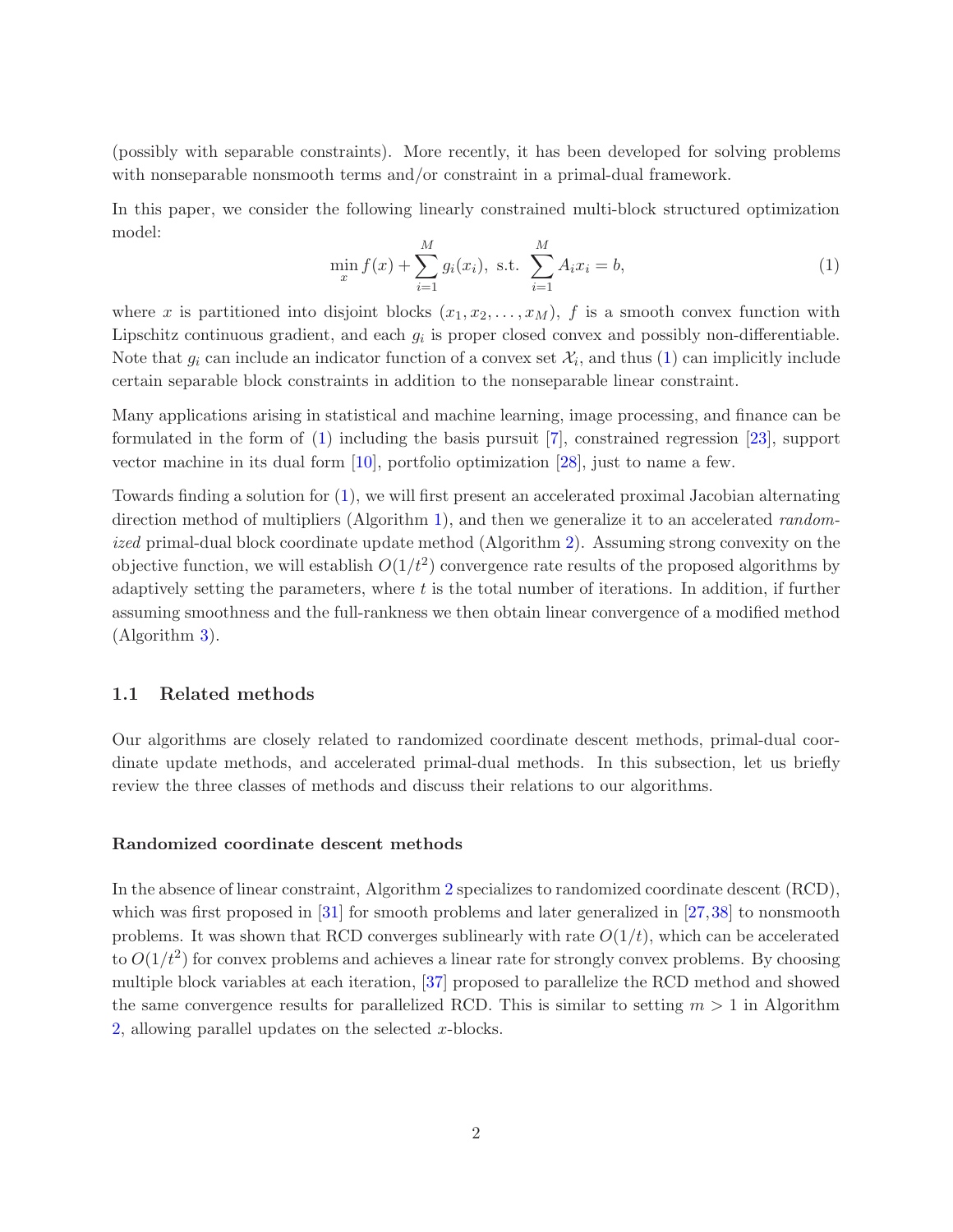#### <span id="page-2-0"></span>Primal-dual coordinate update methods

In the presence of linear constraints, coordinate descent methods may fail to converge to a solution of the problem because fixing all but one block, the selected block variable may be uniquely determined by the linear constraint. To perform coordinate update to the linearly constrained problem [\(1\)](#page-1-0), one effective approach is to update both primal and dual variables. Under this framework, the alternating direction method of multipliers (ADMM) is one popular choice. Originally, ADMM [\[14,](#page-19-2)[17\]](#page-19-3) was proposed for solving two-block structured problems with separable objective (by setting  $f = 0$  and  $M = 2$  in [\(1\)](#page-1-0)), for which its convergence and also convergence rate have been wellestablished (see e.g. [\[2,](#page-18-0) [13,](#page-19-4) [22,](#page-20-4) [29\]](#page-20-5)). However, directly extending ADMM to the multi-block setting such as  $(1)$  may fail to converge; see [\[6\]](#page-19-5) for a divergence example of the ADMM even for solving a linear system of equations. Lots of efforts have been spent on establishing the convergence of multi-block ADMM under stronger assumptions (see e.g.  $[4, 6, 16, 25, 26]$  $[4, 6, 16, 25, 26]$  $[4, 6, 16, 25, 26]$  $[4, 6, 16, 25, 26]$  $[4, 6, 16, 25, 26]$  $[4, 6, 16, 25, 26]$  $[4, 6, 16, 25, 26]$  $[4, 6, 16, 25, 26]$ ) such as strong convexity or orthogonality conditions on the linear constraint. Without additional assumptions, modification is necessary for the ADMM applied to multi-block problems to be convergent; see [\[12,](#page-19-7) [19,](#page-19-8) [20,](#page-20-8) [39\]](#page-21-2) for example. Very recently, [\[15\]](#page-19-9) proposed a randomized primal-dual coordinate (RPDC) update method, whose asynchronous parallel version was then studied in [\[41\]](#page-21-3). Applied to [\(1\)](#page-1-0), RPDC is a special case of Algorithm [2](#page-8-0) with fixed parameters. It was shown that RPDC converges with rate  $O(1/t)$  under convexity assumption. More general than solving an optimization problem, primaldual coordinate (PDC) update methods have also appeared in solving fixed-point or monotone inclusion problems [\[9,](#page-19-10) [34](#page-20-9)[–36\]](#page-21-4). However, for these problems, the PDC methods are only shown to converge but no convergence rate estimates are known unless additional assumptions are made such as the strong monotonicity condition.

### Accelerated primal-dual methods

It is possible to accelerate the rate of convergence from  $O(1/t)$  to  $O(1/t^2)$  for gradient type methods. The first acceleration result was shown by Nesterov [\[30\]](#page-20-10) for solving smooth unconstrained problems. The technique has been generalized to accelerate gradient-type methods on possibly nonsmooth convex programs [\[1,](#page-18-2) [32\]](#page-20-11). Primal-dual methods on solving linearly constrained problems can also be accelerated by similar techniques. Under convexity assumption, the augmented Lagrangian method (ALM) is accelerated in [\[21\]](#page-20-12) from  $O(1/t)$  convergence rate to  $O(1/t^2)$  by using a similar technique as that in  $[1]$  to the multiplier update, and  $[40]$  accelerates the linearized ALM using a technique similar to that in [\[32\]](#page-20-11). Assuming strong convexity on the objective, [\[18\]](#page-19-11) accelerates the ADMM method, and the assumption is weakened in [\[40\]](#page-21-5) to assuming the strong convexity for one component of the objective function. On solving bilinear saddle-point problems, various primal-dual methods can be accelerated if either primal or dual problem is strongly convex [\[3,](#page-18-3)[5,](#page-18-4)[11\]](#page-19-12). Without strong convexity, partial acceleration is still possible in terms of the rate depending on some other quantities; see e.g. [\[8,](#page-19-13) [33\]](#page-20-13).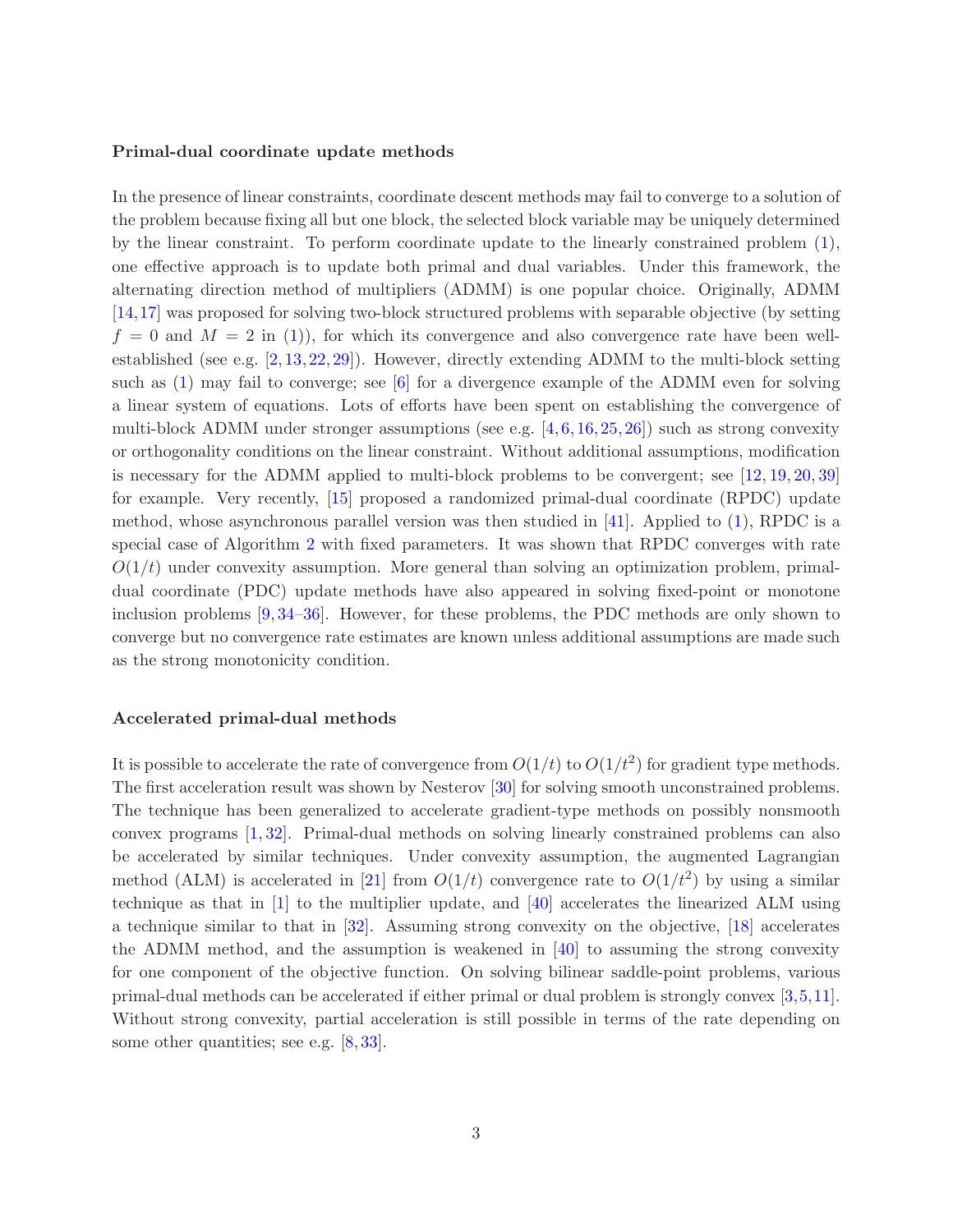### <span id="page-3-1"></span>1.2 Contributions of this paper

We accelerate the proximal Jacobian ADMM [\[12\]](#page-19-7) and also generalize it to an accelerated primaldual coordinate updating method for linearly constrained multi-block structured convex program, where in the objective there is a nonseparable smooth function. With parameters fixed during all iterations, the generalized method reduces to that in [\[15\]](#page-19-9) and enjoys  $O(1/t)$  convergence rate under mere convexity assumption. By adaptively setting the parameters at different iterations, we show that the accelerated method has  $O(1/t^2)$  convergence rate if the objective is strongly convex. In addition, if there is one block variable that is independent of all others in the objective (but coupled in the linear constraint) and also the corresponding component function is smooth, we modify the algorithm by treating that independent variable in a different way and establish a linear convergence result. Numerically, we test the accelerated method on quadratic programming and compare it to the (nonaccelerated) RPDC method in [\[15\]](#page-19-9). The results demonstrate that the accelerated method performs efficiently and stably with the parameters automatically set in accordance of the analysis, while the RPDC method needs to tune its parameters for different data in order to have a comparable performance.

### 1.3 Nomenclature and basic facts

**Notations.** For a positive integer M, we denote  $[M]$  as  $\{1, \ldots, M\}$ . We let  $x_S$  denote the subvector of x with blocks indexed by S. Namely, if  $S = \{i_1, \ldots, i_m\}$ , then  $x_S = (x_{i_1}, \ldots, x_{i_m})$ . Similarly,  $A<sub>S</sub>$  denotes the submatrix of A with columns indexed by S, and  $g<sub>S</sub>$  denotes the sum of component functions indicated by S. We use  $\nabla_i f(x)$  for the partial gradient of f with respect to  $x_i$  at x and  $\nabla_S f(x)$  with respect to  $x_S$ . For a nondifferentiable function g,  $\nabla_g(x)$  denotes a subgradient of g at x. We reserve I for the identity matrix and use  $\|\cdot\|$  for Euclidean norm. Given a symmetric positive semidefinite (PSD) matrix W, for any vector v of appropriate size, we define  $||v||_W^2 = v^{\top} W v$ , and

<span id="page-3-4"></span>
$$
\Delta_W(v^+, v^o, v) = \frac{1}{2} \left[ \|v^+ - v\|_W^2 - \|v^o - v\|_W^2 + \|v^+ - v^o\|_W^2 \right]. \tag{2}
$$

If  $W = I$ , we simply use  $\Delta(v^+, v^o, v)$ . Also, we denote

<span id="page-3-2"></span>
$$
g(x) = \sum_{i=1}^{m} g_i(x_i), \quad F(x) = f(x) + g(x), \quad \Phi(\hat{x}, x, \lambda) = F(\hat{x}) - F(x) - \langle \lambda, A\hat{x} - b \rangle.
$$
 (3)

**Preparations.** A point  $(x^*, \lambda^*)$  is called a Karush-Kuhn-Tucker (KKT) point of [\(1\)](#page-1-0) if

<span id="page-3-0"></span>
$$
0 \in \partial F(x^*) - A^\top \lambda^*, \quad Ax^* - b = 0. \tag{4}
$$

For convex programs, the conditions in  $(4)$  are sufficient for  $x^*$  to be an optimal solution of  $(1)$ , and they are also necessary if a certain qualification condition holds (e.g., the Slater condition: there is x in the interior of the domain of F such that  $Ax = b$ . Together with the convexity of  $F, (4)$  $F, (4)$  implies

<span id="page-3-3"></span>
$$
\Phi(x, x^*, \lambda^*) \ge 0, \forall x. \tag{5}
$$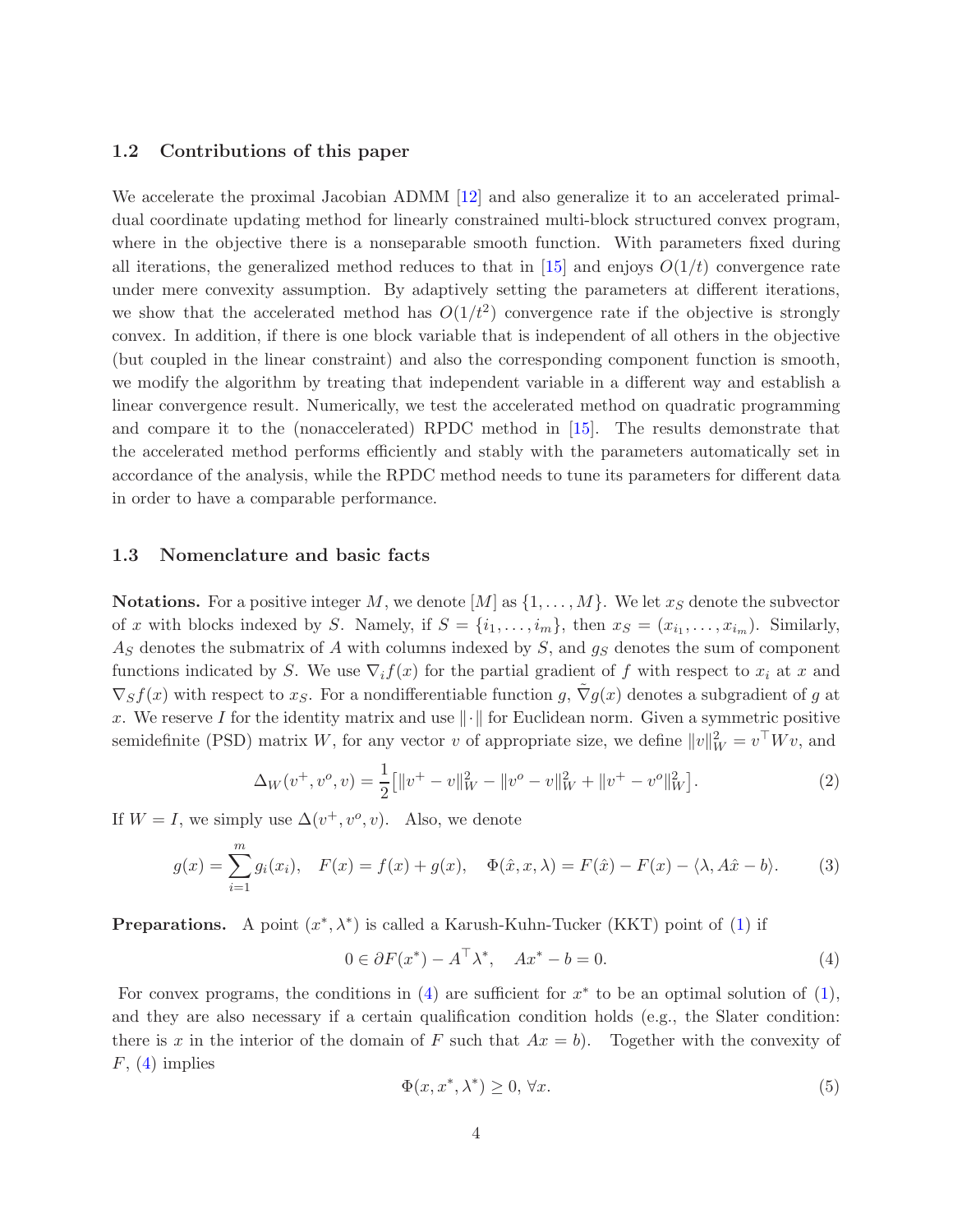<span id="page-4-3"></span>We will use the following lemmas as basic facts. The first lemma is straightforward to verify from the definition of  $\|\cdot\|_{W}$ ; the second one is similar to Lemma 3.3 in [\[15\]](#page-19-9); the third one is from Lemma 3.5 in [\[15\]](#page-19-9).

**Lemma 1.1** For any vectors u, v and symmetric PSD matrix W of appropriate sizes, it holds that

<span id="page-4-4"></span>
$$
u^{\top}Wv = \frac{1}{2} \left[ ||u||_W^2 - ||u - v||_W^2 + ||v||_W^2 \right].
$$
 (6)

<span id="page-4-5"></span>**Lemma 1.2** Given a function  $\phi$ , for a given x and a random vector  $\hat{x}$ , if for any  $\lambda$  (that may depend on  $\hat{x}$ ) it holds  $\mathbb{E}\Phi(\hat{x}, x, \lambda) \leq \mathbb{E}\phi(\lambda)$ , then for any  $\gamma > 0$ , we have

$$
\mathbb{E}\big[F(\hat{x}) - F(x) + \gamma \|A\hat{x} - b\|\big] \le \sup_{\|\lambda\| \le \gamma} \phi(\lambda).
$$

*Proof.* Let  $\hat{\lambda} = -\frac{\gamma(A\hat{x}-b)}{\|A\hat{x}-b\|}$  $\frac{\gamma(A\hat{x}-b)}{\|A\hat{x}-b\|}$  if  $A\hat{x}-b \neq 0$ , and  $\hat{\lambda}=0$  otherwise. Then

$$
\Phi(\hat{x}, x, \hat{\lambda}) = F(\hat{x}) - F(x) + \gamma ||A\hat{x} - b||.
$$

In addition, since  $\|\hat{\lambda}\| \leq \gamma$ , we have  $\phi(\hat{\lambda}) \leq \sup_{\|\lambda\| \leq \gamma} \phi(\lambda)$  and thus  $\mathbb{E}\phi(\hat{\lambda}) \leq \sup_{\|\lambda\| \leq \gamma} \phi(\lambda)$ . Hence, we have the desired result from  $\mathbb{E}\Phi(\hat{x}, x, \hat{\lambda}) \leq \mathbb{E}\phi(\hat{\lambda})$ .

<span id="page-4-6"></span>**Lemma 1.3** Suppose  $\mathbb{E}[F(\hat{x}) - F(x^*) + \gamma ||A\hat{x} - b||] \leq \epsilon$ . Then,

$$
\mathbb{E}\|A\hat{x} - b\| \le \frac{\epsilon}{\gamma - \| \lambda^* \|}, \text{ and } -\frac{\epsilon \| \lambda^* \|}{\gamma - \| \lambda^* \|} \le \mathbb{E}\big[F(\hat{x}) - F(x^*)\big] \le \epsilon,
$$

where  $(x^*, \lambda^*)$  satisfies the optimality conditions in [\(4\)](#page-3-0), and we assume  $\|\lambda^*\| < \gamma$ .

Outline. The rest of the paper is organized as follows. Section [2](#page-4-0) presents the accelerated proximal Jacobian ADMM and its convergence results. In section [3,](#page-7-0) we propose an accelerated primal-dual block coordinate update method with convergence analysis. Section [4](#page-10-0) assumes more structure on the problem [\(1\)](#page-1-0) and modifies the algorithm in section [3](#page-7-0) to have linear convergence. Numerical results are provided in section [5.](#page-15-0) Finally, section [6](#page-18-5) concludes the paper.

### <span id="page-4-0"></span>2 Accelerated proximal Jacobian ADMM

In this section, we propose an accelerated proximal Jacobian ADMM for solving [\(1\)](#page-1-0). At each iteration, the algorithm updates all M block variables in parallel by minimizing a linearized proximal approximation of the augmented Lagrangian function, and then it renews the multiplier. Specifically, it iteratively performs the following updates:

$$
x_i^{k+1} = \underset{x_i}{\text{arg min}} \left\langle \nabla_i f(x^k) - A_i^{\top} (\lambda^k - \beta_k r^k), x_i \right\rangle + g_i(x_i) + \frac{1}{2} ||x_i - x_i^k||_{P_i^k}, i = 1, ..., M, \quad (7a)
$$

<span id="page-4-2"></span><span id="page-4-1"></span>
$$
\lambda^{k+1} = \lambda^k - \rho_k r^{k+1},\tag{7b}
$$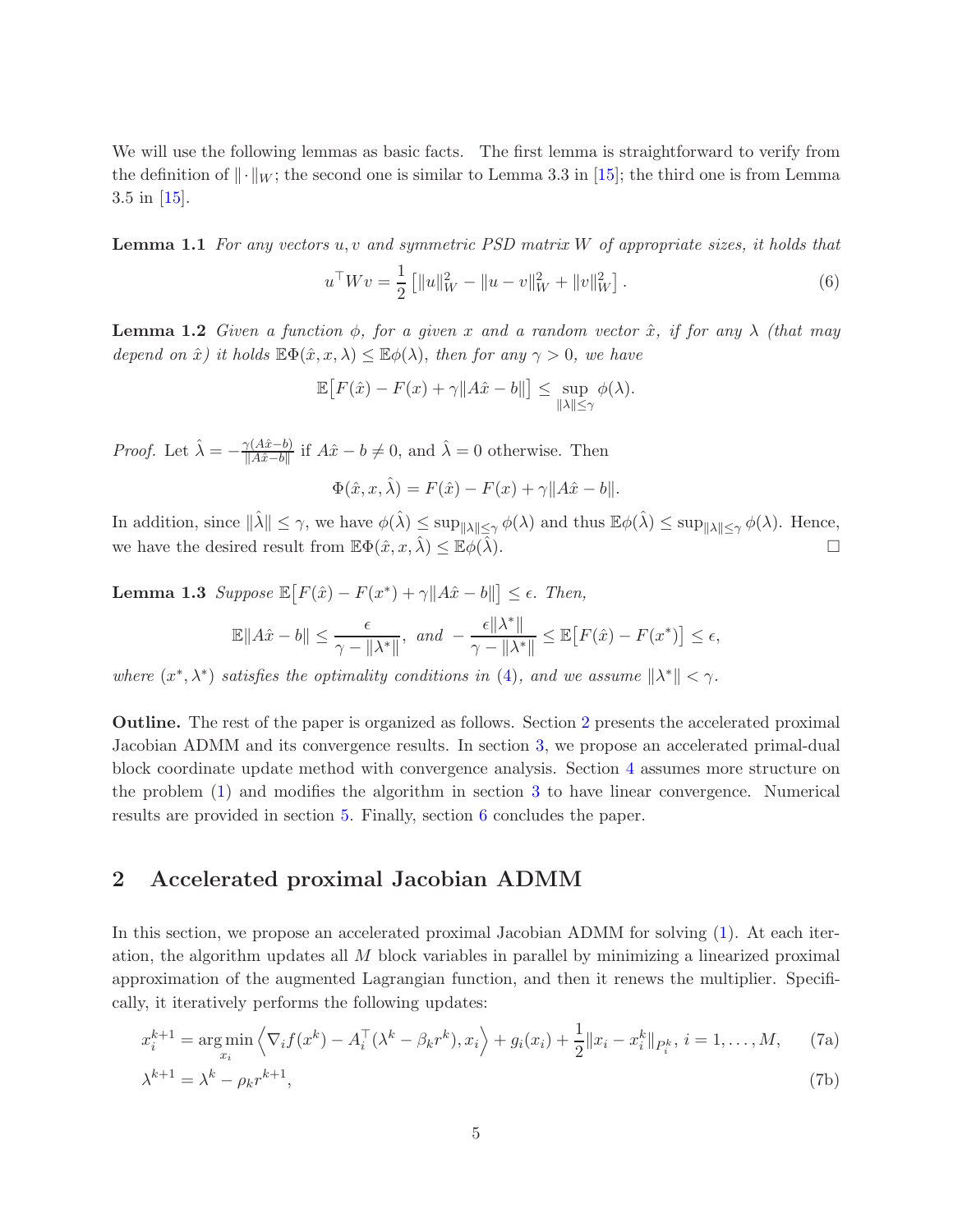<span id="page-5-4"></span>where  $\beta_k$  and  $\rho_k$  are scalar parameters,  $P^k$  is an  $M \times M$  block diagonal matrix with  $P_i^k$  as its *i*-th diagonal block for  $i = 1, ..., M$ , and  $r^k = Ax^k - b$  denotes the residual. Note that [\(7a\)](#page-4-1) consists of M independent subproblems, and they can be solved in parallel.

Algorithm [1](#page-5-0) summarizes the proposed method. It reduces to the proximal Jacobian ADMM in [\[12\]](#page-19-7) if  $\beta_k, \rho_k$  and  $P^k$  are fixed for all k and there is no nonseparable function f. We will show that adapting the parameters as the iteration progresses can accelerate the convergence of the algorithm.

<span id="page-5-0"></span>Algorithm 1: Accelerated proximal Jacobian ADMM for [\(1\)](#page-1-0) **1** Initialization: choose  $x^1$ , set  $\lambda^1 = 0$ , and let  $r^1 = Ax^1 - b$ 2 for  $k = 1, 2, ...$  do 3 Choose parameters  $\beta_k, \rho_k$  and a block diagonal matrix  $P^k$ 4 Let  $x^{k+1} \leftarrow (7a)$  $x^{k+1} \leftarrow (7a)$  and  $\lambda^{k+1} \leftarrow (7b)$  $\lambda^{k+1} \leftarrow (7b)$  with  $r^{k+1} = Ax^{k+1} - b$ . 5 if a certain stopping criterion satisfied then 6 Return  $(x^{k+1}, \lambda^{k+1})$ .

### 2.1 Technical assumptions

<span id="page-5-3"></span>Throughout the analysis in this section, we make the following assumptions.

<span id="page-5-2"></span>Assumption 1 There exists  $(x^*, \lambda^*)$  satisfying the KKT conditions in [\(4\)](#page-3-0).

<span id="page-5-1"></span>**Assumption 2**  $\nabla f$  is Lipschitz continuous with modulus  $L_f$ .

**Assumption 3** The function q is strongly convex with modulus  $\mu > 0$ .

The first two assumptions are standard, and the third one is for showing convergence rate of  $O(1/t^2)$ , where t is the number of iterations. Note that if f is strongly convex with modulus  $\mu_f > 0$ , we can let  $f \leftarrow f - \frac{\mu_f}{2}$  $\frac{\mu_f}{2} \|\cdot\|^2$  and  $g \leftarrow g + \frac{\mu_f}{2}$  $\frac{\ell_f}{2} \|\cdot\|^2$ . This way, we have a convex function  $f$  and a strongly convex function  $g$ . Hence, Assumption  $3$  is without loss of generality. With only convexity, Algorithm [1](#page-5-0) can be shown to converge at the rate  $O(1/t)$  with parameters fixed for all iterations, and the order  $1/t$  is optimal as shown in the very recent work [\[24\]](#page-20-14).

### 2.2 Convergence results

<span id="page-5-5"></span>In this subsection, we show the  $O(1/t^2)$  convergence rate result of Algorithm [1.](#page-5-0) First, we establish a result of running one iteration of Algorithm [1.](#page-5-0)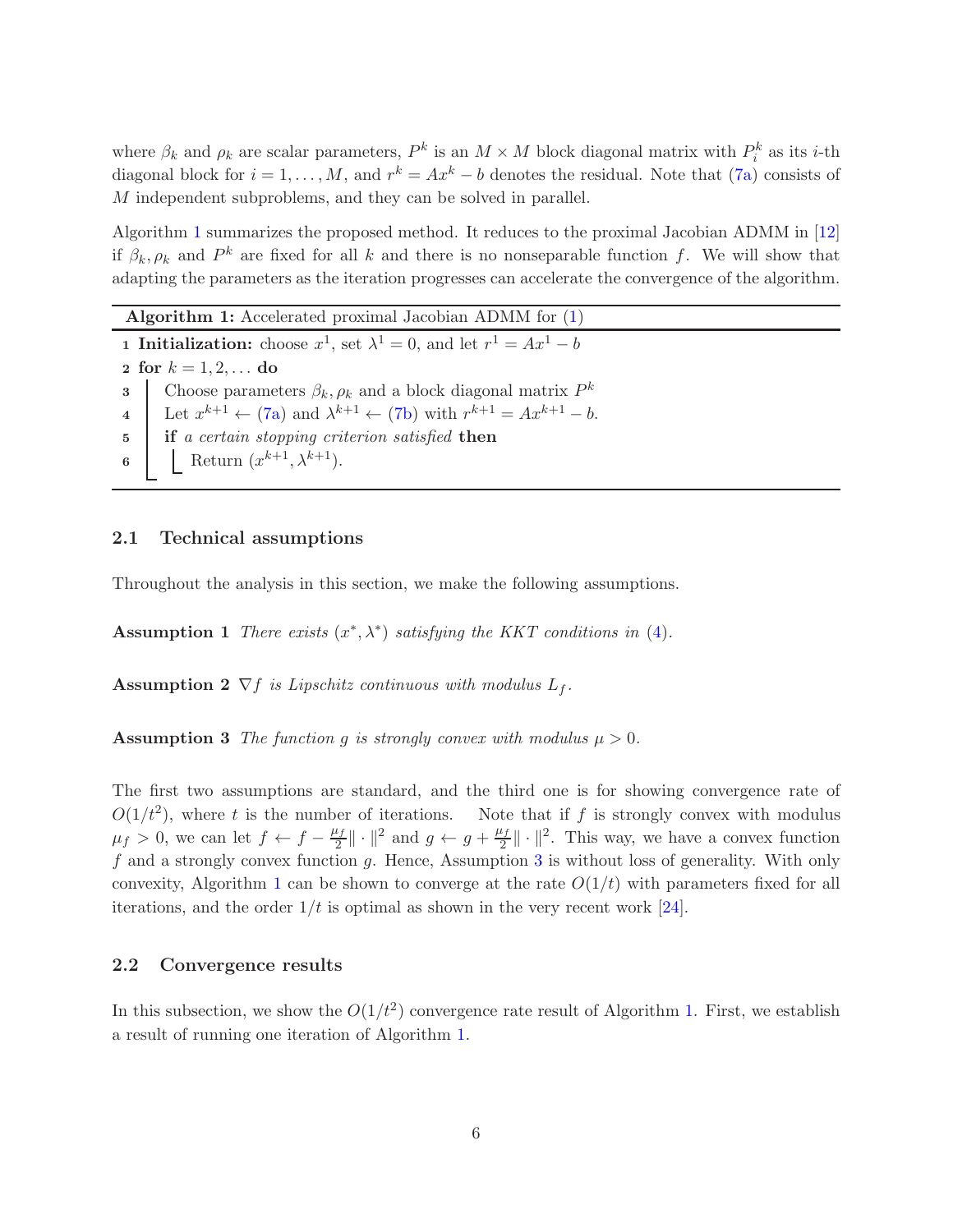**Lemma [2](#page-5-2).1 (One-iteration analysis)** Under Assumptions 2 and [3,](#page-5-1) let  $\{(x^k, \lambda^k)\}\$  be the se-quence generated from Algorithm [1.](#page-5-0) Then for any k and  $(x, \lambda)$  such that  $Ax = b$ , it holds that

<span id="page-6-2"></span>
$$
\Phi(x^{k+1}, x, \lambda) \le \frac{1}{2\rho_k} \left[ \|\lambda - \lambda^k\|^2 - \|\lambda - \lambda^{k+1}\|^2 + \|\lambda^k - \lambda^{k+1}\|^2 \right] - \beta_k \|r^{k+1}\|^2
$$
\n
$$
- \frac{1}{2} \left[ \|x^{k+1} - x\|_{P^k - \beta_k A^\top A + \mu I}^2 - \|x^k - x\|_{P^k - \beta_k A^\top A}^2 + \|x^{k+1} - x^k\|_{P^k - \beta_k A^\top A - L_f I}^2 \right].
$$
\n(8)

Using the above lemma, we are able to prove the following theorem.

**Theorem [2](#page-5-2).2** Under Assumptions 2 and [3,](#page-5-1) let  $\{(x^k, \lambda^k)\}\)$  be the sequence generated by Algorithm [1.](#page-5-0) Suppose that the parameters are set to satisfy

<span id="page-6-6"></span>
$$
0 < \rho_k \le 2\beta_k, \quad P^k \succeq \beta_k A^\top A + L_f I, \,\forall k \ge 1,\tag{9}
$$

and there exists a number  $k_0$  such that for all  $k \geq 2$ ,

<span id="page-6-3"></span><span id="page-6-0"></span>
$$
\frac{k + k_0 + 1}{\rho_k} \le \frac{k + k_0}{\rho_{k-1}},\tag{10}
$$

$$
(k + k_0 + 1)(P^k - \beta_k A^\top A) \preceq (k + k_0)(P^{k-1} - \beta_{k-1} A^\top A + \mu I). \tag{11}
$$

Then, for any  $(x, \lambda)$  satisfying  $Ax = b$ , we have

<span id="page-6-4"></span>
$$
\sum_{k=1}^{t} (k + k_0 + 1) \Phi(x^{k+1}, x, \lambda) + \sum_{k=1}^{t} \frac{k + k_0 + 1}{2} (2\beta_k - \rho_k) \|r^{k+1}\|^2
$$
  
+ 
$$
\frac{t + k_0 + 1}{2} \|x^{t+1} - x\|_{P^t - \beta_t A^\top A + \mu I}^2 \leq \phi_1(x, \lambda), \qquad (12)
$$

where

<span id="page-6-1"></span>
$$
\phi_1(x,\lambda) = \frac{k_0 + 2}{2\rho_1} \|\lambda - \lambda^1\|^2 + \frac{k_0 + 2}{2} \|x^1 - x\|_{P^1 - \beta_1 A^\top A}^2.
$$
\n(13)

In the next theorem, we provide a set of parameters that satisfy the conditions in Theorem [2.2](#page-6-0) and establish the  $O(1/t^2)$  convergence rate result.

**Theorem 2.3 (Convergence rate of order**  $1/t^2$  $1/t^2$ ) Under Assumptions 1 through [3,](#page-5-1) let  $\{(x^k, \lambda^k)\}$ be the sequence generated by Algorithm [1](#page-5-0) with parameters set to:

<span id="page-6-7"></span><span id="page-6-5"></span>
$$
\beta_k = \rho_k = k\beta, \quad P^k = kP + L_f I, \forall k \ge 1,
$$
\n(14)

where P is a block diagonal matrix satisfying  $0 \lt P - \beta A^\top A \preceq \frac{\mu}{2}$  $\frac{\mu}{2}I$ . Then,

<span id="page-6-8"></span>
$$
\max\left\{\beta\|r^{t+1}\|^2, \ \|x^{t+1} - x^*\|^2_{P-\beta A^\top A}\right\} \le \frac{2}{t(t+k_0+1)}\phi_1(x^*, \lambda^*),\tag{15}
$$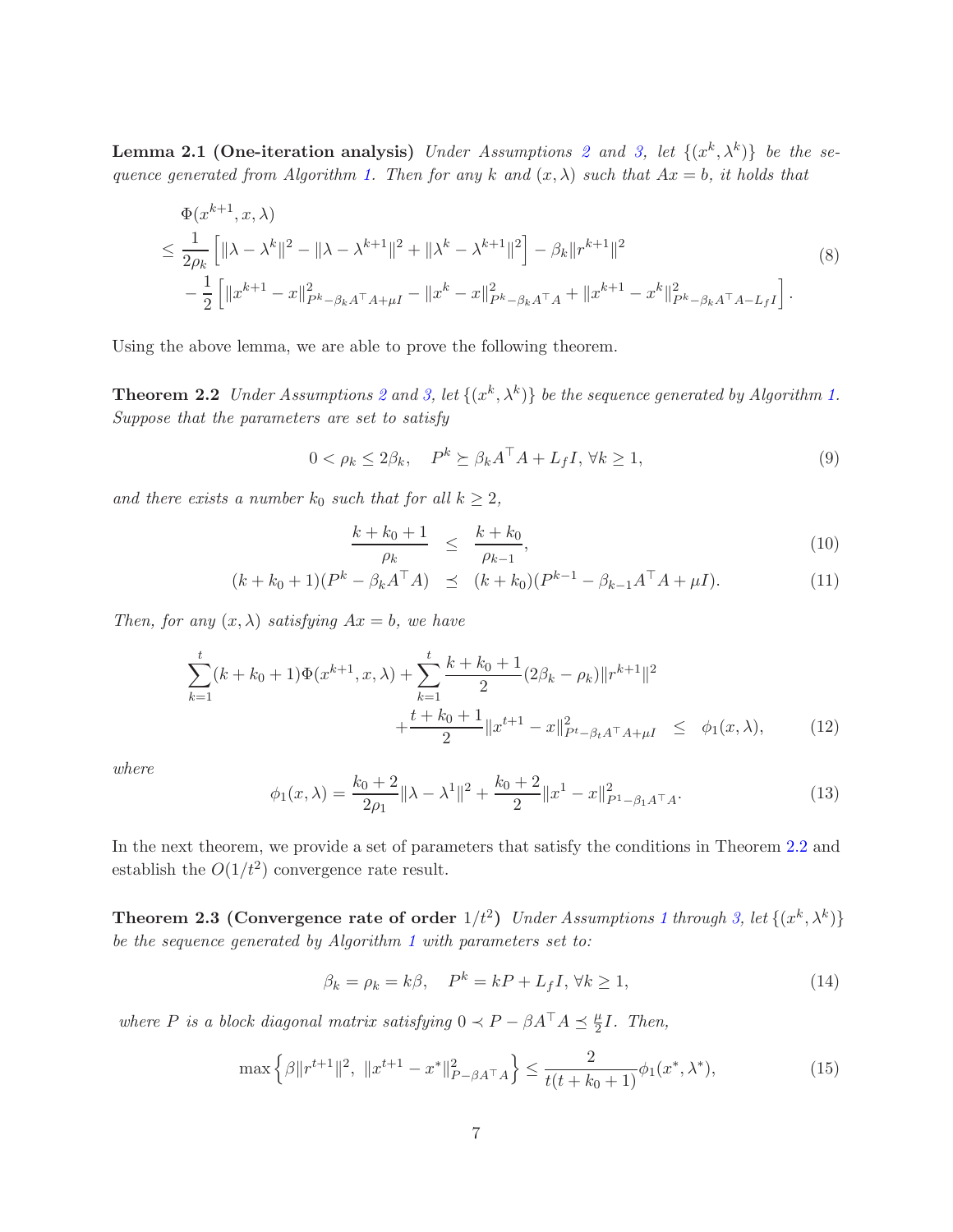<span id="page-7-4"></span>where  $k_0 = \frac{2L_f}{\mu}$  $\frac{L_f}{\mu}$ , and  $\phi_1$  is defined in [\(13\)](#page-6-1). In addition, letting  $\gamma = \max\{2\|\lambda^*\|, 1 + \|\lambda^*\|\}$  and

$$
T = \frac{t(t + 2k_0 + 3)}{2}, \quad \bar{x}^{t+1} = \frac{\sum_{k=1}^{t} (k + k_0 + 1)x^k}{T},
$$

<span id="page-7-5"></span>we have

$$
|F(\bar{x}^{t+1}) - F(x^*)| \le \frac{1}{T} \max_{||\lambda|| \le \gamma} \phi_1(x^*, \lambda),
$$
\n(16a)

$$
||A\bar{x}^{t+1} - b|| \le \frac{1}{T \max\{1, ||\lambda^*||\}} \max_{||\lambda|| \le \gamma} \phi_1(x^*, \lambda). \tag{16b}
$$

# <span id="page-7-0"></span>3 Accelerating randomized primal-dual block coordinate updates

In this section, we generalize Algorithm [1](#page-5-0) to a randomized setting where the user may choose to update a subset of blocks at each iteration. Instead of updating all M block variables, we randomly choose a subset of them to renew at each iteration. Depending on the number of processors (nodes, or cores), we can choose a single or multiple block variables for each update.

#### 3.1 The algorithm

Our algorithm is an accelerated version of the randomized primal-dual coordinate update method recently proposed in  $[15]$  $[15]$  $[15]$ , for which we shall use RPDC as its acronym.<sup>1</sup> At each iteration, it performs a block proximal gradient update to a subset of randomly selected primal variables while keeping the remaining ones fixed, followed by an update to the multipliers. Specifically, at iteration k, it selects an index set  $S_k \subset \{1, ..., M\}$  with cardinality m and performs the following updates:

<span id="page-7-2"></span>
$$
x_i^{k+1} = \begin{cases} \underset{x_i}{\text{arg min}} \langle \nabla_i f(x^k) - A_i^{\top} (\lambda^k - \beta_k r^k), x_i \rangle + g_i(x_i) + \frac{\eta_k}{2} ||x_i - x_i^k||^2, & \text{if } i \in S_k, \\ x_i^k, & \text{if } i \notin S_k \end{cases}
$$
(17a)

$$
r^{k+1} = r^k + \sum_{i \in S_k} A_i (x_i^{k+1} - x_i^k), \tag{17b}
$$

<span id="page-7-3"></span>
$$
\lambda^{k+1} = \lambda^k - \rho_k r^{k+1},\tag{17c}
$$

where  $\beta_k$ ,  $\rho_k$  and  $\eta_k$  are algorithm parameters, and their values will be determined later. Note that we use  $\frac{\eta_k}{2} ||x_i - x_i^k||^2$  in [\(17a\)](#page-7-2) for simplicity. It can be replaced by a PSD matrix weighted norm square term as in  $(7a)$ , and our convergence results still hold.

Algorithm [2](#page-8-0) summarizes the above method. If the parameters  $\beta_k$ ,  $\rho_k$  and  $\eta_k$  are fixed during all the iterations, i.e., constant parameters, the algorithm reduces to a special case of the RPDC method

<span id="page-7-1"></span><sup>&</sup>lt;sup>1</sup>In fact, [\[15\]](#page-19-9) presents a more general algorithmic framework. It assumes two groups of variables, and each has multi-block structure. Our method in Algorithm [2](#page-8-0) is an accelerated version of one special case of Algorithm 1 in [\[15\]](#page-19-9).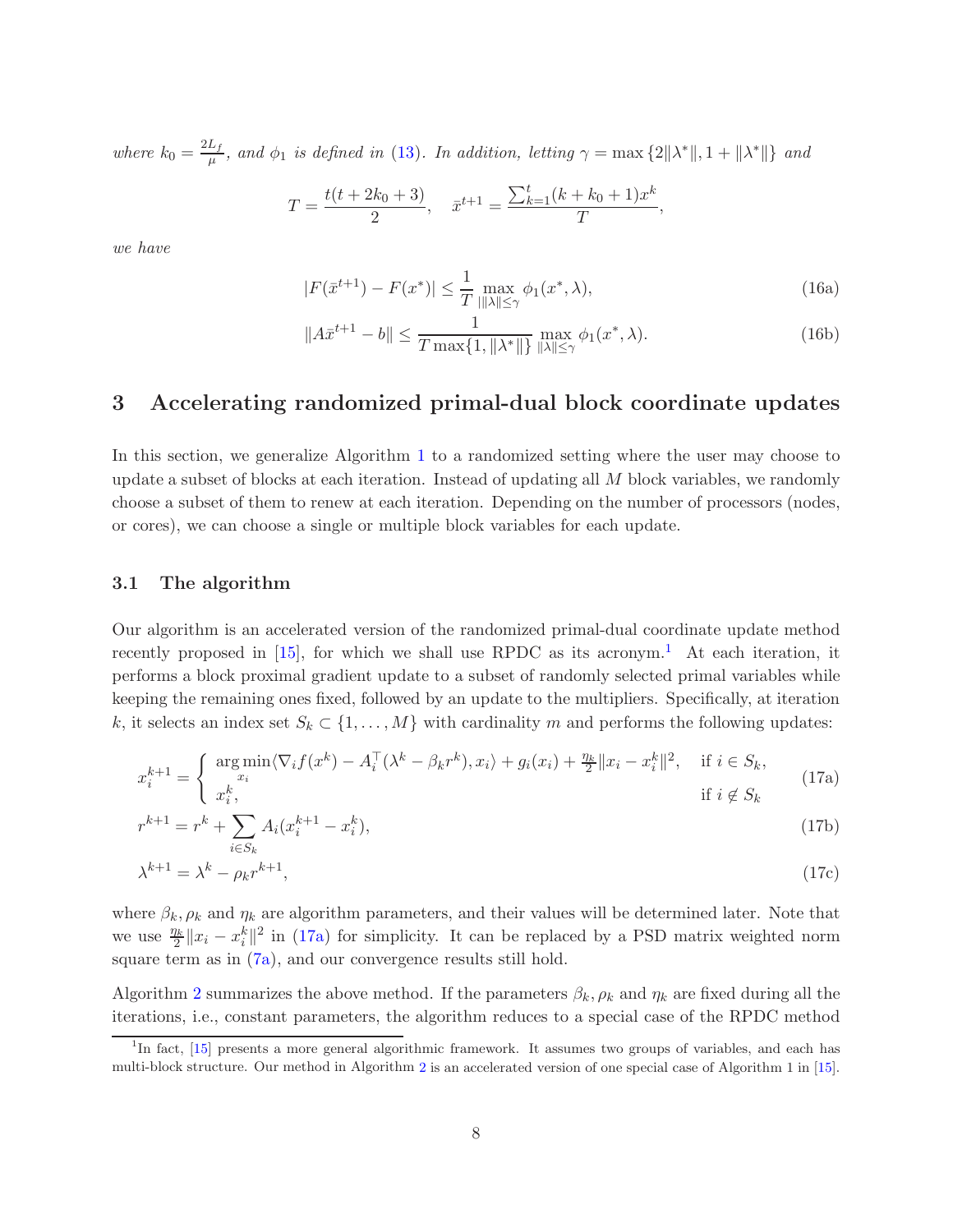<span id="page-8-5"></span>in [\[15\]](#page-19-9). Adapting these parameters to the iterations, we will show that Algorithm [2](#page-8-0) enjoys faster convergence rate than RPDC if the problem is strongly convex.

<span id="page-8-0"></span>Algorithm 2: Accelerated randomized primal-dual block coordinate update method for [\(1\)](#page-1-0)

**1 Initialization:** choose  $x^1$ , set  $\lambda^1 = 0$ , let  $r^1 = Ax^1 - b$ , and choose parameter m

2 for  $k = 1, 2, ...$  do 3 Select  $S_k \subset \{1, 2, ..., M\}$  uniformly at random with  $|S_k| = m$ . 4 Choose parameters  $\beta_k$ ,  $\rho_k$  and  $\eta_k$ . 5 Let  $x^{k+1} \leftarrow (17a)$  $x^{k+1} \leftarrow (17a)$  and  $\lambda^{k+1} \leftarrow (17c)$  $\lambda^{k+1} \leftarrow (17c)$ . 6 if a certain stopping criterion satisfied then 7 | Return  $(x^{k+1}, \lambda^{k+1})$ .

### 3.2 Convergence results

<span id="page-8-1"></span>In this subsection, we establish convergence results of Algorithm [2](#page-8-0) under Assumptions [1](#page-5-3) and [3,](#page-5-1) and also the following partial gradient Lipschitz continuity assumption.

Assumption 4 For any  $S \subset \{1, \ldots, M\}$  with  $|S| = m$ ,  $\nabla_S f$  is Lipschitz continuous with a uniform constant  $L_m$ .

Note that if  $\nabla f$  is Lipschitz continuous with constant  $L_f$ , then  $L_m \le L_f$  and  $L_M = L_f$ . In addition, if  $x^+$  and x only differ on a set  $S \subset [M]$  with cardinality m, then

<span id="page-8-6"></span><span id="page-8-3"></span>
$$
f(x^{+}) \le f(x) + \langle \nabla f(x), x^{+} - x \rangle + \frac{L_{m}}{2} ||x^{+} - x||^{2}.
$$
 (18)

<span id="page-8-4"></span><span id="page-8-2"></span>.

Similar to the analysis in section [2,](#page-4-0) we first establish a result of running one iteration of Algorithm [2.](#page-8-0) Throughout this section, we denote  $\theta = \frac{m}{M}$ .

**Lemma [3](#page-5-1).1 (One iteration analysis)** Under Assumptions 3 and [4,](#page-8-1) let  $\{(x^k, \lambda^k)\}\$  be the se-quence generated from Algorithm [2.](#page-8-0) Then for any x such that  $Ax = b$ , it holds

$$
\mathbb{E}\left[\Phi(x^{k+1},x,\lambda^{k+1}) + (\beta_k - \rho_k)\|r^{k+1}\|^2 + \frac{\mu}{2}\|x^{k+1} - x\|^2\right]
$$
\n
$$
\leq (1-\theta)\mathbb{E}\left[\Phi(x^k,x,\lambda^k) + \beta_k\|r^k\|^2 + \frac{\mu}{2}\|x^k - x\|^2\right] - \mathbb{E}\left[\Delta_{\eta_k I - \beta_k A^\top A}(x^{k+1},x^k,x) - \frac{L_m}{2}\|x^{k+1} - x^k\|^2\right]
$$
\n(19)

When  $\mu = 0$  (i.e., [\(1\)](#page-1-0) is convex), Algorithm [2](#page-8-0) has  $O(1/t)$  convergence rate with fixed  $\beta_k, \rho_k, \eta_k$ . This can be shown from [\(19\)](#page-8-2), and a similar result in slightly different form has been established in [\[15,](#page-19-9) Theorem 3.6]. For completeness, we provide its proof in the appendix.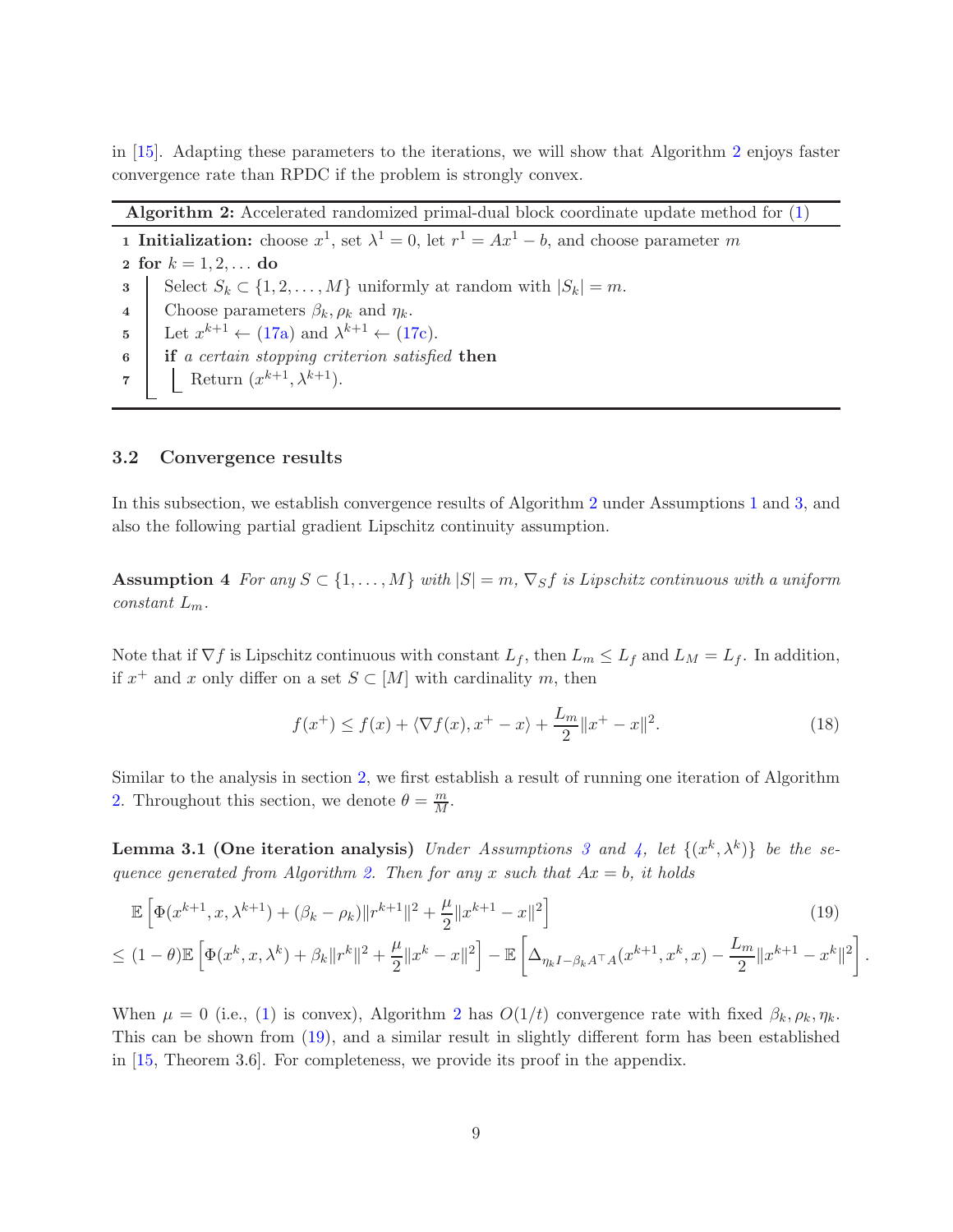**Theorem 3.2 (Un-accelerated convergence)** Under Assumptions [1](#page-5-3) and [4,](#page-8-1) let  $\{(x^k, \lambda^k)\}\$  be the sequence generated from Algorithm [2](#page-8-0) with  $\beta_k = \beta$ ,  $\rho_k = \rho$ ,  $\eta_k = \eta$  for all k, satisfying

$$
0 < \rho \le \theta \beta, \quad \eta \ge L_m + \beta \|A\|_2^2
$$

where  $||A||_2$  denotes the spectral norm of A. Then

$$
\left|\mathbb{E}[F(\bar{x}^t) - F(x^*)]\right| \le \frac{1}{1 + \theta(t - 1)} \max_{\|\lambda\| \le \gamma} \phi_2(x^*, \lambda),\tag{20a}
$$

,

$$
\mathbb{E}\|A\bar{x}^{t} - b\| \le \frac{1}{(1 + \theta(t - 1))\max\{1, \|\lambda^*\|\}} \max_{\|\lambda\| \le \gamma} \phi_2(x^*, \lambda),\tag{20b}
$$

where  $(x^*, \lambda^*)$  satisfies the KKT conditions in [\(4\)](#page-3-0),  $\gamma = \max\{||2\lambda^*||, 1 + ||\lambda^*||\}$ , and

$$
\bar{x}^{t} = \frac{x^{t+1} + \theta \sum_{k=2}^{t} x^{k}}{1 + \theta(t-1)}, \quad \phi_2(x,\lambda) = (1-\theta) \left( F(x^{1}) - F(x) \right) + \frac{\eta}{2} \|x^{1} - x\|^{2} + \frac{\theta \|\lambda\|^{2}}{2\rho}.
$$

When F is strongly convex, the above  $O(1/t)$  convergence rate can be accelerated to  $O(1/t^2)$  by adaptively changing the parameters at each iteration. The following theorem is our main result. It shows an  $O(1/t^2)$  convergence result under certain conditions on the parameters. Based on this theorem, we will give a set of parameters that satisfy these conditions, thus providing a specific scheme to choose the paramenters.

<span id="page-9-1"></span>**Theorem [3](#page-5-1).3** Under Assumptions 3 and [4,](#page-8-1) let  $\{(x^k, \lambda^k)\}\)$  be the sequence generated from Algorithm [2](#page-8-0) with parameters satisfying the following conditions for a certain number  $k_0$ :

<span id="page-9-2"></span><span id="page-9-0"></span>
$$
\theta(k + k_0 + 1) \geq 1, \forall k \geq 2,
$$
\n(21a)

$$
(\beta_{k-1} - \rho_{k-1})(k + k_0) \ge (1 - \theta)(k + k_0 + 1)\beta_k, \forall 2 \le k \le t,
$$
 (21b)

$$
\frac{\theta(k+k_0+1)-1}{\rho_{k-1}} \ge \frac{\theta(k+k_0+2)-1}{\rho_k}, \forall 2 \le k \le t-1, \tag{21c}
$$

$$
\frac{\theta(t+k_0+1)-1}{\rho_{t-1}} \ge \frac{t+k_0+1}{\rho_t},
$$
\n(21d)

$$
\beta_k(k + k_0 + 1) \ge \beta_{k-1}(k + k_0), \forall k \ge 2,
$$
\n(21e)

$$
(k + k_0 + 1)(\eta_k - L_m)I \succeq \beta_k(k + k_0 + 1)A^\top A, \forall k \ge 1,
$$
\n(21f)

$$
(k + k_0)\eta_{k-1} + \mu(\theta(k + k_0 + 1) - 1) \ge (k + k_0 + 1)\eta_k, \forall k \ge 2.
$$
 (21g)

Then for any  $(x, \lambda)$  such that  $Ax = b$ , we have

<span id="page-9-3"></span>
$$
(t + k_0 + 1)\mathbb{E}\Phi(x^{t+1}, x, \lambda) + \sum_{k=2}^t \left(\theta(k + k_0 + 1) - 1\right)\mathbb{E}\Phi(x^k, x, \lambda)
$$
  
\n
$$
\leq (1 - \theta)(k_0 + 2)\mathbb{E}\left[\Phi(x^1, x, \lambda^1) + \beta_1 ||r^1||^2 + \frac{\mu}{2} ||x^1 - x||^2\right] + \frac{\eta_1(k_0 + 2)}{2} \mathbb{E}||x^1 - x||^2
$$
  
\n
$$
+ \frac{\theta(k_0 + 3) - 1}{2\rho_1} \mathbb{E}||\lambda^1 - \lambda||^2 - \frac{t + k_0 + 1}{2} \mathbb{E}||x^{t+1} - x||_{(\mu + \eta_t)I - \beta_t A^\top A}^2.
$$
\n(22)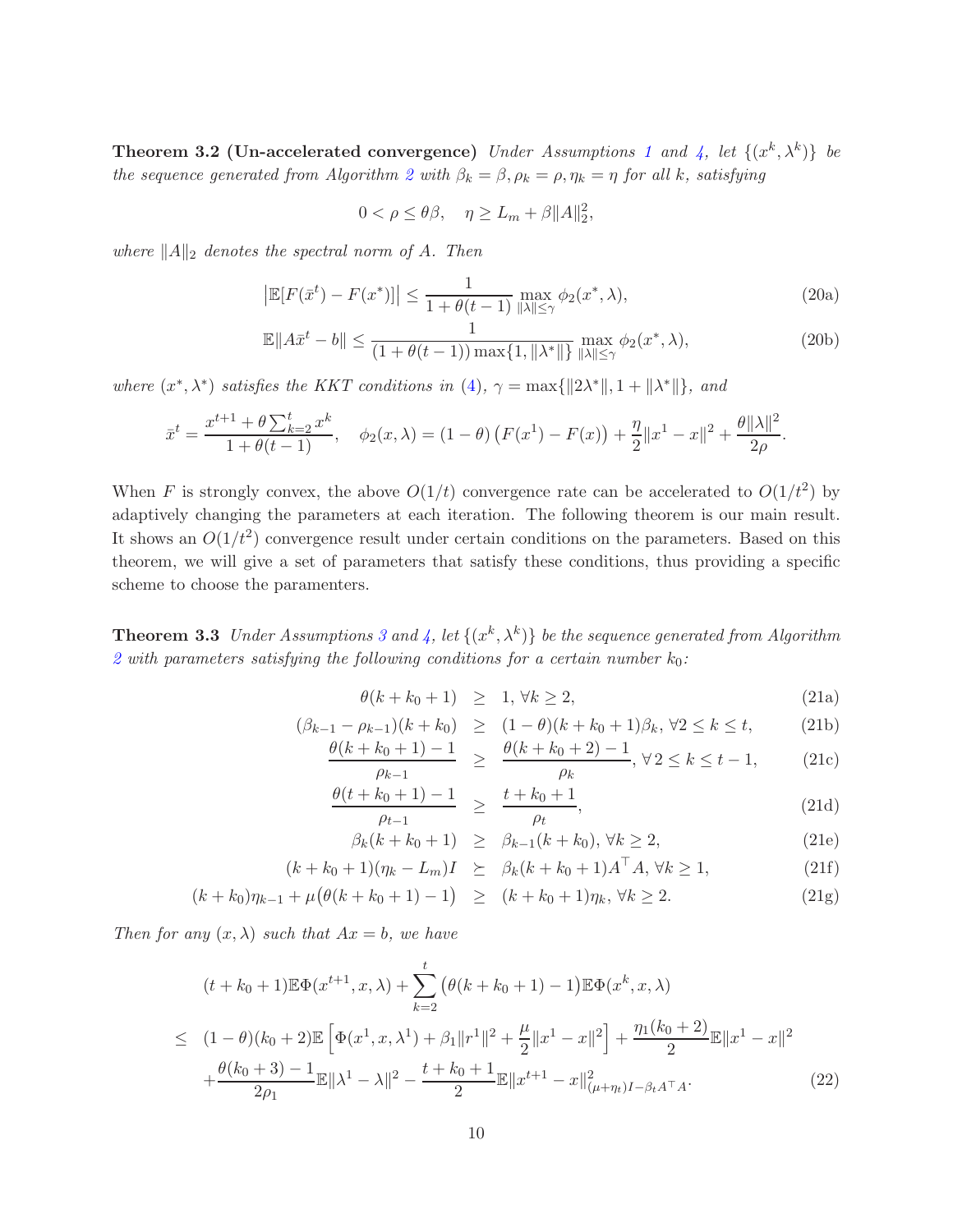<span id="page-10-3"></span><span id="page-10-2"></span>Specifying the parameters that satisfy  $(21)$ , we show  $O(1/t^2)$  convergence rate of Algorithm [2.](#page-8-0)

Proposition 3.4 The following parameters satisfy all conditions in  $(21)$ :

$$
\beta_k = \frac{\mu(\theta k + 2 + \theta)}{2\rho \|A\|_2^2}, \,\forall k \ge 1,\tag{23a}
$$

$$
\rho_k = \begin{cases} \frac{\theta \beta_k}{(6-5\theta)}, & \text{for } 1 \le k \le t-1, \\ \frac{(t+k_0+1)\rho_{t-1}}{\theta(t+k_0+1)-1}, & \text{for } k = t \end{cases}
$$
(23b)

$$
\eta_k = \rho \beta_k \|A\|_2^2 + L_m, \,\forall k \ge 1,\tag{23c}
$$

where  $\rho \geq 1$  and

<span id="page-10-7"></span><span id="page-10-6"></span><span id="page-10-5"></span><span id="page-10-4"></span><span id="page-10-1"></span>
$$
k_0 = \frac{4}{\theta} + \frac{2L_m}{\theta \mu}.\tag{24}
$$

<span id="page-10-8"></span>**Theorem [3](#page-5-1).5 (Accelerated convergence)** Under Assumptions [1,](#page-5-3) 3 and [4,](#page-8-1) let  $\{(x^k, \lambda^k)\}\$  be the sequence generated from Algorithm [2](#page-8-0) with parameters taken as in  $(23)$ . Then

<span id="page-10-9"></span>
$$
\left| \mathbb{E}[F(\bar{x}^{t+1}) - F(x^*)] \right| \le \frac{1}{T} \max_{\|\lambda\| \le \gamma} \phi_3(x^*, \lambda), \quad \mathbb{E}[|A\bar{x}^{t+1} - b|] \le \frac{1}{T \max\{1, \|\lambda^*\| \}} \max_{\|\lambda\| \le \gamma} \phi_3(x^*, \lambda), \tag{25}
$$

where  $\gamma = \max\{2\|\lambda^*\|, 1 + \|\lambda^*\|\},$ 

$$
\bar{x}^{t+1} = \frac{(t+k_0+1)x^{t+1} + \sum_{k=2}^t (\theta(k+k_0+1)-1)x^k}{T},
$$
  
\n
$$
\phi_3(x,\lambda) = (1-\theta)(k_0+2) \left[ F(x^1) - F(x) + \beta_1 ||r^1||^2 + \frac{\mu}{2} ||x^1 - x||^2 \right] + \frac{\eta_1(k_0+2)}{2} ||x^1 - x||^2 + \frac{\theta(k_0+3)-1}{2\rho_1} ||\lambda||^2
$$

and

$$
T = (t + k_0 + 1) + \sum_{k=2}^{t} (\theta(k + k_0 + 1) - 1).
$$

In addition,

$$
\mathbb{E}||x^{t+1} - x^*||^2 \le \frac{2\phi_3(x^*, \lambda^*)}{(t + k_0 + 1) \left(\frac{(\rho - 1)\mu}{2\rho}(\theta t + \theta + 2) + 2\mu + L_m\right)}.
$$

# <span id="page-10-0"></span>4 Linearly convergent primal-dual method

In this section, we assume some more structure on  $(1)$  and show that a linear rate of convergence is possible. If there is no linear constraint, Algorithm [2](#page-8-0) reduces to the RCD method proposed in [\[31\]](#page-20-2). It is well-known that RCD converges linearly if the objective is strongly convex. However, with the presence of linear constraints, mere strong convexity of the objective of the primal problem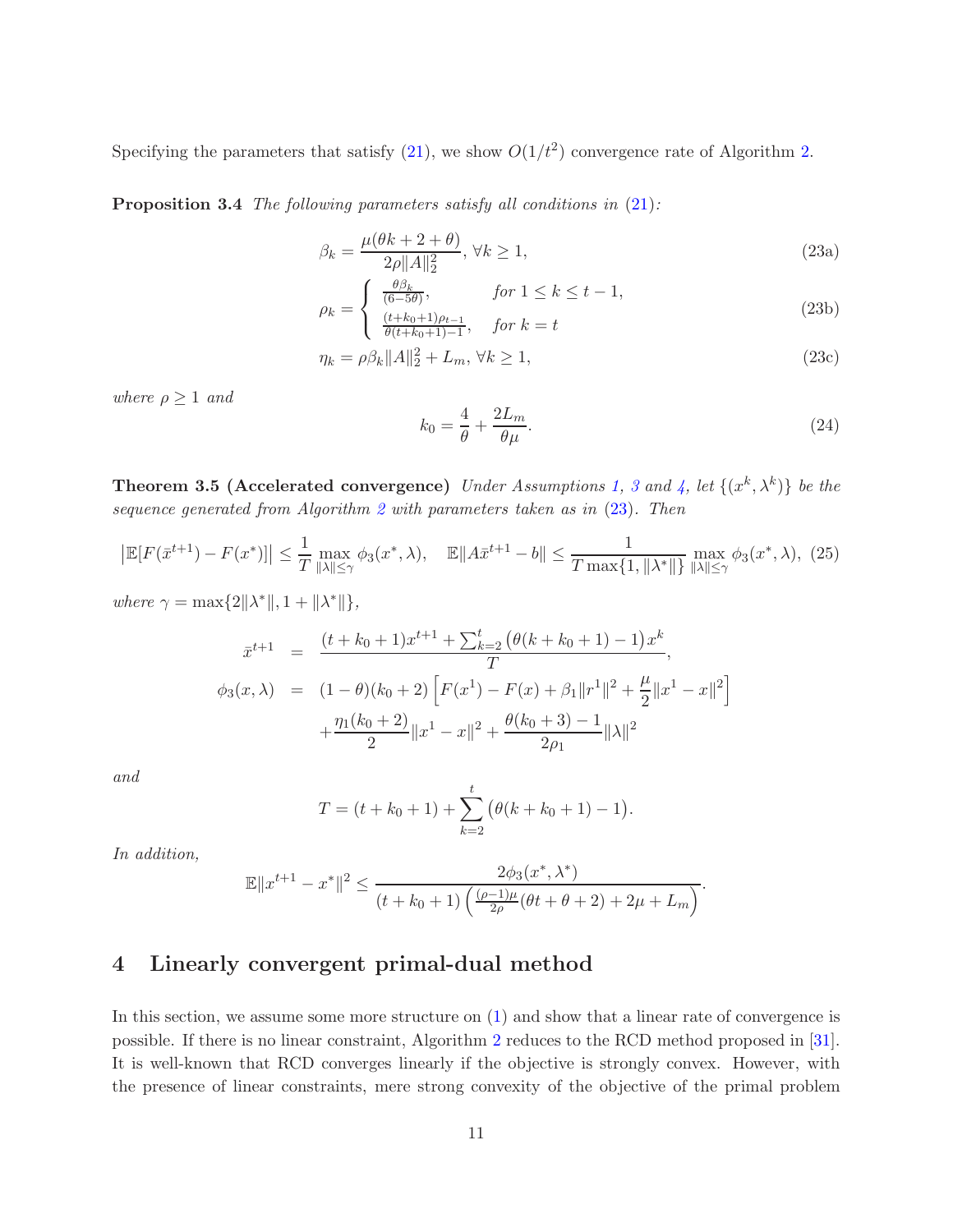only ensures the smoothness of its Lagrangian dual function, but not its strong concavity. Hence, in general, we do not expect linear convergence by only assuming strong convexity on the primal objective function. To ensure linear convergence on both the primal and dual variables, we need additional assumptions.

Throughout this section, we suppose that there is at least one block variable being absent in the nonseparable part of the objective, namely  $f$ . For convenience, we rename this block variable to be y, and the corresponding component function and constraint coefficient matrix as h and  $B$ . Specifically, we consider the following problem

<span id="page-11-0"></span>
$$
\min_{x,y} f(x_1,\ldots,x_M) + \sum_{i=1}^M g_i(x_i) + h(y), \text{ s.t. } \sum_{i=1}^M A_i x_i + B y = b.
$$
 (26)

One example of [\(26\)](#page-11-0) is the problem that appears while computing a point on the central path of a convex program. Suppose we are interested in solving

<span id="page-11-1"></span>
$$
\min_{x} f(x_1, \dots, x_M), \text{ s.t. } \sum_{i=1}^{M} A_i x_i \le b, \ x_i \ge 0, i = 1, \dots, M. \tag{27}
$$

Let  $y = b - \sum_{i=1}^{M} A_i x_i$  and use the log-barrier function. We have the log-barrier approximation of [\(27\)](#page-11-1) as follows:

$$
\min_{x,y} f(x_1,\ldots,x_M) - \mu \sum_{i=1}^M e^{\top} \log x_i - \mu e^{\top} \log y, \text{ s.t. } \sum_{i=1}^M A_i x_i + y = b,
$$
\n(28)

where  $e$  is the all-one vector. As  $\mu$  decreases, the approximation becomes more accurate.

Towards a solution to  $(26)$  $(26)$  $(26)$ , we modify Algorithm 2 by updating y-variable after the x-update. Since there is only a single y-block, to balance  $x$  and  $y$  updates, we do not renew  $y$  in every iteration but instead update it in probability  $\theta = \frac{m}{M}$ . Hence, roughly speaking, x and y variables are updated in the same frequency. The method is summarized in Algorithm [3.](#page-12-0)

### 4.1 Technical assumptions

In this section, we denote  $z = (x, y, \lambda)$ . Assume h is differentiable. Similar to [\(4\)](#page-3-0), a point  $z^* =$  $(x^*, y^*, \lambda^*)$  is called a KKT point of  $(26)$  if

<span id="page-11-3"></span><span id="page-11-2"></span>
$$
0 \in \partial F(x^*) - A^\top \lambda^*,\tag{32a}
$$

$$
\nabla h(y^*) - B^\top \lambda^* = 0,\tag{32b}
$$

$$
Ax^* + By^* - b = 0.\t(32c)
$$

Besides Assumptions [3](#page-5-1) and [4,](#page-8-1) we make two additional assumptions as follows.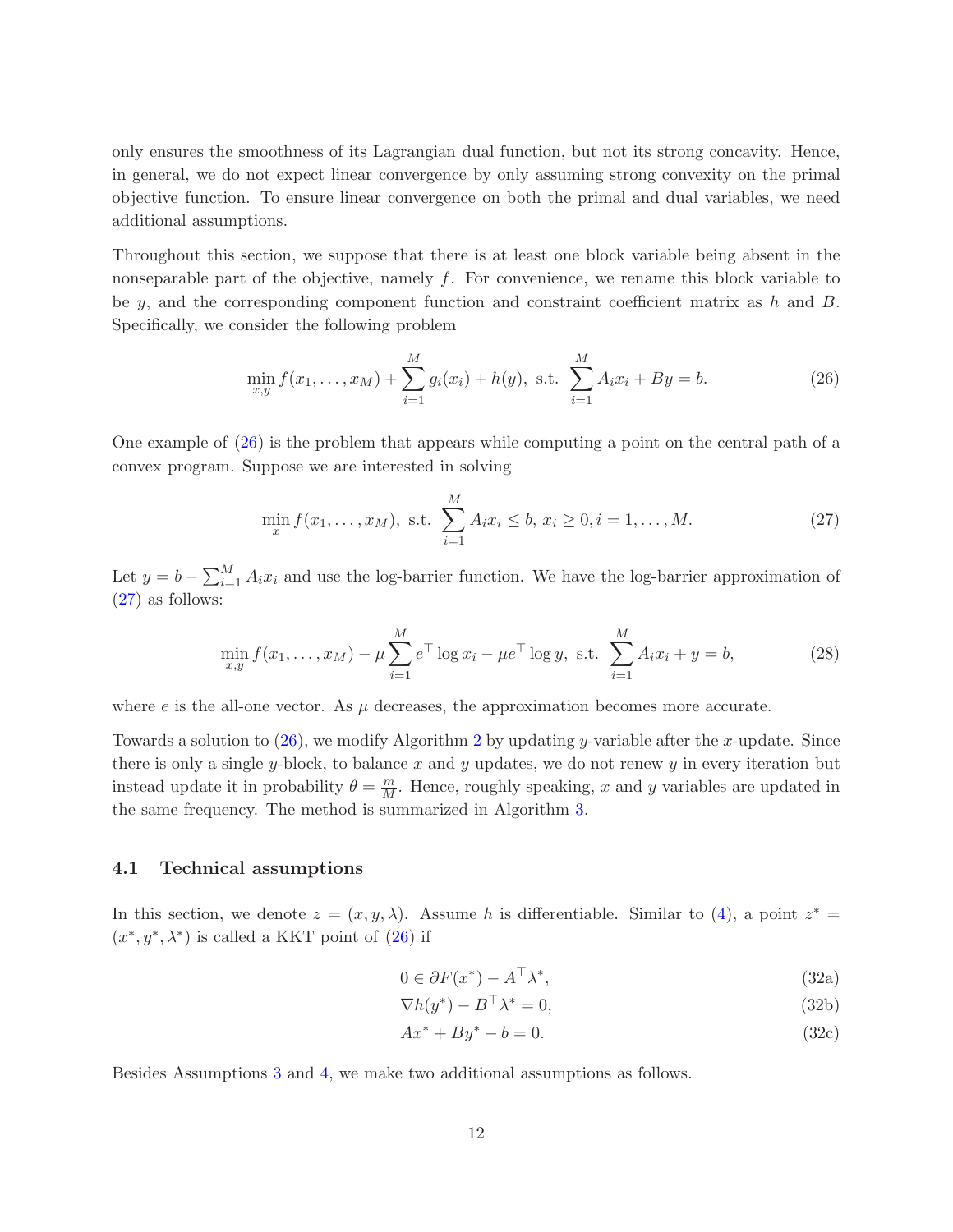<span id="page-12-0"></span>Algorithm 3: Randomized primal-dual block coordinate update for [\(26\)](#page-11-0)

**1 Initialization:** choose  $(x^1, y^1)$ , set  $\lambda^1 = 0$ , and choose parameters  $\beta$ ,  $\rho$ ,  $\eta_x$ ,  $\eta_y$ ,  $m$ . 2 Let  $r^1 = Ax^1 + By^1 - b$  and  $\theta = \frac{m}{M}$ . 3 for  $k = 1, 2, ...$  do Select index set  $S_k \subset \{1, ..., M\}$  uniformly at random with  $|S_k| = m$ . 5 Keep  $x_i^{k+1} = x_i^k$ ,  $\forall i \notin S_k$  and update  $x_i^{k+1} = \argmin_{x_i}$  $\langle \nabla_i f(x^k) - A_i^{\top} (\lambda^k - \beta r^k), x_i \rangle + g_i(x_i) + \frac{\eta_x}{2} ||x_i - x_i^k||^2$ , if  $i \in S_k$ . (29) Let  $r^{k+\frac{1}{2}} = r^k + \sum_{i \in S_k} A_i (x_i^{k+1} - x_i^k)$ . 6 In probability  $1 - \theta$  keep  $y^{k+1} = y^k$ , and in probability  $\theta$  let  $y^{k+1} = \tilde{y}^{k+1}$ , where  $\tilde{y}^{k+1} = \argmin_{y} h(y) - \langle B^{\top}(\lambda^k - \beta r^{k+\frac{1}{2}}), y \rangle + \frac{\eta_y}{2}$  $\frac{dy}{2} ||y - y^k||^2$ . (30) Let  $r^{k+1} = r^{k+\frac{1}{2}} + B(y^{k+1} - y^k)$ . 7 Update the multiplier by  $\lambda^{k+1} = \lambda^k - \rho r^{k+1}$ .  $(31)$ if a certain stopping criterion is satisfied then **8** Return  $(x^{k+1}, y^{k+1}, \lambda^{k+1})$ .

<span id="page-12-3"></span><span id="page-12-1"></span>Assumption 5 There exists  $z^* = (x^*, y^*, \lambda^*)$  satisfying the KKT conditions in [\(32\)](#page-11-2).

**Assumption 6** The function h is strongly convex with modulus  $\nu$ , and its gradient  $\nabla h$  is Lipschitz continuous with constant  $L_h$ .

The strong convexity of  $F$  and  $h$  implies

$$
F(x^{k+1}) - F(x^*) - \langle \tilde{\nabla} F(x^*), x^{k+1} - x^* \rangle \ge \frac{\mu}{2} \|x^{k+1} - x^*\|^2,
$$
 (33a)

<span id="page-12-4"></span><span id="page-12-2"></span>
$$
\langle y^{k+1} - y^*, \nabla h(y^{k+1}) - \nabla h(y^*) \rangle \geq \nu \| y^{k+1} - y^* \|^2. \tag{33b}
$$

### 4.2 Convergence analysis

Similar to Lemma [3.1,](#page-8-3) we first establish a result of running one iteration of Algorithm [3.](#page-12-0) It can be proven by similar arguments to those showing Lemma [3.1.](#page-8-3)

**Lemma 4.1 (One iteration analysis)** Under Assumptions [3,](#page-5-1) [4,](#page-8-1) and [6,](#page-12-1) let  $\{(x^k, y^k, \lambda^k)\}\$ be the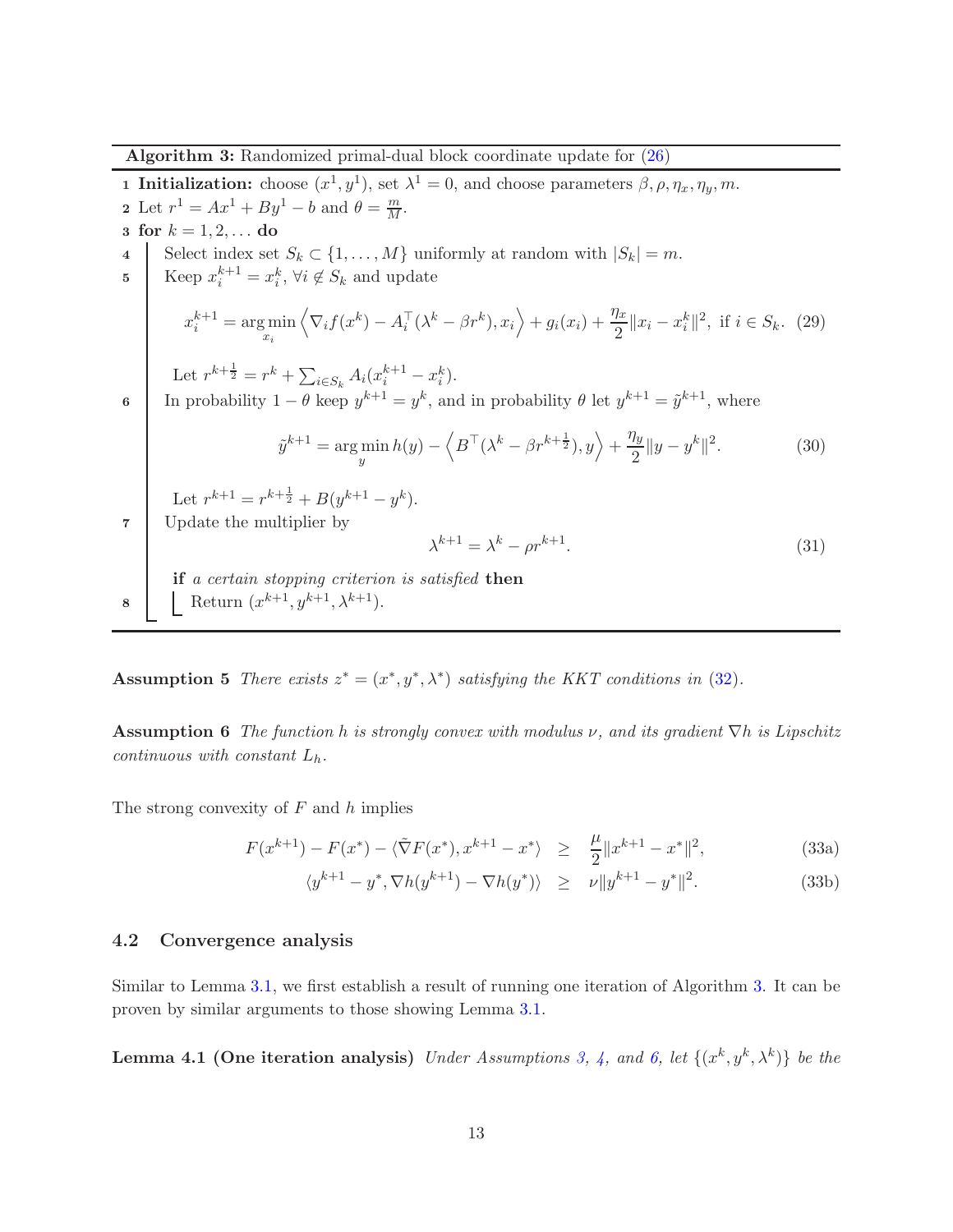sequence generated from Algorithm [3.](#page-12-0) Then for any k and  $(x, y, \lambda)$  such that  $Ax + By = b$ , it holds

<span id="page-13-4"></span>
$$
\mathbb{E}\varphi(z^{k+1},z) + (\beta - \rho)\mathbb{E}||r^{k+1}||^{2} + \frac{1}{\rho}\mathbb{E}\Delta(\lambda^{k+1},\lambda^{k},\lambda) \n+ \mathbb{E}\left[\Delta_{P}(x^{k+1},x^{k},x) - \frac{L_{m}}{2}||x^{k+1} - x^{k}||^{2}\right] + \mathbb{E}\Delta_{Q}(y^{k+1},y^{k},y) \n\leq (1-\theta)\mathbb{E}\varphi(z^{k},z) + \beta(1-\theta)\mathbb{E}||r^{k}||^{2} + \frac{1-\theta}{\rho}\mathbb{E}\Delta(\lambda^{k},\lambda^{k-1},\lambda) \n+ \beta\mathbb{E}\langle A(x^{k+1} - x),B(y^{k+1} - y^{k})\rangle + \beta(1-\theta)\mathbb{E}\langle B(y^{k} - y),A(x^{k+1} - x^{k})\rangle.
$$
\n(34)

where  $P = \eta_x I - \beta A^\top A$ ,  $Q = \eta_y I - \beta B^\top B$ , and

$$
\varphi(z^k, z) = F(x^k) - F(x) + \frac{\mu}{2} \|x^k - x\|^2 + \langle y^k - y, \nabla h(y^k) \rangle - \langle \lambda, Ax^k + By^k - b \rangle.
$$
 (35)

In the following, we let

<span id="page-13-5"></span>
$$
\Psi(z^k, z^*) = F(x^k) - F(x^*) - \langle \tilde{\nabla} F(x^*), x^k - x^* \rangle + \langle y^k - y^*, \nabla h(y^k) - \nabla h(y^*) \rangle, \tag{36}
$$

and

<span id="page-13-6"></span>
$$
\psi(z^k, z^*; P, Q, \beta, \rho, c, \tau)
$$
\n
$$
= (1 - \theta) \mathbb{E} \Psi(z^k, z^*) + \frac{\beta(1 - \theta)}{2} \mathbb{E} ||r^k||^2 + \frac{1}{2} \mathbb{E} ||x^k - x^*||^2_{P + \mu(1 - \theta)I} + \frac{1}{2} \mathbb{E} ||y^k - y^*||^2_{Q + \frac{\beta(1 - \theta)}{2}B^\top B}
$$
\n
$$
+ \frac{1}{2\rho} \mathbb{E} \left[ ||\lambda^k - \lambda^*||^2 - (1 - \theta) ||\lambda^{k-1} - \lambda^*||^2 + \frac{1}{\theta} ||\lambda^k - \lambda^{k-1}||^2 \right].
$$
\n(37)

The following theorem is key to establishing linear convergence of Algorithm [3.](#page-12-0)

**Theorem 4.2** Under Assumptions [3](#page-5-1) through [6,](#page-12-1) let  $\{(x^k, y^k, \lambda^k)\}\)$  be the sequence generated from  $Algorithm 3 with \rho = \theta \beta.$  $Algorithm 3 with \rho = \theta \beta.$  $Algorithm 3 with \rho = \theta \beta.$  Let  $0 < \alpha < \theta$  and  $\gamma = \max \left\{ \frac{8||A||_2^2}{\alpha \mu}, \frac{8||B||_2^2}{\alpha \nu} \right\}.$  Choose  $\delta, \kappa \geq 0$  such that

<span id="page-13-1"></span>
$$
2\left[\begin{array}{cc}1-(1-\theta)(1+\delta)&(1-\theta)(1+\delta)\\(1-\theta)(1+\delta)&\kappa-(1-\theta)(1+\delta)\end{array}\right]\succeq\left[\begin{array}{cc}\theta&1-\theta\\1-\theta&\frac{1}{\theta}-(1-\theta)\end{array}\right],\tag{38}
$$

and positive numbers  $\eta_x, \eta_y, c, \tau_1, \tau_2, \beta$  such that

<span id="page-13-3"></span><span id="page-13-2"></span><span id="page-13-0"></span>
$$
P \geq \beta (1 - \theta) \tau_2 A^{\top} A + L_m I \tag{39a}
$$

$$
Q \succeq 8cQ^{\top}Q + 4c\rho^2(1-\theta)(1+\frac{1}{\delta})B^{\top}BB^{\top}B + \beta\tau_1B^{\top}B. \tag{39b}
$$

Then it holds that

<span id="page-13-7"></span>
$$
(1 - \alpha) \mathbb{E} \Psi(z^{k+1}, z^*) + \frac{1}{2} \mathbb{E} \|x^{k+1} - x^*\|^2_{P + (\frac{\alpha\mu}{2} + \mu)I - \frac{\beta}{\tau_1} A^\top A} + \frac{1}{2} \mathbb{E} \|y^{k+1} - y^*\|^2_{Q + (\frac{3\alpha\nu}{2} - 8cL_h^2)I}
$$
  
+ 
$$
(\frac{\beta - \rho}{2} + \frac{1}{\gamma}) \mathbb{E} \|r^{k+1}\|^2 - \left(c\rho^2(\kappa + 2(1 - \theta)(1 + \frac{1}{\delta})) + 2c(\beta - \rho)^2\right) \mathbb{E} \|B^\top r^{k+1}\|^2
$$
  
+ 
$$
\left(\frac{1}{2\rho} + \frac{c}{2}\sigma_{\min}(BB^\top)\right) \mathbb{E} \left[ \|\lambda^{k+1} - \lambda^*\|^2 - (1 - \theta)\|\lambda^k - \lambda^*\|^2 + \frac{1}{\theta}\|\lambda^{k+1} - \lambda^k\|^2 \right]
$$
  

$$
\leq \psi(z^k, z^*; P, Q, \beta, \rho, c, \tau_2).
$$
 (40)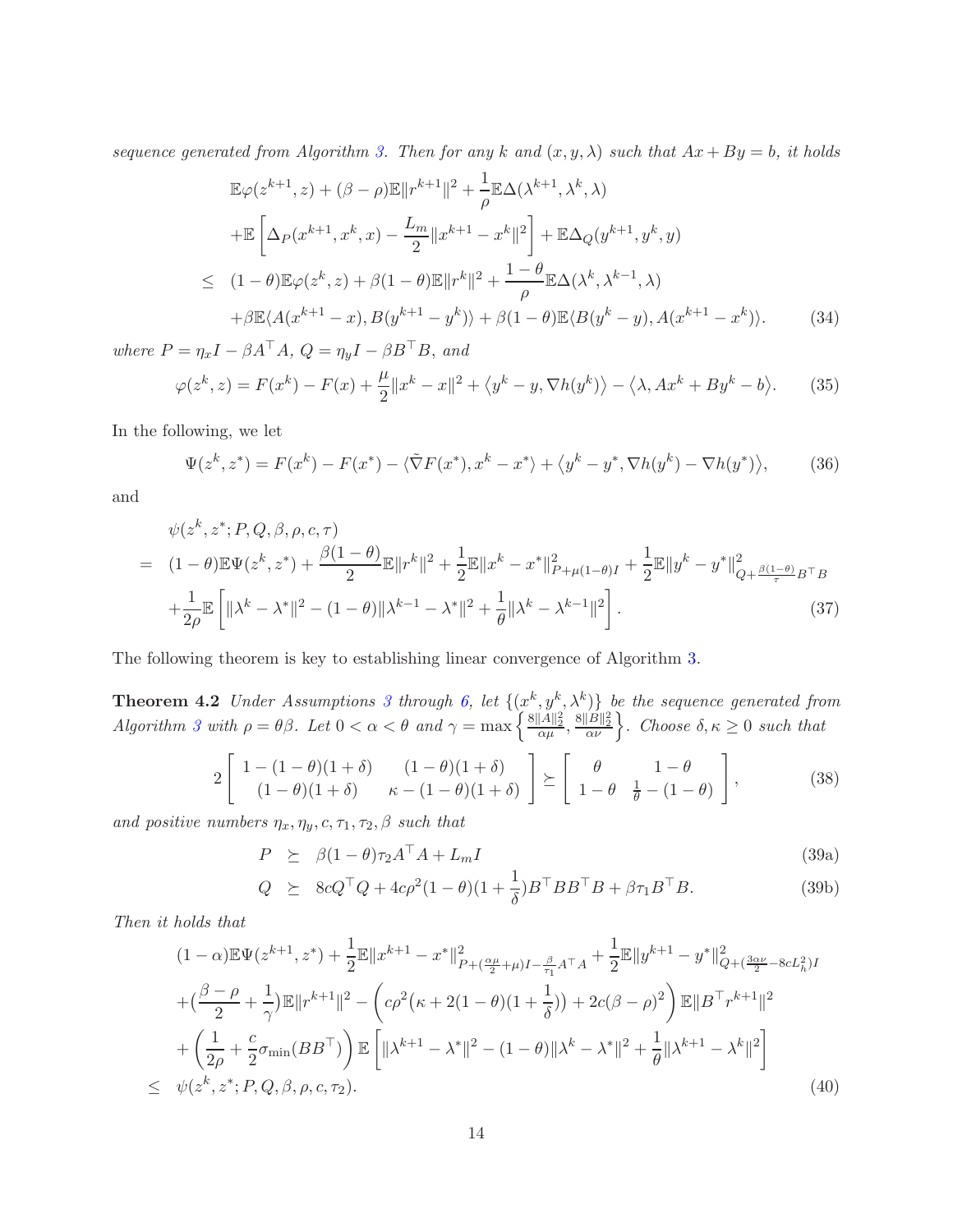Using Theorem [4.2,](#page-13-0) a linear convergence rate of Algorithm [3](#page-12-0) follows.

**Theorem 4.[3](#page-5-1)** Under Assumptions 3 through [6,](#page-12-1) let  $\{(x^k, y^k, \lambda^k)\}\)$  be the sequence generated from  $Algorithm\ 3\ with\ \rho = \theta\beta.$  $Algorithm\ 3\ with\ \rho = \theta\beta.$  $Algorithm\ 3\ with\ \rho = \theta\beta.$  Let  $0 < \alpha < \theta$  and  $\gamma = \max\left\{\frac{8||A||_2^2}{\alpha\mu}, \frac{8||B||_2^2}{\alpha\nu}\right\}.$  Assume that B is full row-rank and  $\max\{\|A\|_2, \|B\|_2\} \leq 1$ . Choose  $\delta, \kappa, \eta_x, \eta_y, c, \beta, \tau_1, \tau_2$  satisfying [\(38\)](#page-13-1) and [\(39\)](#page-13-2), and in addition,

<span id="page-14-3"></span><span id="page-14-2"></span>
$$
\frac{\alpha}{2}\mu + \theta\mu > \frac{\beta}{\tau_1} \tag{41a}
$$

<span id="page-14-1"></span>
$$
\frac{3\alpha\nu}{4} > 4cL_h^2 + \frac{\beta(1-\theta)}{2\tau_2}
$$
\n(41b)

$$
\frac{1}{\gamma} > c\rho^2 \left( \kappa + 2(1 - \theta)(1 + \frac{1}{\delta}) \right) + 2c(\beta - \rho)^2.
$$
 (41c)

Then

<span id="page-14-0"></span>
$$
\psi(z^{k+1}, z^*; P, Q, \beta, \rho, c, \tau_2) \leq \frac{1}{\eta} \psi(z^k, z^*; P, Q, \beta, \rho, c, \tau_2),\tag{42}
$$

where

$$
\eta = \min \left\{ \frac{1 - \alpha}{1 - \theta}, \ 1 + \frac{\frac{\alpha}{2}\mu + \theta\mu - \frac{\beta}{\tau_1}}{\eta_x + \mu(1 - \theta)}, 1 + \frac{\frac{3\alpha\nu}{4} - 4cL_h^2 - \frac{\beta(1 - \theta)}{2\tau_2}}{\frac{\eta_y}{2} + \frac{\beta(1 - \theta)}{2\tau_2}}, \ 1 + \frac{\frac{2}{\gamma} - 2c\rho^2\left(\kappa + 2(1 - \theta)(1 + \frac{1}{\delta})\right) - 4c(\beta - \rho)^2}{\beta(1 - \theta)}, \ 1 + c\rho\sigma_{\min}(BB^{\top}) \right\} > 1.
$$

We finish this section by making a few remarks.

**Remark 4.1** We can always rescale A, B and b without essentially altering the linear constraints. Hence, the assumption  $\max{\{\|A\|_2, \|B\|_2\}} \leq 1$  can be made without losing generality. From [\(42\)](#page-14-0), it is easy to see that when  $P \succ 0$  and  $Q \succ 0$ ,  $(x^k, y^k)$  converges to  $(x^*, y^*)$  R-linearly in expectation. In addition, note that

$$
\|\lambda^{k+1} - \lambda^*\|^2 - (1 - \theta)\|\lambda^k - \lambda^*\|^2 + \frac{1}{\theta}\|\lambda^{k+1} - \lambda^k\|^2
$$
  
=  $\theta \|\lambda^{k+1} - \lambda^*\|^2 + 2(1 - \theta)\langle \lambda^{k+1} - \lambda^*, \lambda^{k+1} - \lambda^k \rangle + (\frac{1}{\theta} - 1 + \theta)\|\lambda^{k+1} - \lambda^k\|^2$   
 $\geq \left(\theta - \frac{(1 - \theta)^2}{\frac{1}{\theta} - 1 + \theta}\right)\|\lambda^{k+1} - \lambda^*\|^2$   
=  $\frac{\theta}{\frac{1}{\theta} - 1 + \theta}\|\lambda^{k+1} - \lambda^*\|^2.$ 

Hence, [\(42\)](#page-14-0) also implies an R-linear convergence of  $\lambda^k$  to  $\lambda^*$  in expectation.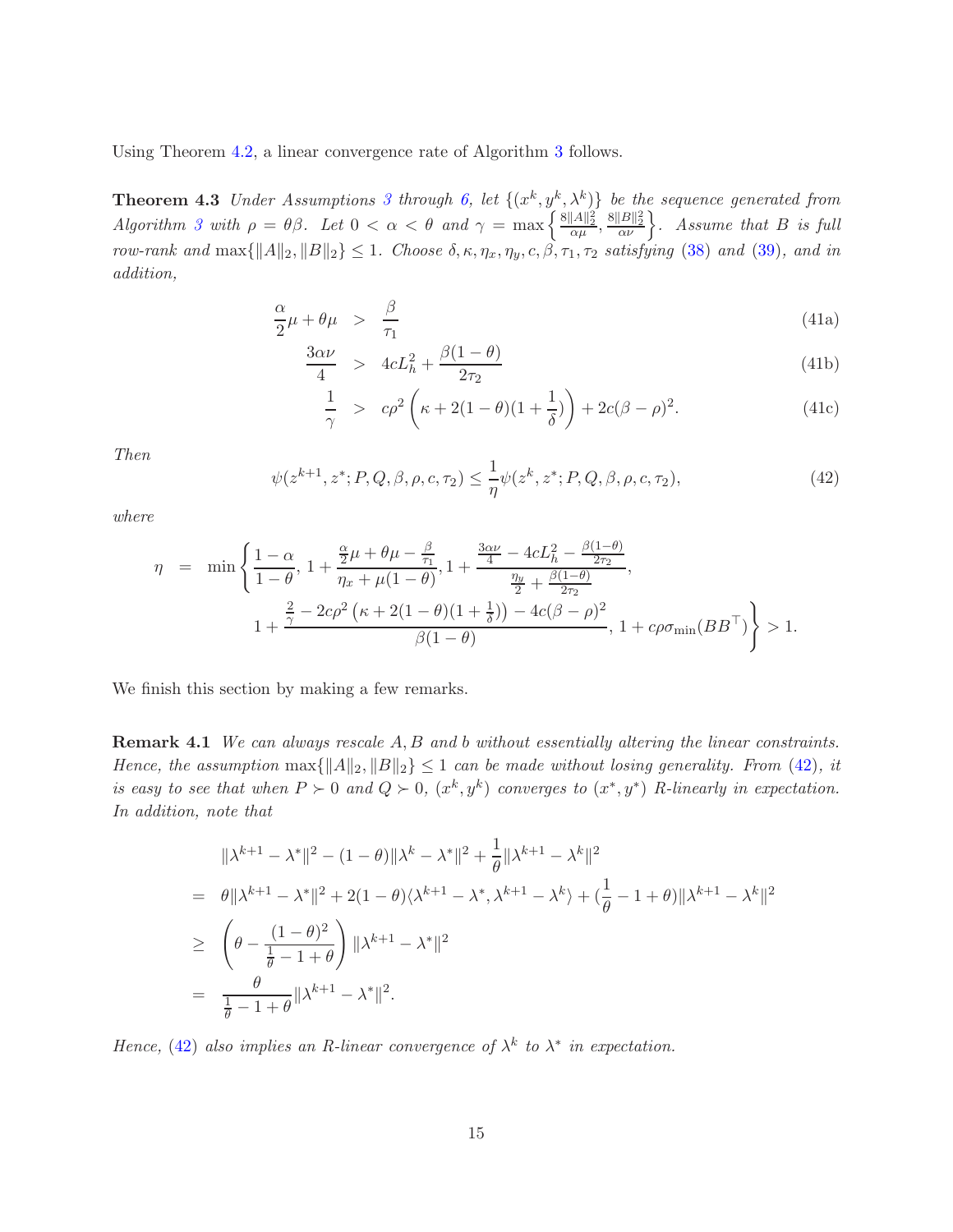<span id="page-15-4"></span>**Remark 4.2** We give examples of parameters that satisfy the conditions required in Theorem [4.3.](#page-14-1) First consider the case of  $\theta = 1$ , i.e., all blocks are updated at each iteration. In this case, we can choose  $\delta = 0, \kappa = \frac{1}{2}$  $\frac{1}{2}$  to satisfy [\(38\)](#page-13-1) and  $\eta_x = \beta ||A||_2^2 + L_f$  to satisfy [\(39a\)](#page-13-3) and let  $\alpha = \frac{1}{2}$  $rac{1}{2}$  and  $\tau_1 = \frac{\beta}{\mu}$  $\frac{\beta}{\mu}$  to ensure that [\(41a\)](#page-14-2) holds. Finally, choose  $\eta_y > (\beta + \frac{\beta^2}{\mu})$  $\frac{3^2}{\mu}$ ||B|| $\frac{2}{2}$  and c sufficiently small, and all other conditions in Theorem [4.3](#page-14-1) are satisfied. Next consider the case of  $\theta$  < 1. We can choose  $\delta = \frac{\theta}{4(1-\theta)}$  and  $\kappa = \frac{3}{\theta} + \frac{3\theta}{4} - 2$  to satisfy [\(38\)](#page-13-1), and let  $\alpha = \frac{\theta}{2}$ ,  $\tau_1 = \frac{\beta}{\theta\mu}$ ,  $\tau_2 = \frac{2\beta(1-\theta)}{\nu}$  $\frac{1-\theta}{\nu},$  $\eta_x = \beta(1 + (1 - \theta)\tau_2) ||A||_2^2 + L_m$ , and  $\eta_y > \beta(1 + \tau_1) ||B||_2^2$ . With such choices, all other conditions required in Theorem  $\angle 3$  hold when c is sufficiently small.

**Remark 4.[3](#page-12-0)** If there is only one x-block and there is no f function, then Algorithm 3 reduces to the so-called linearized ADMM. To show the linear convergence of the linearized ADMM, one scenario in [\[13,](#page-19-4) Theorem 3.1] assumes<sup>[2](#page-15-1)</sup> the strong convexity of g and h, the smoothness of h, and the full row-rankness of B. In Theorem [4.3,](#page-14-1) we make the same assumptions, and so our result can be considered as a generalization.

### <span id="page-15-0"></span>5 Numerical experiments

The aim of this section is to test the practical performance of the proposed algorithms. We test Algorithm [2](#page-8-0) on quadratic programming

<span id="page-15-2"></span>
$$
\min_{x} F(x) = \frac{1}{2} x^{\top} Q x + c^{\top} x, \text{ s.t. } Ax = b, x \ge 0,
$$
\n(43)

and Algorithm [3](#page-12-0) on the log-barrier approximation of linear programming

<span id="page-15-3"></span>
$$
\min_{x,y} c^{\top} x - e^{\top} \log x - e^{\top} \log y, \text{ s.t. } Ax + y = b, x_i \le u_i, \forall i.
$$
 (44)

Quadratic programming. Two types of randomized implementations are considered: one with fixed parameters and the newly introduced one with adaptive parameters, which shall be called nonadaptive RPDC and adaptive RPDC respectively. Note that the former reduces to the method proposed in [\[15\]](#page-19-9) when applied to [\(43\)](#page-15-2). The purpose of the experiment is to test the effect of acceleration for the latter approach.

The data was generated randomly as follows. We let  $Q = HDH^{\top} \in \mathbb{R}^{n \times n}$ , where H is Gaussian randomly generated orthogonal matrix and D is a diagonal matrix with  $d_{ii} = 1 + (i - 1)\frac{L-1}{n-1}$ ,  $i =$  $1, \ldots, n$ . Hence, the smallest and largest singular values of Q are 1 and L respectively, and the objective of  $(43)$  is strongly convex with modulus 1. The components of c follow standard Gaussian distribution, and those of b follow uniform distribution on [0,1]. We let  $A = [B, I] \in \mathbb{R}^{p \times n}$  to

<span id="page-15-1"></span><sup>&</sup>lt;sup>2</sup>Besides the scenario that q and h are strongly convex, h is smooth, and B is of full row-rank, [\[13,](#page-19-4) Theorem 3.1] also shows linear convergence of the linearized ADMM under three other different scenarios.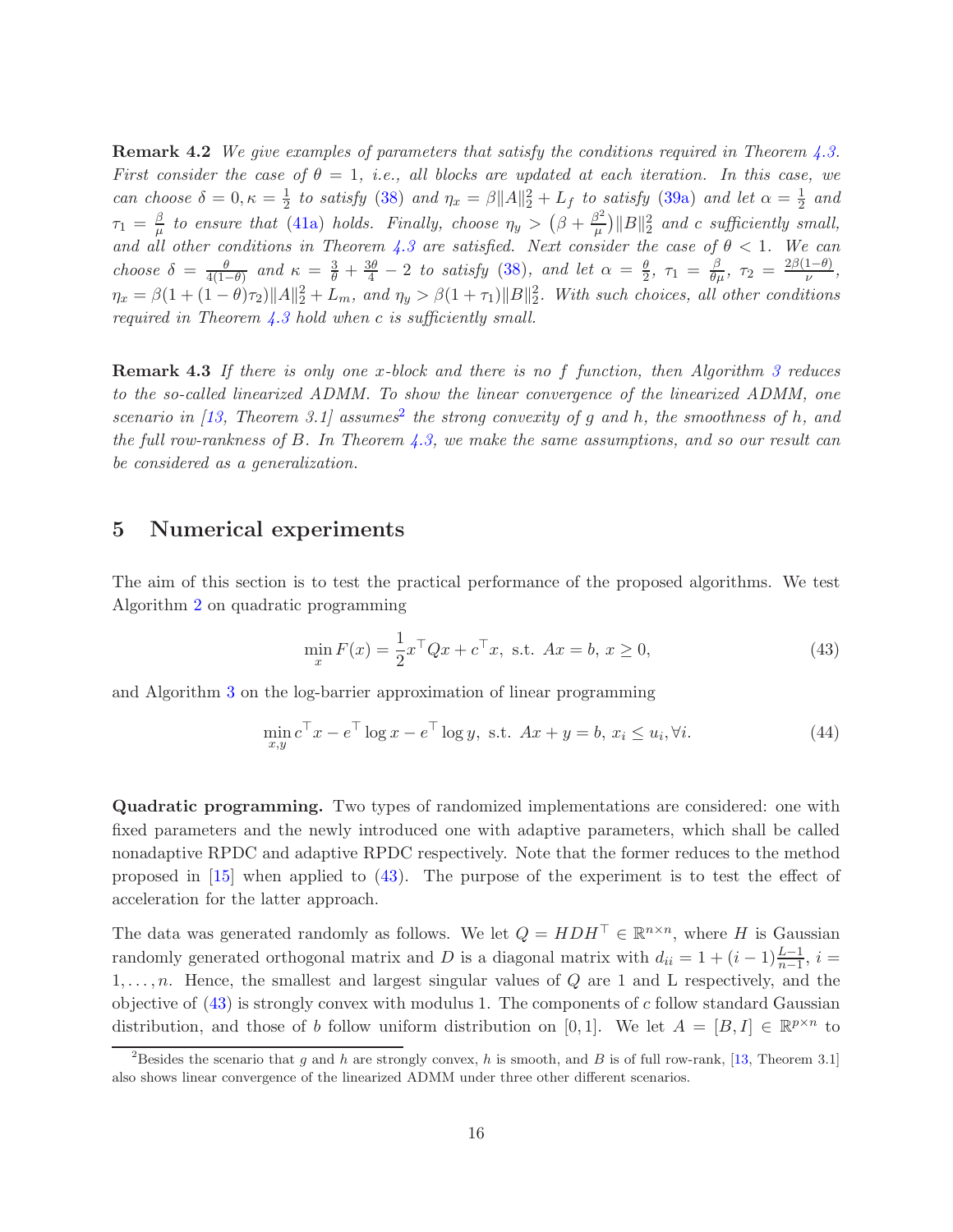

<span id="page-16-0"></span>Figure 1: Results by Algorithm [2](#page-8-0) with adaptive parameters and nonadaptive parameters for solving [\(43\)](#page-15-2) with problem size  $n = 2000$ ,  $p = 200$  and condition number 10. The latter uses different penalty parameter  $\beta$ . Top row: difference of objective value to the optimal value  $|F(x^k) - F(x^*)|$ ; bottom row: violation of feasibility  $||Ax^{k} - b||$ .

guarantee the existence of feasible solutions, where  $B$  was generated according to standard Gaussian distribution. In addition, we normalized A so that it has a unit spectral norm.

In the test, we fixed  $n = 2000$ ,  $p = 200$  and varied L among  $\{10, 100, 1000\}$ . For both nonadaptive and adaptive RPDC, we evenly partitioned  $x$  into 40 blocks, i.e., each block consists of 50 coordinates, and we set  $m = 40$ , i.e., all blocks are updated at each iteration. For the adaptive RPDC, we set the values of its parameters according to [\(23\)](#page-10-1) with  $\rho = 1$ , and those for the nonadaptive RPDC were set based on Theorem [3.2](#page-8-4) with  $\rho = \beta$ ,  $\eta = 100 + \beta$ ,  $\forall k$  where  $\beta$  varied among  $\{1, 10, 100, 1000\}$ . Figures [1](#page-16-0) through [3](#page-17-0) plot the objective values and feasibility violations by Algorithm [2](#page-8-0) under these two different settings. From these results, we see that adaptive RPDC performed well for all three datasets with a single set of parameters while the performance of the nonadaptive one was severely affected by the penalty parameter.

**Linear programming.** In this test, we apply Algorithm [3](#page-12-0) to the problem [\(44\)](#page-15-3), where we let  $f(x) =$  $c^{\top}x, g(x) = -e^{\top} \log x$  and  $h(y) = -e^{\top} \log y$ . The purpose of this experiment is to demonstrate the linear convergence of Algorithm [3.](#page-12-0)

We generated  $A \in \mathbb{R}^{200 \times 2000}$  and c according to the standard Gaussian distribution and b by the uniform distribution on  $[\frac{1}{2}, \frac{3}{2}]$ . The upper bound was set to  $u_i = 10, \forall i$ . We treated x as a single 2 2 block and set the algorithm parameters to  $\beta = 0.1$ ,  $\eta_x = \beta ||A||_2^2$ , and  $\eta_y = \beta (1 + \frac{2.001\beta}{3\mu})$ . This setting satisfies the conditions required in Theorem [4.3](#page-14-1) if  $\alpha$  is sufficiently close to 1. Note that g and h do not have uniform strong convexity constants but they are both strongly convex on a bounded set. Figure [4](#page-18-6) shows the convergence behavior of Algorithm [3.](#page-12-0) From the figure, we can clearly see that the algorithm linearly converges to an optimal solution.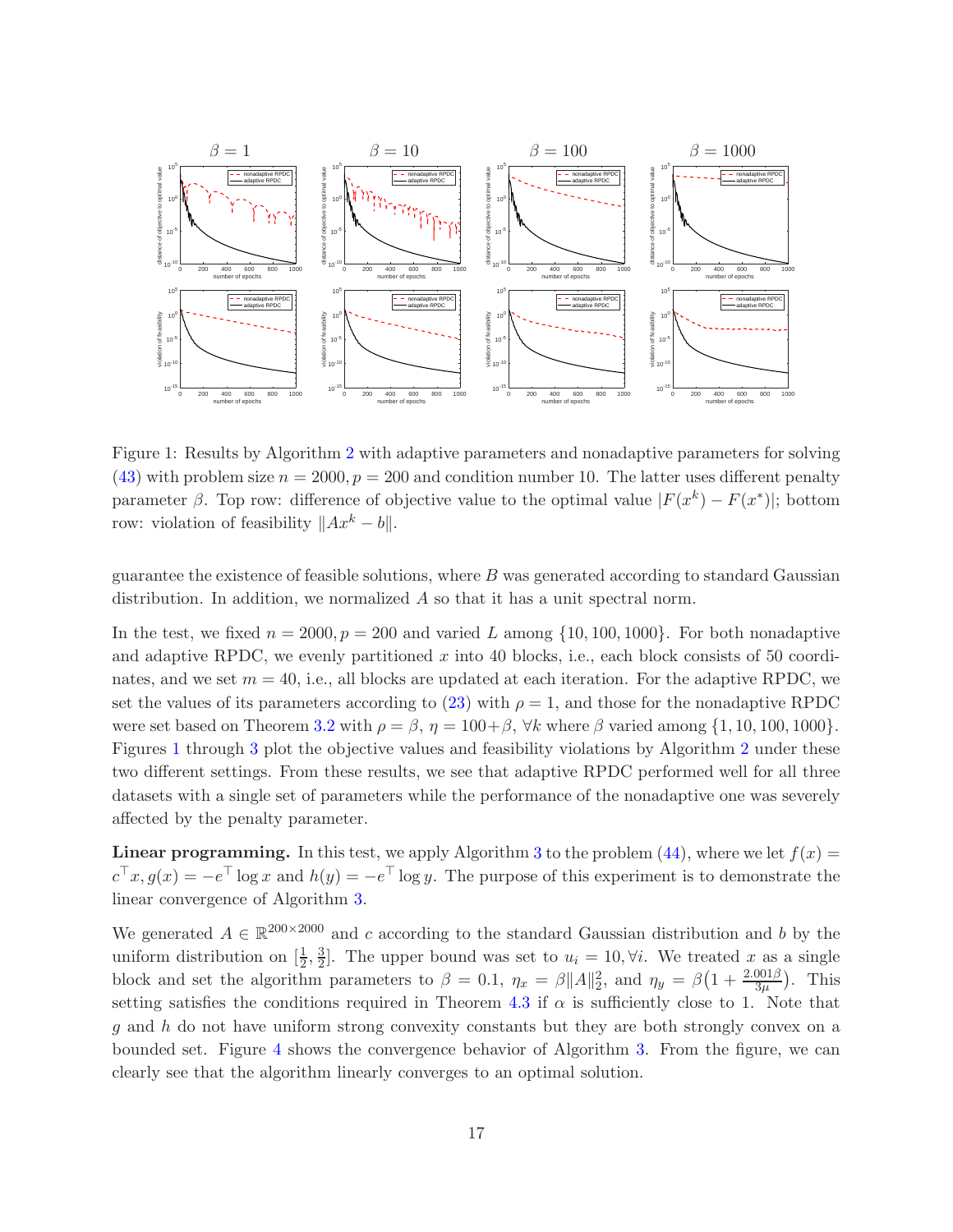

Figure 2: Results by Algorithm [2](#page-8-0) with adaptive parameters and nonadaptive parameters for solving [\(43\)](#page-15-2) with problem size  $n = 2000, p = 200$  and condition number 100. The latter uses different penalty parameter  $\beta$ . Top row: difference of objective value to the optimal value  $|F(x^k) - F(x^*)|$ ; bottom row: violation of feasibility  $||Ax^k - b||$ .



<span id="page-17-0"></span>Figure 3: Results by Algorithm [2](#page-8-0) with adaptive parameters and nonadaptive parameters for solving [\(43\)](#page-15-2) with problem size  $n = 2000, p = 200$  and condition number 1000. The latter uses different penalty parameter  $\beta$ . Top row: difference of objective value to the optimal value  $|F(x^k) - F(x^*)|$ ; bottom row: violation of feasibility  $||Ax^k - b||$ .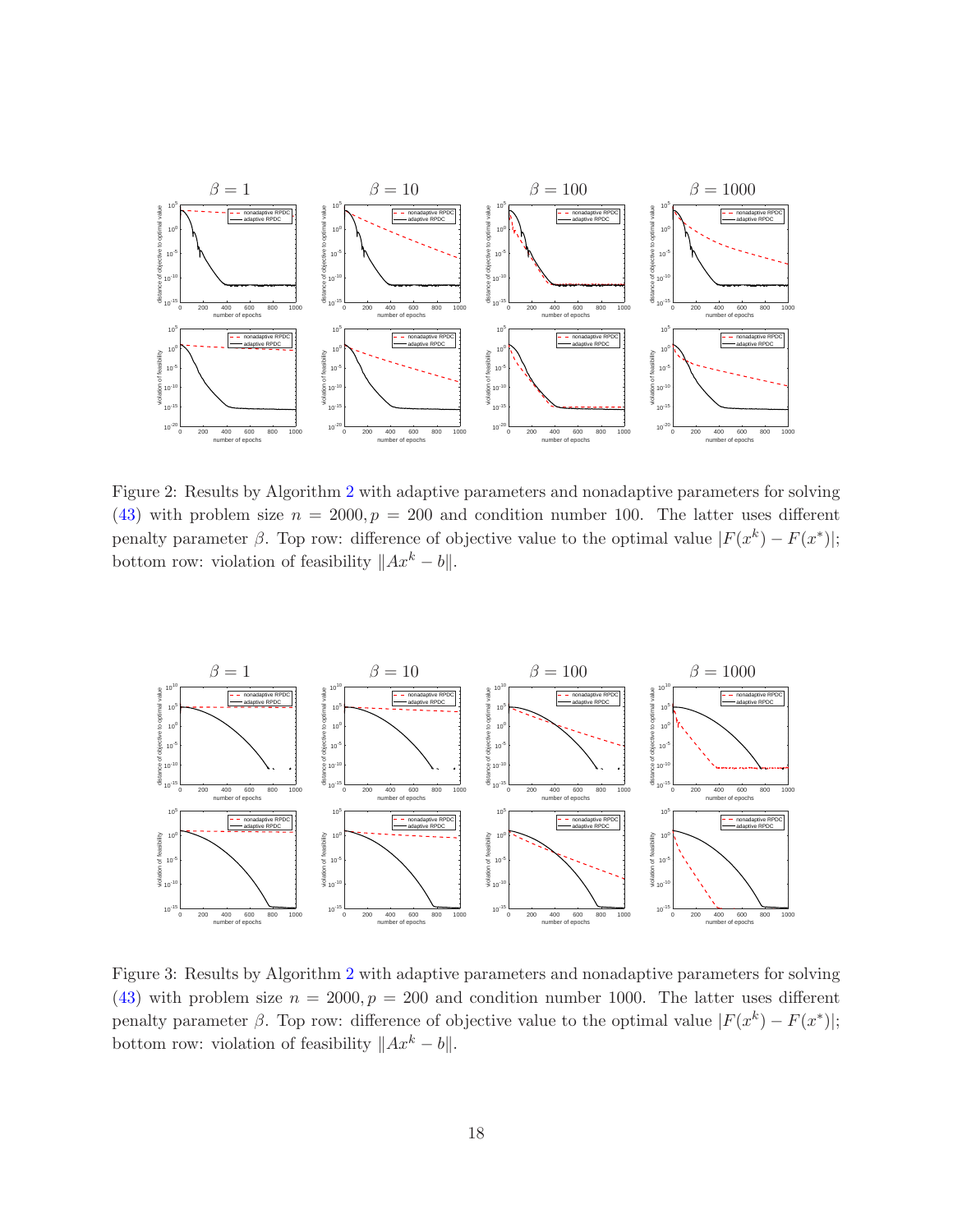

<span id="page-18-6"></span>Figure 4: Results by Algorithm [3](#page-12-0) on the problem [\(44\)](#page-15-3) with  $A \in \mathbb{R}^{200 \times 2000}$ . Left: difference of objective value to the optimal value  $|F(x^k) + h(y^k) - F(x^*) - h(y^*)|$ ; Right: violation of feasibility  $||Ax^k + By^k - b||$ 

### <span id="page-18-5"></span>6 Conclusions

In this paper we propose an accelerated proximal Jacobian ADMM method and generalize it to an accelerated randomized primal-dual coordinate updating method for solving linearly constrained multi-block structured convex programs. We show that if the objective is strongly convex then the methods achieve  $O(1/t^2)$  convergence rate where t is the total number of iterations. In addition, if one block variable is independent of others in the objective and its part of the objective function is smooth, we have modified the primal-dual coordinate updating method to achieve linear convergence. Numerical experiments on quadratic programming and log-barrier approximation of linear programming have shown the efficacy of the newly proposed methods.

# <span id="page-18-2"></span>References

- <span id="page-18-0"></span>[1] A. Beck and M. Teboulle. A fast iterative shrinkage-thresholding algorithm for linear inverse problems. SIAM journal on imaging sciences, 2(1):183–202, 2009. [3](#page-2-0)
- <span id="page-18-3"></span>[2] D. Boley. Local linear convergence of the alternating direction method of multipliers on quadratic or linear programs. SIAM Journal on Optimization, 23(4):2183–2207, 2013. [3](#page-2-0)
- <span id="page-18-1"></span>[3] K. Bredies and H. Sun. Accelerated douglas-rachford methods for the solution of convexconcave saddle-point problems. arXiv preprint arXiv:1604.06282, 2016. [3](#page-2-0)
- [4] X. Cai, D. Han, and X. Yuan. The direct extension of admm for three-block separable convex minimization models is convergent when one function is strongly convex. Optimization Online, 2014. [3](#page-2-0)
- <span id="page-18-4"></span>[5] A. Chambolle and T. Pock. A first-order primal-dual algorithm for convex problems with applications to imaging. Journal of Mathematical Imaging and Vision,  $40(1):120-145$ ,  $2011$ . [3](#page-2-0)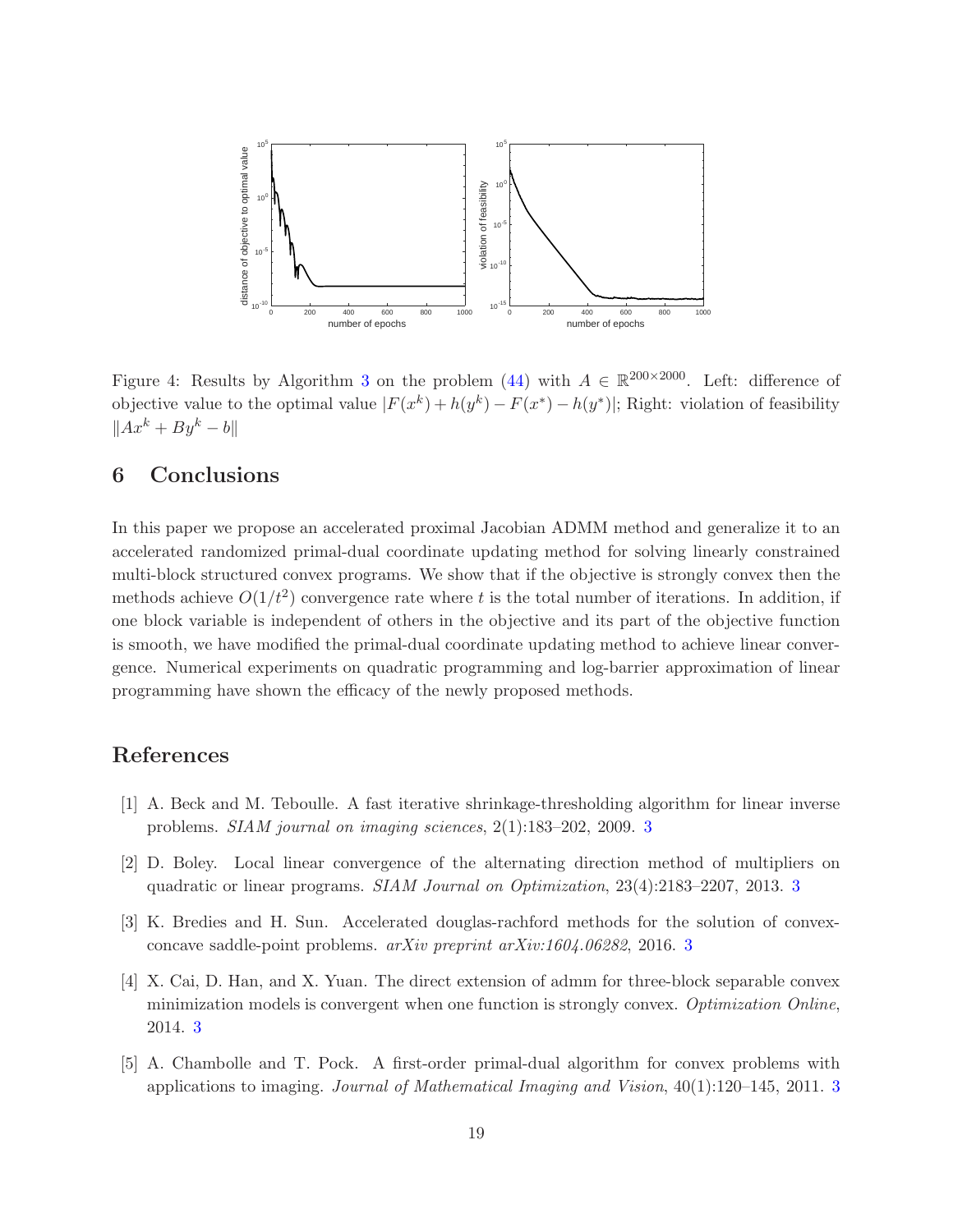- <span id="page-19-5"></span>[6] C. Chen, B. He, Y. Ye, and X. Yuan. The direct extension of admm for multi-block convex minimization problems is not necessarily convergent. Mathematical Programming, 155(1-2):57– 79, 2016. [3](#page-2-0)
- <span id="page-19-13"></span><span id="page-19-0"></span>[7] S. S. Chen, D. L. Donoho, and M. A. Saunders. Atomic decomposition by basis pursuit. SIAM review, 43(1):129–159, 2001. [2](#page-1-1)
- <span id="page-19-10"></span>[8] Y. Chen, G. Lan, and Y. Ouyang. Optimal primal-dual methods for a class of saddle point problems. SIAM Journal on Optimization, 24(4):1779–1814, 2014. [3](#page-2-0)
- <span id="page-19-1"></span>[9] P. L. Combettes and J.-C. Pesquet. Stochastic quasi-fej´er block-coordinate fixed point iterations with random sweeping. SIAM Journal on Optimization, 25(2):1221–1248, 2015. [3](#page-2-0)
- <span id="page-19-12"></span>[10] C. Cortes and V. Vapnik. Support-vector networks. Machine learning, 20(3):273–297, 1995. [2](#page-1-1)
- <span id="page-19-7"></span>[11] C. Dang and G. Lan. Randomized methods for saddle point computation. arXiv preprint arXiv:1409.8625, 2014. [3](#page-2-0)
- <span id="page-19-4"></span>[12] W. Deng, M.-J. Lai, Z. Peng, and W. Yin. Parallel multi-block admm with  $o(1/k)$  convergence. Journal of Scientific Computing, pages 1–25, 2016. [3,](#page-2-0) [4,](#page-3-1) [6](#page-5-4)
- <span id="page-19-2"></span>[13] W. Deng and W. Yin. On the global and linear convergence of the generalized alternating direction method of multipliers. *Journal of Scientific Computing*, 66(3):889–916, 2015. [3,](#page-2-0) [16](#page-15-4)
- [14] D. Gabay and B. Mercier. A dual algorithm for the solution of nonlinear variational problems via finite element approximation. Computers & Mathematics with Applications,  $2(1)$ :17-40, 1976. [3](#page-2-0)
- <span id="page-19-9"></span><span id="page-19-6"></span>[15] X. Gao, Y. Xu, and S. Zhang. Randomized primal-dual proximal block coordinate updates. arXiv preprint arXiv:1605.05969, 2016. [3,](#page-2-0) [4,](#page-3-1) [5,](#page-4-3) [8,](#page-7-4) [9,](#page-8-5) [16](#page-15-4)
- [16] X. Gao and S.-Z. Zhang. First-order algorithms for convex optimization with nonseparable objective and coupled constraints. Journal of the Operations Research Society of China, pages 1–29, 2015. [3](#page-2-0)
- <span id="page-19-3"></span>[17] R. Glowinski and A. Marrocco. Sur l'approximation, par eléments finis d'ordre un, et la résolution, par pénalisation-dualité d'une classe de problèmes de dirichlet non linéaires. ESAIM: Mathematical Modelling and Numerical Analysis, 9(R2):41–76, 1975. [3](#page-2-0)
- <span id="page-19-11"></span><span id="page-19-8"></span>[18] T. Goldstein, B. O'Donoghue, S. Setzer, and R. Baraniuk. Fast alternating direction optimization methods. SIAM Journal on Imaging Sciences, 7(3):1588–1623, 2014. [3](#page-2-0)
- [19] B. He, L. Hou, and X. Yuan. On full Jacobian decomposition of the augmented Lagrangian method for separable convex programming. SIAM Journal on Optimization, 25(4):2274–2312, 2015. [3](#page-2-0)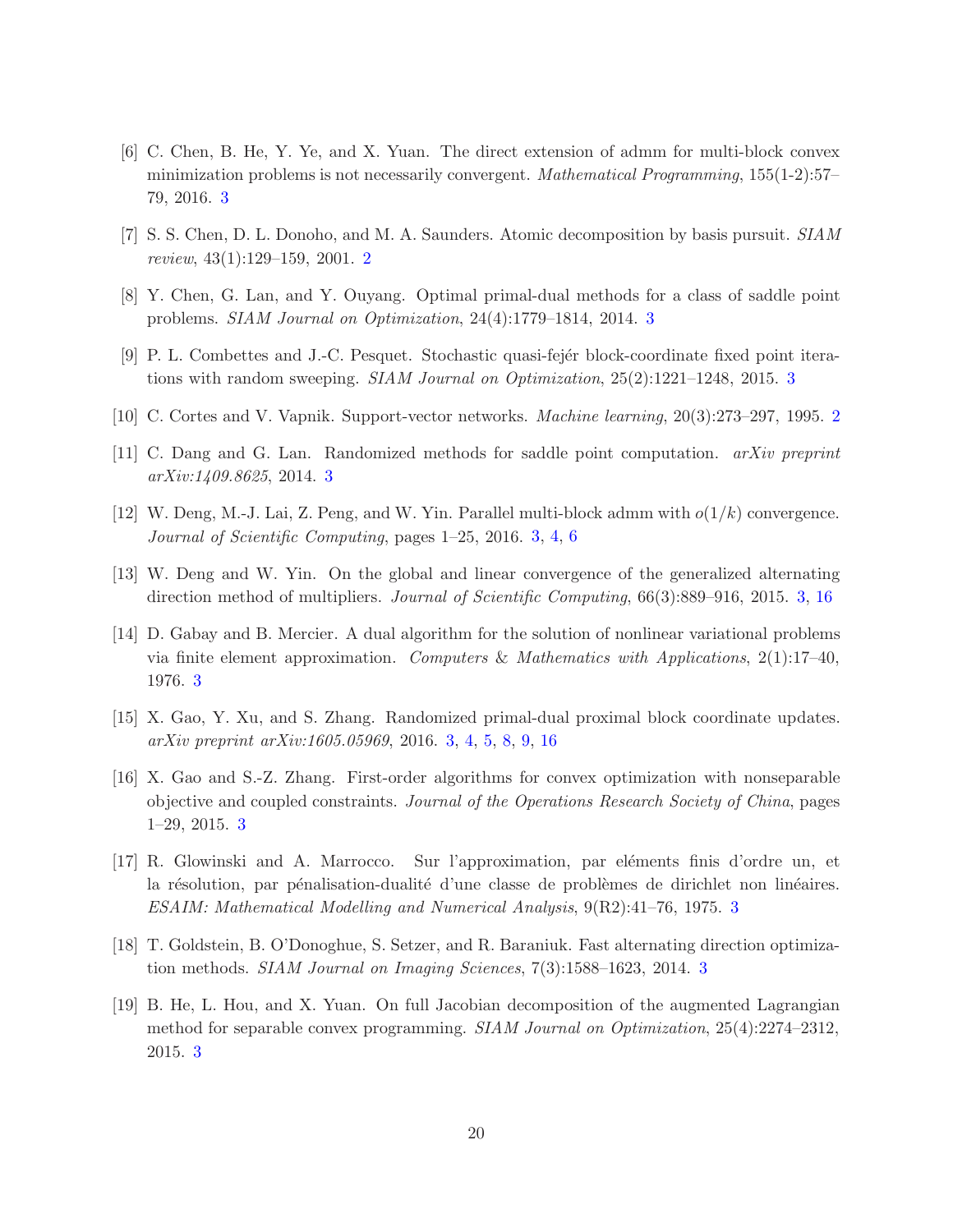- <span id="page-20-12"></span><span id="page-20-8"></span>[20] B. He, M. Tao, and X. Yuan. Alternating direction method with gaussian back substitution for separable convex programming. SIAM Journal on Optimization, 22(2):313–340, 2012. [3](#page-2-0)
- <span id="page-20-4"></span>[21] B. He and X. Yuan. On the acceleration of augmented lagrangian method for linearly constrained optimization. Optimization online, 2010. [3](#page-2-0)
- <span id="page-20-0"></span>[22] B. He and X. Yuan. On the  $O(1/n)$  convergence rate of the Douglas-Rachford alternating direction method. SIAM Journal on Numerical Analysis, 50(2):700–709, 2012. [3](#page-2-0)
- <span id="page-20-14"></span>[23] G. M. James, C. Paulson, and P. Rusmevichientong. Penalized and constrained regression. Technical report, 2013. [2](#page-1-1)
- <span id="page-20-6"></span>[24] H. Li and Z. Lin. Optimal nonergodic  $o(1/k)$  convergence rate: When linearized adm meets nesterov's extrapolation. arXiv preprint arXiv:1608.06366, 2016. [6](#page-5-4)
- [25] M. Li, D. Sun, and K.-C. Toh. A convergent 3-block semi-proximal ADMM for convex minimization problems with one strongly convex block. Asia-Pacific Journal of Operational Research, 32(04):1550024, 2015. [3](#page-2-0)
- <span id="page-20-7"></span><span id="page-20-3"></span>[26] T. Lin, S. Ma, and S. Zhang. On the global linear convergence of the admm with multiblock variables. SIAM Journal on Optimization, 25(3):1478–1497, 2015. [3](#page-2-0)
- <span id="page-20-1"></span>[27] Z. Lu and L. Xiao. On the complexity analysis of randomized block-coordinate descent methods. Mathematical Programming, 152(1-2):615–642, aug 2015. [2](#page-1-1)
- <span id="page-20-5"></span>[28] H. Markowitz. Portfolio selection. The journal of finance, 7(1):77–91, 1952. [2](#page-1-1)
- [29] R. D. Monteiro and B. F. Svaiter. Iteration-complexity of block-decomposition algorithms and the alternating direction method of multipliers. SIAM Journal on Optimization, 23(1):475–507, 2013. [3](#page-2-0)
- <span id="page-20-10"></span><span id="page-20-2"></span>[30] Y. Nesterov. A method of solving a convex programming problem with convergence rate  $O(1/k^2)$ . Soviet Mathematics Doklady, 27(2):[3](#page-2-0)72-376, 1983. 3
- <span id="page-20-11"></span>[31] Y. Nesterov. Efficiency of coordinate descent methods on huge-scale optimization problems. SIAM Journal on Optimization, 22(2):341–362, 2012. [2,](#page-1-1) [11](#page-10-2)
- <span id="page-20-13"></span>[32] Y. Nesterov. Gradient methods for minimizing composite functions. Mathematical Program-ming, 140(1):125–161, 201[3](#page-2-0). 3
- <span id="page-20-9"></span>[33] Y. Ouyang, Y. Chen, G. Lan, and E. Pasiliao Jr. An accelerated linearized alternating direction method of multipliers. SIAM Journal on Imaging Sciences, 8(1):644–681, 2015. [3](#page-2-0)
- [34] Z. Peng, T. Wu, Y. Xu, M. Yan, and W. Yin. Coordinate friendly structures, algorithms and applications. Annals of Mathematical Sciences and Applications, 1(1):57–119, 2016. [3](#page-2-0)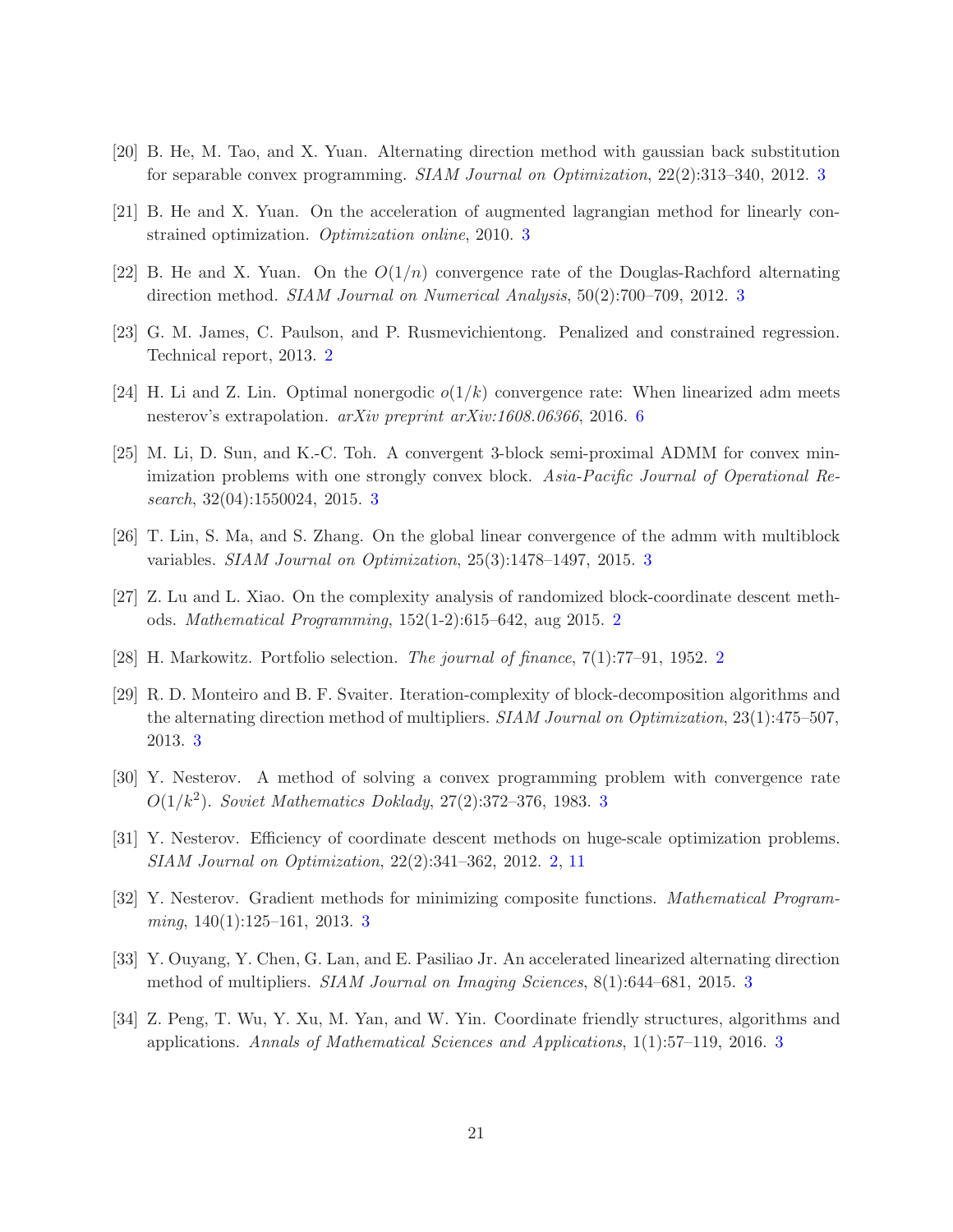- [35] Z. Peng, Y. Xu, M. Yan, and W. Yin. Arock: an algorithmic framework for asynchronous parallel coordinate updates. SIAM Journal on Scientific Computing, 38(5):A2851–A2879, 2016. [3](#page-2-0)
- <span id="page-21-4"></span><span id="page-21-1"></span>[36] J.-C. Pesquet and A. Repetti. A class of randomized primal-dual algorithms for distributed optimization. arXiv preprint arXiv:1406.6404, 2014. [3](#page-2-0)
- <span id="page-21-0"></span>[37] P. Richtárik and M. Takáč. Parallel coordinate descent methods for big data optimization. Mathematical Programming, pages 1–52, 2012. [2](#page-1-1)
- [38] P. Richtárik and M. Takáč. Iteration complexity of randomized block-coordinate descent methods for minimizing a composite function. *Mathematical Programming*,  $144(1-2)$ :1–38, 2014. [2](#page-1-1)
- <span id="page-21-5"></span><span id="page-21-2"></span>[39] Y. Xu. Hybrid jacobian and gauss-seidel proximal block coordinate update methods for linearly constrained convex programming. arXiv preprint arXiv:1608.03928, 2016. [3](#page-2-0)
- <span id="page-21-3"></span>[40] Y. Xu. Accelerated first-order primal-dual proximal methods for linearly constrained composite convex programming. SIAM Journal on Optimization, 27(3):1459–1484, 2017. [3](#page-2-0)
- [41] Y. Xu. Asynchronous parallel primal-dual block update methods. arXiv preprint arXiv:1705.06391, 2017. [3](#page-2-0)

### A Technical proofs: Section [2](#page-4-0)

In this section, we give the detailed proofs of the lemmas and theorems in section [2.](#page-4-0) The following lemma will be used a few times. Note that when  $S = [M]$ , the result is deterministic.

**Lemma A.1** Let S be a uniformly selected subset of  $[M]$  with cardinality m and  $x^{\circ}$  be a vector independent of S. Suppose  $x^+$  is a random vector dependent on S and its coordinates out of S are the same as  $x^o$ . Let  $\beta \in \mathbb{R}$ ,  $\lambda^o$  and  $r^o$  be vectors independent of S, and W a positive semidefinite  $M \times M$  block diagonal matrix. If

<span id="page-21-6"></span>
$$
\nabla_S f(x^o) + \tilde{\nabla} g_S(x_S^+) - A_S^{\top} (\lambda^o - \beta r^o) + W_S(x_S^+ - x_S^o) = 0,
$$

then for any x, it holds that

<span id="page-21-7"></span>
$$
\mathbb{E}_{S} \left[ F(x^{+}) - F(x) + \frac{\mu}{2} \|x^{+} - x\|^{2} - \langle A(x^{+} - x), \lambda^{\circ} - \beta r^{\circ} \rangle \right]
$$
\n
$$
\leq (1 - \theta) \left[ F(x^{\circ}) - F(x) + \frac{\mu}{2} \|x^{\circ} - x\|^{2} - \langle A(x^{\circ} - x), \lambda^{\circ} - \beta r^{\circ} \rangle \right]
$$
\n
$$
- \frac{1}{2} \mathbb{E}_{S} \left[ \|x^{+} - x\|_{W}^{2} - \|x^{\circ} - x\|_{W}^{2} + \|x^{+} - x^{\circ}\|_{W-L_{m}I}^{2} \right],
$$
\n(45)

where  $\theta = \frac{m}{M}$ ,  $L_m$  is given in Assumption [4,](#page-8-1) and the expectation is taken on S.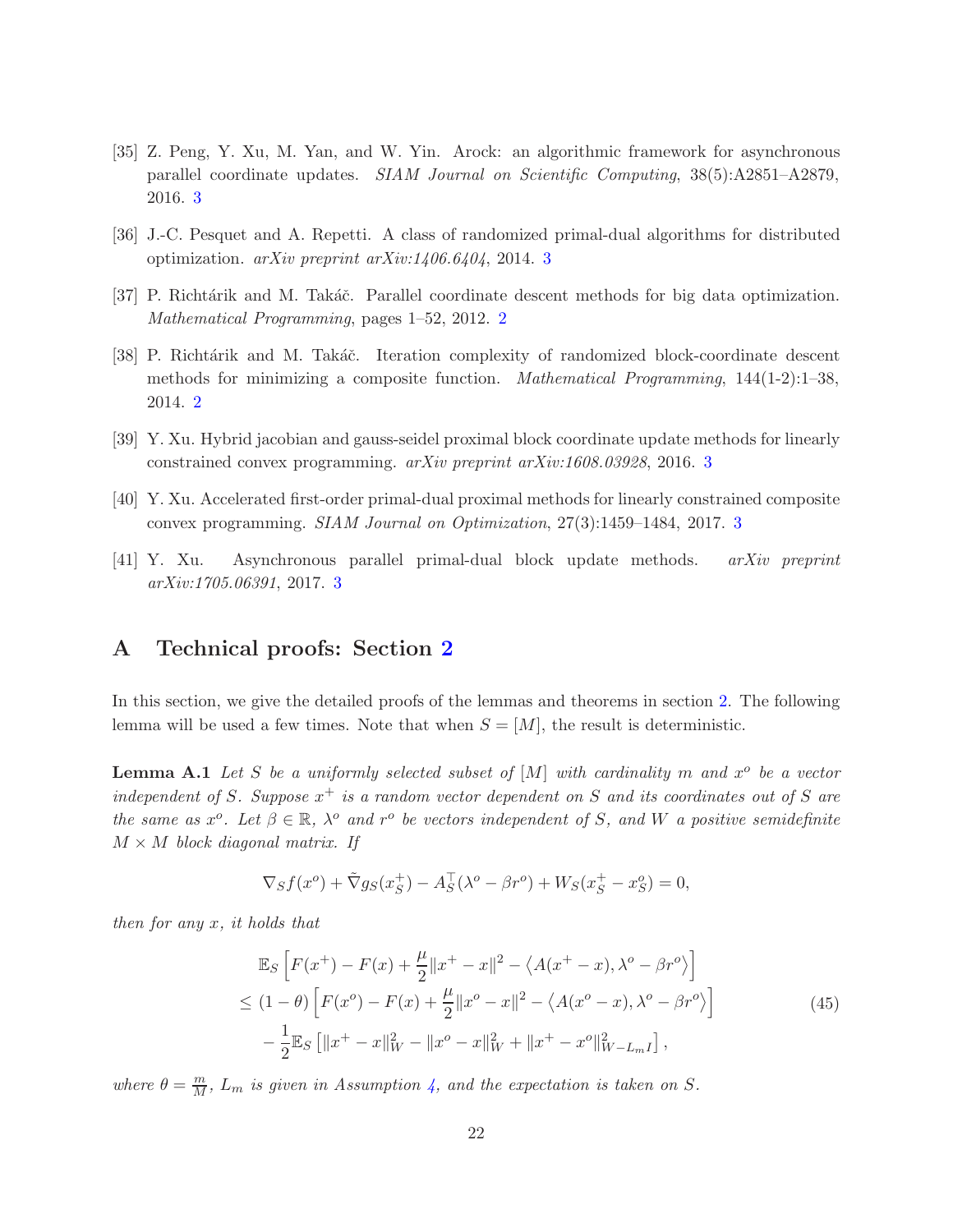*Proof.* For any  $x$ , we have

$$
\left\langle x_S^+ - x_S, \nabla_S f(x^o) + \tilde{\nabla} g_S(x_S^+) - A_S^{\top} (\lambda^o - \beta r^o) + W_S(x_S^+ - x_S^o) \right\rangle = 0.
$$

We split the left hand side of the above equation into four terms and bound each of them as below. First, we have

$$
\mathbb{E}_{S} \langle x_{S}^{+} - x_{S}, \nabla_{S} f(x^{o}) \rangle \n= \mathbb{E}_{S} \langle x^{+} - x^{o}, \nabla f(x^{o}) \rangle + \mathbb{E}_{S} \langle x_{S}^{o} - x_{S}, \nabla_{S} f(x^{o}) \rangle \n\geq \mathbb{E}_{S} \left[ f(x^{+}) - f(x^{o}) - \frac{L_{m}}{2} ||x^{+} - x^{o}||^{2} \right] + \theta[f(x^{o}) - f(x)] \n= \mathbb{E}_{S} \left[ f(x^{+}) - f(x) - \frac{L_{m}}{2} ||x^{+} - x^{o}||^{2} \right] - (1 - \theta)[f(x^{o}) - f(x)],
$$
\n(46)

where the first equality uses the fact  $x_i^+ = x_i^o$ ,  $\forall i \notin S$ , and the inequality follows from the uniform distribution of  $S$ , the convexity of  $f$ , and also the inequality [\(18\)](#page-8-6).

Secondly, it follows from the strong convexity of  $g$  that

<span id="page-22-2"></span><span id="page-22-0"></span>
$$
\left\langle x_S^+ - x_S, \tilde{\nabla}g_S(x_S^+) \right\rangle \ge g_S(x_S^+) - g_S(x_S) + \sum_{i \in S} \frac{\mu}{2} ||x_i^+ - x_i||^2. \tag{47}
$$

Since  $g_S(x_S^+) - g_S(x_S) = g(x^+) - g(x^0) + g_S(x_S^0) - g_S(x_S)$  and  $\mathbb{E}_S[g_S(x_S^0) - g_S(x_S)] = \theta[g(x^0) - g(x)]$ , we have

<span id="page-22-3"></span><span id="page-22-1"></span>
$$
\mathbb{E}_{S}[g_{S}(x_{S}^{+}) - g_{S}(x_{S})] = \mathbb{E}_{S}[g(x^{+}) - g(x^{0})] + \theta[g(x^{0}) - g(x)]
$$
  
= 
$$
\mathbb{E}_{S}[g(x^{+}) - g(x)] - (1 - \theta)[g(x^{0}) - g(x)].
$$
 (48)

Similarly, it holds  $\mathbb{E}_S \sum_{i \in S}$  $\mu$  $\frac{\mu}{2} \|x_i^+ - x_i\|^2 = \frac{\mu}{2}$  $\frac{\mu}{2} (\mathbb{E}_S ||x^+ - x||^2 - (1 - \theta) ||x^o - x||^2)$ . Hence, taking expectation on both sides of [\(47\)](#page-22-0) yields

$$
\mathbb{E}_{S} \left\langle x_{S}^{+} - x_{S}, \tilde{\nabla} g_{S}(x_{S}^{+}) \right\rangle \geq \mathbb{E}_{S} \left[ g(x^{+}) - g(x) + \frac{\mu}{2} ||x^{+} - x||^{2} \right] - (1 - \theta) \left[ g(x^{0}) - g(x) + \frac{\mu}{2} ||x^{0} - x||^{2} \right].
$$
 (49)

Thirdly, by essentially the same arguments on showing [\(48\)](#page-22-1), we have

<span id="page-22-4"></span>
$$
\mathbb{E}_S \left\langle x_S^+ - x_S, -A_S^\top (\lambda^o - \beta r^o) \right\rangle = -\mathbb{E}_S \left\langle A(x^+ - x), \lambda^o - \beta r^o \right\rangle + (1 - \theta) \left\langle A(x^o - x), \lambda^o - \beta r^o \right\rangle. \tag{50}
$$

Fourth, note  $\langle x_S^+ - x_S, W_S(x_S^+ - x_S^o) \rangle = \langle x^+ - x, W(x^+ - x^o) \rangle$ , and thus by [\(6\)](#page-4-4),

<span id="page-22-5"></span>
$$
\mathbb{E}_S \left\langle x_S^+ - x_S, W_S(x_S^+ - x_S^o) \right\rangle = \frac{1}{2} \mathbb{E}_S \left[ \|x^+ - x\|_W^2 - \|x^o - x\|_W^2 + \|x^+ - x^o\|_W^2 \right]. \tag{51}
$$

The desired result is obtained by adding [\(46\)](#page-22-2), [\(49\)](#page-22-3), [\(50\)](#page-22-4), and [\(51\)](#page-22-5), and recalling  $F = f + g$ .  $\Box$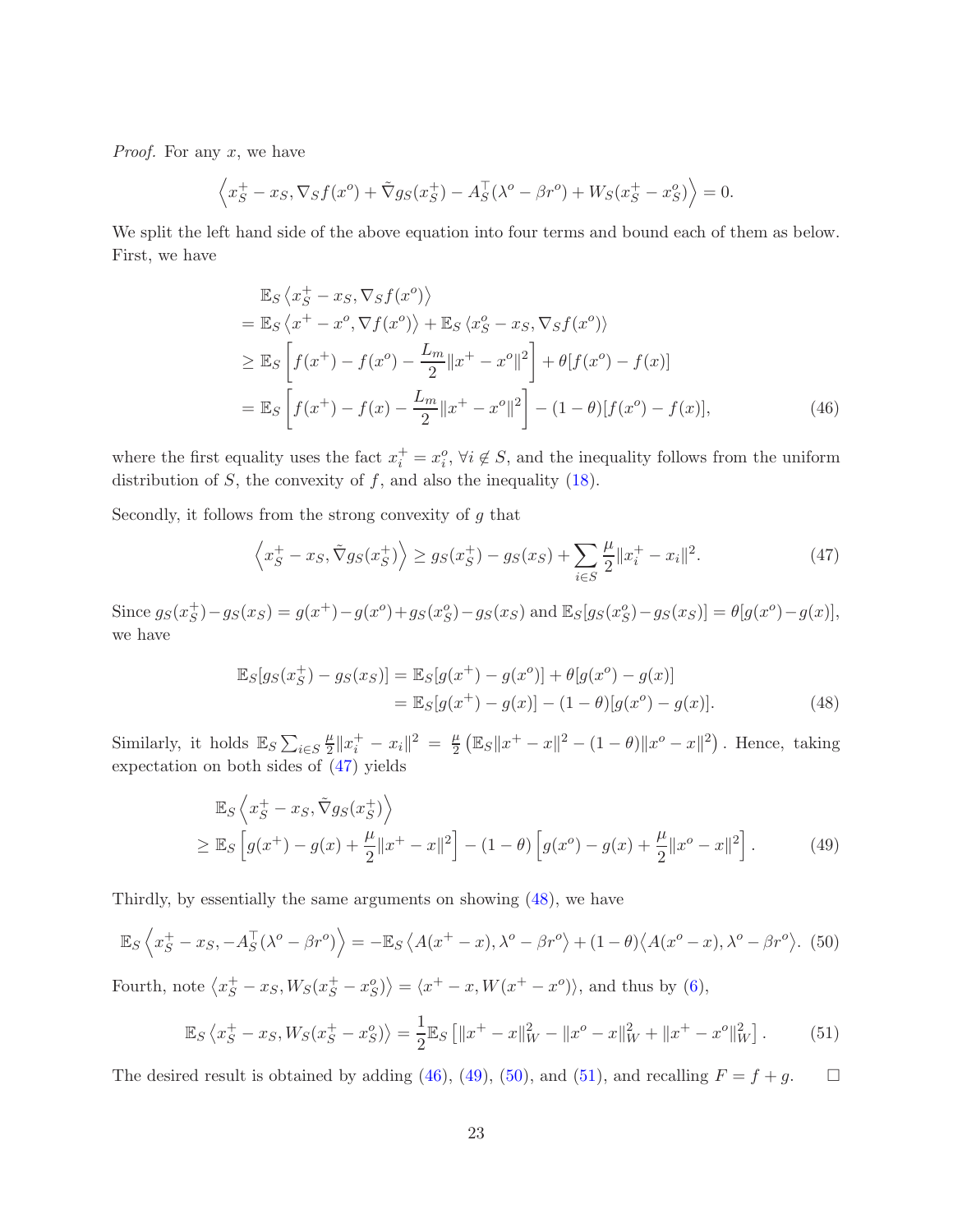### A.1 Proof of Lemma [2.1](#page-5-5)

From [\(7a\)](#page-4-1), we have the optimality condition

<span id="page-23-2"></span>
$$
\nabla f(x^k) - A^{\top}(\lambda^k - \beta_k r^k) + \tilde{\nabla} g(x^{k+1}) + P^k(x^{k+1} - x^k) = 0.
$$

Hence, for any x such that  $Ax = b$ , it follows from the definition of  $\Phi$  in [\(3\)](#page-3-2) and Lemma [A.1](#page-21-6) with  $S = [M], x^o = x^k, \lambda^o = \lambda^k, \beta = \beta_k, x^+ = x^{k+1}$ , and  $W = P^k$  that

$$
\Phi(x^{k+1}, x, \lambda) \le \left\langle Ax^{k+1} - b, \lambda^k - \beta_k r^k \right\rangle - \left\langle Ax^{k+1} - b, \lambda \right\rangle \n- \frac{1}{2} \mathbb{E}_S \left[ \|x^{k+1} - x\|_{P^k + \mu}^2 - \|x^k - x\|_{P^k}^2 + \|x^{k+1} - x^k\|_{P^k - L_f I}^2 \right].
$$
\n(52)

Using the fact  $\lambda^{k+1} = \lambda^k - \rho_k(Ax^{k+1} - b)$ , we have

<span id="page-23-0"></span>
$$
\left\langle Ax^{k+1} - b, \lambda^k - \lambda \right\rangle = \frac{1}{\rho_k} \left\langle \lambda^k - \lambda^{k+1}, \lambda^k - \lambda \right\rangle
$$
  

$$
\stackrel{\text{(6)}}{=} \frac{1}{2\rho_k} \left[ \| \lambda - \lambda^k \|^2 - \| \lambda - \lambda^{k+1} \|^2 + \| \lambda^k - \lambda^{k+1} \|^2 \right].
$$
 (53)

In addition, we write  $r^k = r^k - r^{k+1} + r^{k+1} = r^{k+1} - A(x^{k+1} - x^k)$  and have

<span id="page-23-1"></span>
$$
\left\langle Ax^{k+1} - b, -\beta_k r^k \right\rangle
$$
  
=  $-\beta_k ||r^{k+1}||^2 + \beta_k \left\langle A(x^{k+1} - x), A(x^{k+1} - x^k) \right\rangle$   

$$
\stackrel{(6)}{=} -\beta_k ||r^{k+1}||^2 + \frac{\beta_k}{2} \left[ ||A(x^{k+1} - x)||^2 - ||A(x^k - x)||^2 + ||A(x^{k+1} - x^k)||^2 \right]
$$
(54)

Substituting  $(53)$  and  $(54)$  into  $(52)$  gives the inequality in  $(8)$ .

### A.2 Proof of Theorem [2.2](#page-6-0)

First, we have

<span id="page-23-3"></span>
$$
\sum_{k=1}^{t} \frac{k+k_0+1}{2\rho_k} \left[ \|\lambda - \lambda^k\|^2 - \|\lambda - \lambda^{k+1}\|^2 \right]
$$
\n
$$
= \frac{k_0+2}{2\rho_1} \|\lambda - \lambda^1\|^2 - \frac{t+k_0+1}{2\rho_t} \|\lambda - \lambda^{t+1}\|^2 + \sum_{k=2}^{t} \left( \frac{k+k_0+1}{2\rho_k} - \frac{k+k_0}{2\rho_{k-1}} \right) \|\lambda - \lambda^k\|^2
$$
\n
$$
\leq \frac{k_0+2}{2\rho_1} \|\lambda - \lambda^1\|^2. \tag{55}
$$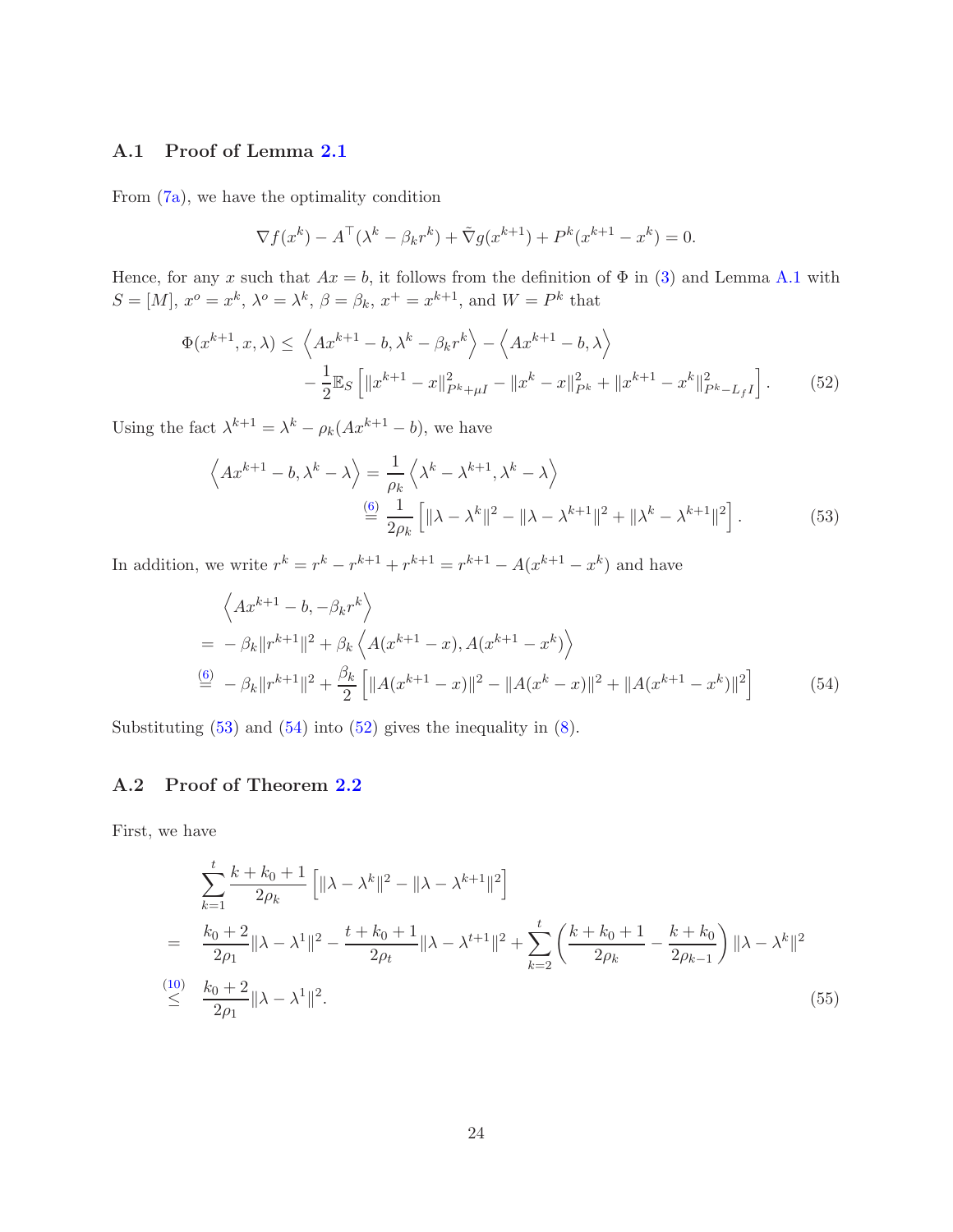In addition,

<span id="page-24-0"></span>
$$
-\sum_{k=1}^{t} \frac{k+k_0+1}{2} \left( \|x^{k+1} - x\|_{P^k - \beta_k A^\top A + \mu I}^2 - \|x^k - x\|_{P^k - \beta_k A^\top A}^2 \right)
$$
  
\n
$$
= \frac{k_0+2}{2} \|x^1 - x\|_{P^1 - \beta_1 A^\top A}^2 - \frac{t+k_0+1}{2} \|x^{t+1} - x\|_{P^t - \beta_t A^\top A + \mu I}^2
$$
  
\n
$$
+ \frac{1}{2} \sum_{k=2}^{t} \left( (k+k_0+1) \|x^k - x\|_{P^k - \beta_k A^\top A}^2 - (k+k_0) \|x^k - x\|_{P^{k-1} - \beta_{k-1} A^\top A + \mu I}^2 \right)
$$
  
\n
$$
\stackrel{(11)}{\leq} \frac{k_0+2}{2} \|x^1 - x\|_{P^1 - \beta_1 A^\top A}^2 - \frac{t+k_0+1}{2} \|x^{t+1} - x\|_{P^t - \beta_t A^\top A + \mu I}^2.
$$
  
\n(56)

Now multiplying  $k + k_0 + 1$  to both sides of [\(8\)](#page-6-2) and adding it over k, we obtain [\(12\)](#page-6-4) by using [\(55\)](#page-23-3) and [\(56\)](#page-24-0), and noting  $\|\lambda^k - \lambda^{k+1}\|^2 = \rho_k^2 \|r^{k+1}\|^2$  and  $\|x^{k+1} - x^k\|^2_{P^k - \beta_k A^\top A - L_f I} \ge 0$ .

### A.3 Proof of Theorem [2.3](#page-6-5)

From the choice of  $k_0$  and the condition  $P - \beta A^\top A \preceq \frac{\mu}{2}$  $\frac{\mu}{2}I$ , it is not difficult to verify

$$
(k + k_0 + 1) \left[ kP - k\beta A^\top A + L_f I \right] \preceq (k + k_0) \left[ (k - 1)P - (k - 1)\beta A^\top A + (L_f + \mu)I \right], \forall k \ge 1.
$$

Hence, the condition in  $(11)$  holds. In addition, it is easy to see that all conditions in  $(9)$  and  $(10)$ also hold. Therefore, we have  $(12)$ , which, by taking parameters in  $(14)$  and  $x = x^*$ , reduces to

<span id="page-24-1"></span>
$$
\sum_{k=1}^{t} (k + k_0 + 1) \Phi(x^{k+1}, x^*, \lambda) + \sum_{k=1}^{t} \frac{k(k + k_0 + 1)}{2} \beta \|r^{k+1}\|^2 + \frac{t + k_0 + 1}{2} \|x^{t+1} - x^*\|_{t(P - \beta A^\top A) + (L_f + \mu)I}^2 \leq \phi_1(x^*, \lambda),
$$
\n(57)

where we have used the fact  $\lambda^1 = 0$ .

Letting  $\lambda = \lambda^*$ , we have from [\(5\)](#page-3-3) and [\(57\)](#page-24-1) that (by dropping nonnegative  $\Phi(x^{k+1}, x^*, \lambda^*)$ 's):

$$
\frac{t(t+k_0+1)}{2}\beta\|r^{t+1}\|^2+\frac{t+k_0+1}{2}\|x^{t+1}-x^*\|^2_{t(P-\beta A^\top A)+(L_f+\mu)I}\leq \phi_1(x^*,\lambda^*),
$$

which indicates [\(15\)](#page-6-8). In addition, from the convexity of F and [\(57\)](#page-24-1), we have that for any  $\lambda$ , it holds  $\frac{t(t+2k_0+3)}{2}\Phi(\bar{x}^{t+1},x^*,\lambda) \leq \phi_1(x^*,\lambda)$ , which together with Lemmas [1.2](#page-4-5) and [1.3](#page-4-6) implies [\(16\)](#page-7-5).

# B Technical proofs: Section [3](#page-7-0)

In this section, we give the proofs of the lemmas and theorems in section [3.](#page-7-0)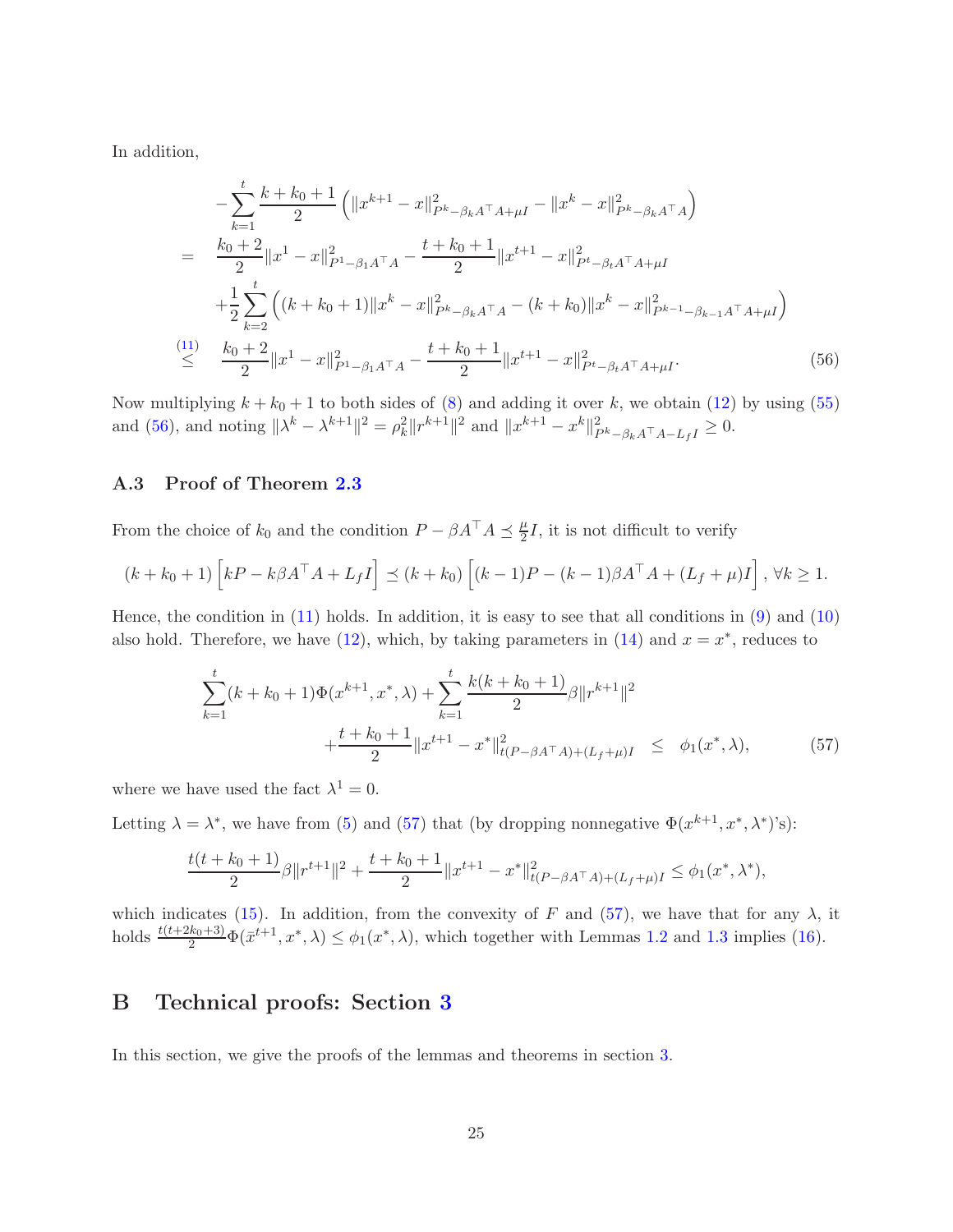### B.1 Proof of Lemma [3.1](#page-8-3)

From the update in [\(17a\)](#page-7-2), we have the optimality condition:

$$
\nabla_{S_k} f(x^k) - A_{S_k}^\top (\lambda^k - \beta_k r^k) + \tilde{\nabla} g_{S_k}(x_{S_k}^{k+1}) + \eta_k (x_{S_k}^{k+1} - x_{S_k}^k) = 0.
$$
\n(58)

It follows from the update rule of  $\lambda$  that

$$
-\langle Ax^{k+1}-b, \lambda^k \rangle = -\langle Ax^{k+1}-b, \lambda^{k+1} \rangle - \rho_k ||r^{k+1}||^2.
$$

Plugging [\(54\)](#page-23-1) and the above equation into [\(45\)](#page-21-7) with  $S = S_k, \lambda^o = \lambda^k, \beta = \beta_k, x^o = x^k, x^+ = x^{k+1}$ ,  $W = \eta_k I$ , and x satisfying  $Ax = b$ , we have the desired result by taking expectation and recalling the definition of  $\Delta$  in [\(2\)](#page-3-4) and  $\Phi$  in [\(3\)](#page-3-2).

### B.2 Proof of Theorem [3.2](#page-8-4)

Let  $\beta_k = \beta, \rho_k = \rho$  and  $\eta_k = \eta$  in [\(19\)](#page-8-2), and also note  $\mu = 0$  and  $\eta \ge L_m + \beta ||A||^2$ . We have

$$
\mathbb{E}\left[\Phi(x^{k+1},x,\lambda^{k+1}) + (\beta - \rho)\|r^{k+1}\|^2\right] \n\leq (1-\theta)\mathbb{E}\left[\Phi(x^k,x,\lambda^k) + \beta\|r^k\|^2\right] - \frac{1}{2}\mathbb{E}\left[\|x^{k+1} - x\|_{\eta I - \beta A^\top A}^2 - \|x^k - x\|_{\eta I - \beta A^\top A}^2\right].
$$

Summing the above inequality over  $k = 1$  through t and noting  $\rho \leq \theta \beta$  give

<span id="page-25-2"></span>
$$
\mathbb{E}\left[\Phi(x^{t+1},x,\lambda^{t+1}) + (\beta - \rho)\|r^{t+1}\|^2\right] + \theta \sum_{k=1}^{t-1} \mathbb{E}\Phi(x^{k+1},x,\lambda^{k+1})
$$
(59)  

$$
\leq (1-\theta)\mathbb{E}\left[\Phi(x^1,x,\lambda^1) + \beta\|r^1\|^2\right] + \frac{1}{2}\|x^1 - x\|_{\eta I - \beta A^\top A}^2.
$$

By the update of  $\lambda$ , it follows that

$$
\theta \sum_{k=1}^{t-1} \Phi(x^{k+1}, x, \lambda^{k+1}) = \theta \sum_{k=1}^{t-1} \left[ \Phi(x^{k+1}, x, \lambda) + \frac{1}{\rho} \langle \lambda^{k+1} - \lambda, \lambda^{k+1} - \lambda^k \rangle \right]
$$
  
\n
$$
= \theta \sum_{k=1}^{t-1} \Phi(x^{k+1}, x, \lambda) + \frac{\theta}{2\rho} \sum_{k=1}^{t-1} \left[ \|\lambda^{k+1} - \lambda\|^2 - \|\lambda^k - \lambda\|^2 + \|\lambda^{k+1} - \lambda^k\|^2 \right]
$$
  
\n
$$
= \theta \sum_{k=1}^{t-1} \Phi(x^{k+1}, x, \lambda) + \frac{\theta}{2\rho} \left[ \|\lambda^t - \lambda\|^2 - \lambda^1 - \lambda\|^2 + \sum_{k=1}^{t-1} \|\lambda^{k+1} - \lambda^k\|^2 \right] (60)
$$

and

<span id="page-25-1"></span><span id="page-25-0"></span>
$$
\Phi(x^{t+1}, x, \lambda^{t+1}) = \Phi(x^{t+1}, x, \lambda) - \langle \lambda^t - \lambda - \rho r^{t+1}, r^{t+1} \rangle
$$
  
= 
$$
\Phi(x^{t+1}, x, \lambda) - \langle \lambda^t - \lambda, r^{t+1} \rangle + \rho ||r^{t+1}||^2.
$$
 (61)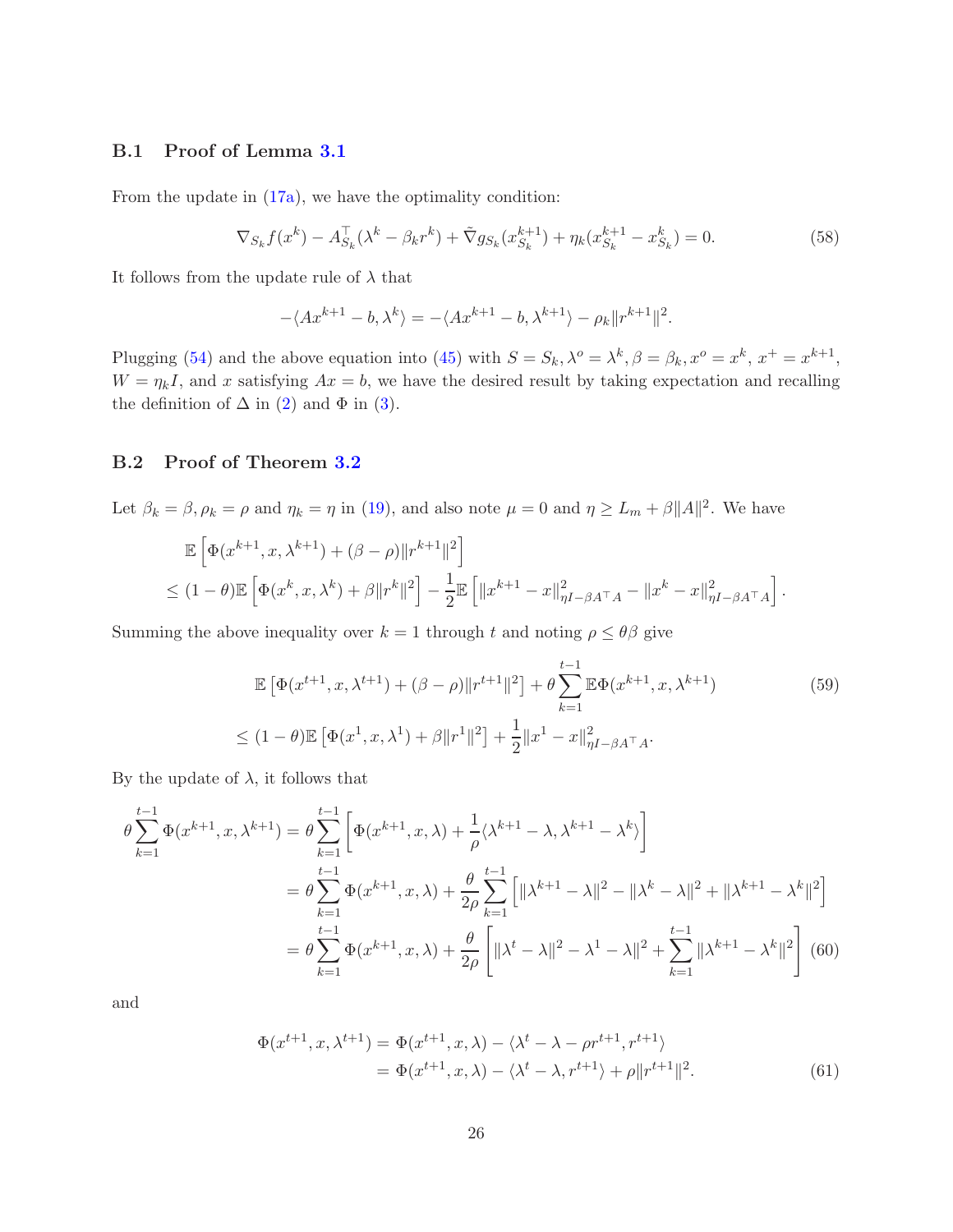Since  $\rho \leq \theta \beta$ , by Young's inequality, it holds

$$
\beta \|r^{t+1}\|^2 - \langle \lambda^t - \lambda, r^{t+1} \rangle + \frac{\theta}{2\rho} \|\lambda^t - \lambda\|^2 \ge 0.
$$

Then plugging  $(60)$  and  $(61)$  into  $(59)$ , we have

$$
\mathbb{E}\Phi(x^{t+1},x,\lambda) + \theta \sum_{k=1}^{t-1} \mathbb{E}\Phi(x^{k+1},x,\lambda)
$$
  
\n
$$
\leq (1-\theta)\mathbb{E}\left[\Phi(x^1,x,\lambda^1) + \beta \|r^1\|^2\right] + \frac{1}{2} \|x^1 - x\|_{\eta I - \beta A^\top A}^2 + \frac{\theta}{2\rho} \mathbb{E}\|\lambda^1 - \lambda\|^2
$$
  
\n
$$
\leq \mathbb{E}\phi_2(x,\lambda),
$$
\n(62)

where in the last inequality we have used  $\lambda^1 = 0$ ,  $\theta > 0$  and  $||r^1||^2 = ||x^1 - x||^2_{\beta A^\top A}$ .

Therefore, from the convexity of F, it follows that  $\mathbb{E}\Phi(\bar{x}^t, x^*, \lambda) \leq \frac{1}{1+\theta(t-1)}\mathbb{E}\phi_2(x^*, \lambda)$ ,  $\forall \lambda$ , and we obtain the desired result from Lemmas [1.2](#page-4-5) and [1.3.](#page-4-6)

### B.3 Proof of Theorem [3.3](#page-9-1)

We first establish a few inequalities below.

**Proposition B.1** If  $(21e)$ ,  $(21f)$  and  $(21g)$  hold, then

<span id="page-26-1"></span>
$$
-\sum_{k=1}^{t} (k + k_0 + 1) \mathbb{E} \left[ \Delta_{\eta_k I - \beta_k A^\top A} (x^{k+1}, x^k, x) - \frac{L_m}{2} ||x^{k+1} - x^k||^2 \right] -\frac{\mu(t + k_0 + 1)}{2} \mathbb{E} ||x^{t+1} - x||^2 - \sum_{k=2}^{t} \frac{\mu(\theta(k + k_0 + 1) - 1)}{2} \mathbb{E} ||x^k - x||^2 \leq \frac{\eta_1(k_0 + 2)}{2} \mathbb{E} ||x^1 - x||^2 - \frac{(t + k_0 + 1)}{2} \mathbb{E} ||x^{t+1} - x||^2_{(\mu + \eta_t)I - \beta_t A^\top A}.
$$
 (63)

*Proof.* This inequality can be easily shown by noting that for any  $1 \leq k \leq t$ , the weight matrix of 1  $\frac{1}{2}||x^{k+1} - x^k||^2$  is  $\beta_k(k + k_0 + 1)A^{\top}A - (k + k_0 + 1)(\eta_k - L_m)I$ , which is negative semidefinite, and for any  $2 \leq k \leq t$ , the weight matrix of  $\frac{1}{2}||x^k - x||^2$  is

$$
[\beta_{k-1}(k+k_0) - \beta_k(k+k_0+1)]A^{\top}A + [(k+k_0+1)\eta_k - (k+k_0)\eta_{k-1} - \mu(\theta(k+k_0+1)-1)]I,
$$

which is also negative semidefinite.

**Proposition B.2** If  $(21a)$ ,  $(21c)$  and  $(21d)$  hold, then

<span id="page-26-0"></span>
$$
-\frac{t+k_0+1}{\rho_t} \mathbb{E}\Delta(\lambda^{t+1}, \lambda^t, \lambda) - \sum_{k=2}^t \frac{\theta(k+k_0+1)-1}{\rho_{k-1}} \mathbb{E}\Delta(\lambda^k, \lambda^{k-1}, \lambda)
$$
  
 
$$
\leq \frac{\theta(k_0+3)-1}{2\rho_1} \mathbb{E}||\lambda^1 - \lambda||^2.
$$
 (64)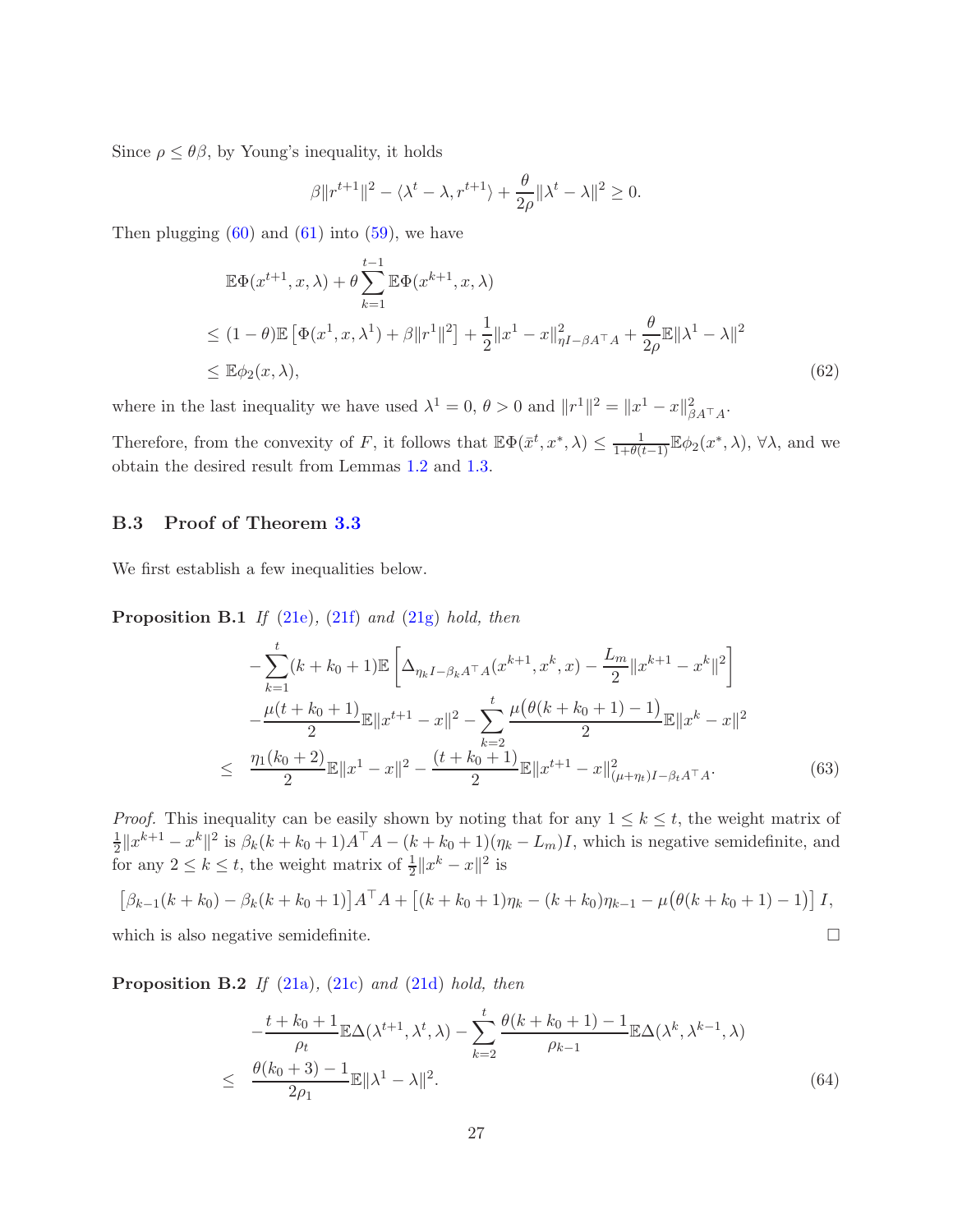*Proof.* On the left hand side of [\(64\)](#page-26-0), the coefficient of each  $\frac{1}{2} ||\lambda^{k+1} - \lambda^k||^2$  is negative. For  $2 \leq k \leq t-1$ , the coefficient of  $\frac{1}{2} \|\lambda^k - \lambda\|^2$  is  $\frac{\theta(k+k_0+2)-1}{\rho_k} - \frac{\theta(k+k_0+1)-1}{\rho_{k-1}}$  $\frac{\kappa_{0}+1-1}{\rho_{k-1}}$ , which is nonpositive; the coefficient of  $\frac{1}{2} || \lambda^t - \lambda ||^2$  is  $\frac{t+k_0+1}{\rho_t} - \frac{\theta(t+k_0+1)-1}{\rho_{t-1}}$  $\frac{k_0+1-1}{\rho_{t-1}},$  which is nonpositive; the coefficient of  $\frac{1}{2}||\lambda^{t+1} - \lambda||^2$ is also nonpositive. Hence, dropping these nonpositive terms, we have the desired result.  $\Box$ 

Now we are ready to prove Theorem [3.3.](#page-9-1)

Proof. [of Theorem [3.3\]](#page-9-1)

Multiplying  $k + k_0 + 1$  to both sides of [\(19\)](#page-8-2), summing it up from  $k = 1$  through t, and moving the terms about  $\Phi(x^k, x, \lambda^k) + \frac{\mu}{2} ||x^k - x||^2$  and  $||r^k||^2$  to the left hand side for  $2 \le k \le t$  give

$$
(t + k_0 + 1) \mathbb{E} \left[ \Phi(x^{t+1}, x, \lambda^{t+1}) + (\beta_t - \rho_t) \|r^{t+1}\|^2 + \frac{\mu}{2} \|x^{t+1} - x\|^2 \right]
$$
  
+ 
$$
\sum_{k=2}^t \left( \theta(k + k_0 + 1) - 1 \right) \mathbb{E} \left[ \Phi(x^k, x, \lambda^k) + \frac{\mu}{2} \|x^k - x\|^2 \right]
$$
  
+ 
$$
\sum_{k=2}^t \left( (\beta_{k-1} - \rho_{k-1})(k + k_0) - (1 - \theta)(k + k_0 + 1)\beta_k \right) \mathbb{E} \|r^k\|^2
$$
  

$$
\leq (1 - \theta)(k_0 + 2) \mathbb{E} \left[ \Phi(x^1, x, \lambda^1) + \beta_1 \|r^1\|^2 + \frac{\mu}{2} \|x^1 - x\|^2 \right]
$$
  
- 
$$
\sum_{k=1}^t (k + k_0 + 1) \mathbb{E} \left[ \Delta_{\eta_k I - \beta_k A^\top A}(x^{k+1}, x^k, x) - \frac{L_m}{2} \|x^{k+1} - x^k\|^2 \right].
$$
  
(65)

Hence, from  $(21b)$  and  $(63)$ , it follows that

<span id="page-27-0"></span>
$$
(t + k_0 + 1)\mathbb{E}\Phi(x^{t+1}, x, \lambda^{t+1}) + \sum_{k=2}^t (\theta(k + k_0 + 1) - 1)\mathbb{E}\Phi(x^k, x, \lambda^k)
$$
  
\n
$$
\leq (1 - \theta)(k_0 + 2)\mathbb{E}\left[\Phi(x^1, x, \lambda^1) + \beta_1 \|r^1\|^2 + \frac{\mu}{2} \|x^1 - x\|^2\right] + \frac{\eta_1(k_0 + 2)}{2}\mathbb{E}\|x^1 - x\|^2 - \frac{t + k_0 + 1}{2}\mathbb{E}\|x^{t+1} - x\|^2_{(\mu + \eta_t)I - \beta_t A^\top A}.
$$
\n(66)

In addition, from the update of  $\lambda$  in [\(17c\)](#page-7-3), we have

<span id="page-27-1"></span>
$$
\langle \lambda^{k+1} - \lambda, Ax^{k+1} - b \rangle = -\frac{1}{\rho_k} \langle \lambda^{k+1} - \lambda, \lambda^{k+1} - \lambda^k \rangle = -\frac{1}{\rho_k} \Delta(\lambda^{k+1}, \lambda^k, \lambda),\tag{67}
$$

and thus

$$
(t + k_0 + 1) \mathbb{E} \langle \lambda^{t+1} - \lambda, Ax^{t+1} - b \rangle + \sum_{k=2}^t \left( \theta(k + k_0 + 1) - 1 \right) \mathbb{E} \langle \lambda^k - \lambda, Ax^k - b \rangle
$$
  
= 
$$
- \frac{t + k_0 + 1}{\rho_t} \mathbb{E} \Delta(\lambda^{t+1}, \lambda^t, \lambda) - \sum_{k=2}^t \frac{\theta(k + k_0 + 1) - 1}{\rho_{k-1}} \mathbb{E} \Delta(\lambda^k, \lambda^{k-1}, \lambda)
$$
  

$$
\stackrel{(64)}{\leq} \frac{\theta(k_0 + 3) - 1}{2\rho_1} \mathbb{E} \|\lambda^1 - \lambda\|^2.
$$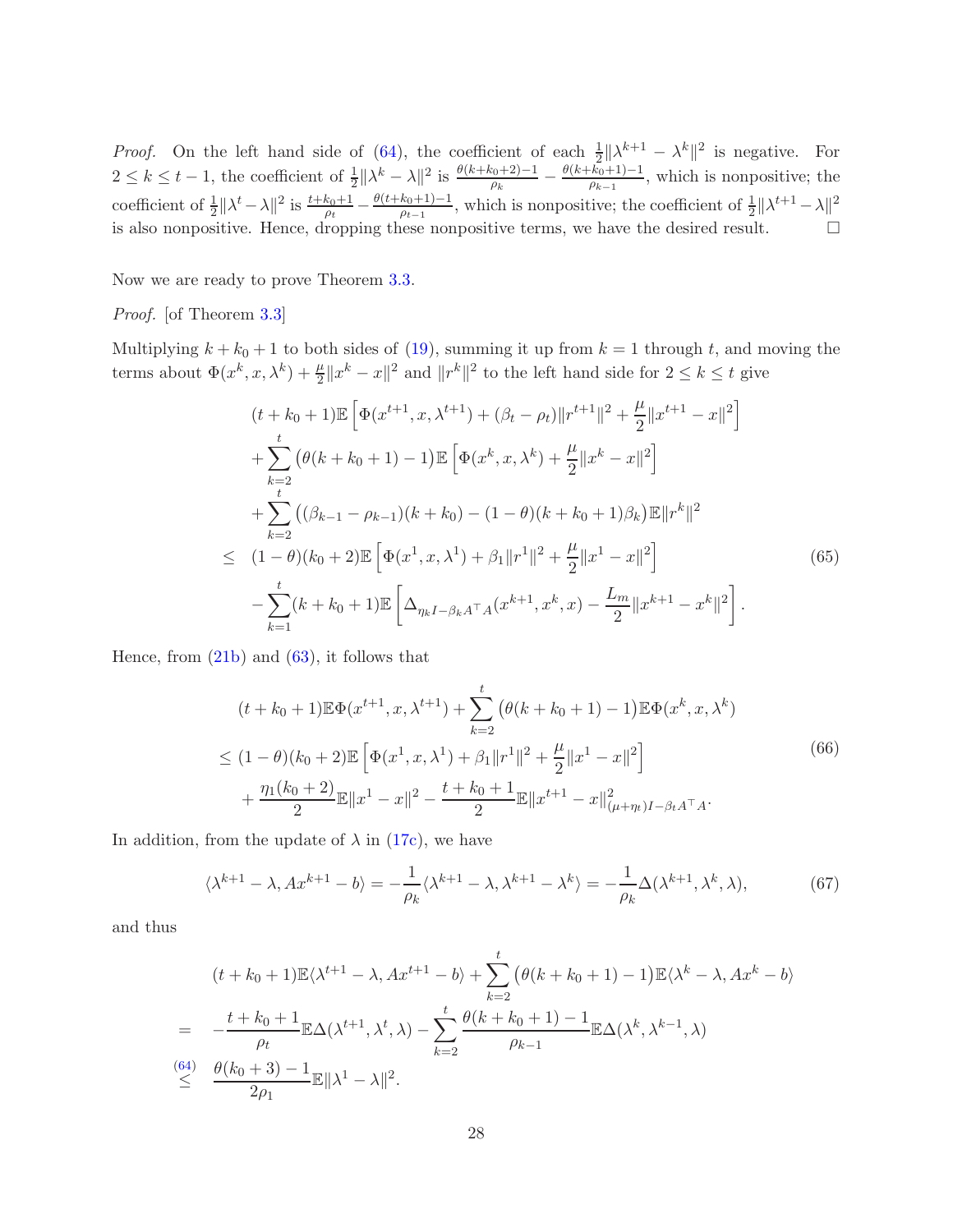Since  $\Phi(x^k, x, \lambda) = \Phi(x^k, x, \lambda^k) + \langle \lambda^k - \lambda, Ax^k - b \rangle$ , we obtain the desired result by adding the above inequality to  $(66)$ .

### B.4 Proof of Proposition [3.4](#page-10-3)

Note that [\(24\)](#page-10-4) implies  $k_0 \ge \frac{4}{\theta}$ , and thus [\(21a\)](#page-9-2) must hold. Also, it is easy to see that [\(21d\)](#page-9-2) holds with equality from the second equation of [\(23b\)](#page-10-5). Since  $I \succeq \frac{A^{\top} A}{\|A\|^2}$  $\frac{A^T A}{\|A\|_2^2}$ , we can easily have  $(21f)$  by plugging in  $\beta_k$  and  $\eta_k$  defined in [\(23a\)](#page-10-6) and [\(23c\)](#page-10-7) respectively.

To verify [\(21c\)](#page-9-2), we plug in  $\rho_k$  defined in the first equation of [\(23b\)](#page-10-5), and it is equivalent to requiring that for any  $2 \leq k \leq t-1$ 

$$
\frac{\theta(k+k_0+1)-1}{\theta(k-1)+2+\theta} \ge \frac{\theta(k+k_0+2)-1}{\theta k+2+\theta} \Longleftrightarrow 1 + \frac{\theta(k_0+1)-3}{\theta k+2} \ge 1 + \frac{\theta(k_0+1)-3}{\theta k+2+\theta}.
$$

The inequality on the right hand side obviously holds, and thus we have [\(21c\)](#page-9-2).

Plugging in the formula of  $\beta_k$ , [\(21e\)](#page-9-2) is equivalent to

$$
(\theta k + 2 + \theta)(k + k_0 + 1) \ge (\theta k + 2)(k + k_0),
$$

which holds trivially, and thus  $(21e)$  follows.

With the given  $\beta_k$  and  $\rho_k$ , [\(21b\)](#page-9-2) becomes  $\frac{6}{6-5\theta}(\theta k+2)(k+k_0) \ge (k+k_0+1)(\theta k+2+\theta)$ ,  $\forall 2 \le k \le t$ , which is equivalent to  $\frac{6}{6-5\theta} \ge \frac{(k_0+3)(3\theta+2)}{(k_0+2)(2\theta+2)}$ . Note that  $\frac{k_0+3}{k_0+2}$  is decreasing with respect to  $k_0 \ge 0$  and also  $\frac{6}{6-5\theta} \geq \frac{(\frac{3}{\theta}+3)(3\theta+2)}{(\frac{3}{2}+2)(2\theta+2)}$  $\left(\frac{3}{\theta}+3\right)\left(3\theta+2\right)$ . Hence, [\(21b\)](#page-9-2) is satisfied from the fact  $k_0 \geq \frac{4}{\theta}$  $\frac{4}{\theta}$ .

Finally, we show [\(21g\)](#page-9-2). Plugging in  $\eta_k$ , we have that (21g) becomes

$$
(k + k_0) \left(\frac{\mu}{2} (\theta k + 2) + L_m\right) + \mu \left(\theta (k + k_0 + 1) - 1\right) \ge (k + k_0 + 1) \left(\frac{\mu}{2} (\theta k + 2 + \theta) + L_m\right), \forall k \ge 2,
$$

which is equivalent to  $k_0 + 1 \ge \frac{4}{\theta} + \frac{2L_m}{\theta \mu}$ . Hence, for  $k_0$  given in [\(24\)](#page-10-4), [\(21g\)](#page-9-2) must hold. Therefore, we have verified all conditions in  $(21)$ .

#### B.5 Proof of Theorem [3.5](#page-10-8)

From Proposition [3.4,](#page-10-3) we have the inequality in [\(22\)](#page-9-3) that, as  $\lambda^1 = 0$ , reduces to

<span id="page-28-0"></span>
$$
(t + k_0 + 1)\mathbb{E}\Phi(x^{t+1}, x, \lambda) + \sum_{k=2}^t (\theta(k + k_0 + 1) - 1)\mathbb{E}\Phi(x^k, x, \lambda)
$$
  
 
$$
\leq \phi_3(x, \lambda) - \frac{t + k_0 + 1}{2}\mathbb{E}||x^{t+1} - x||_{(\mu + \eta_t)I - \beta_t A^\top A}^2.
$$
 (68)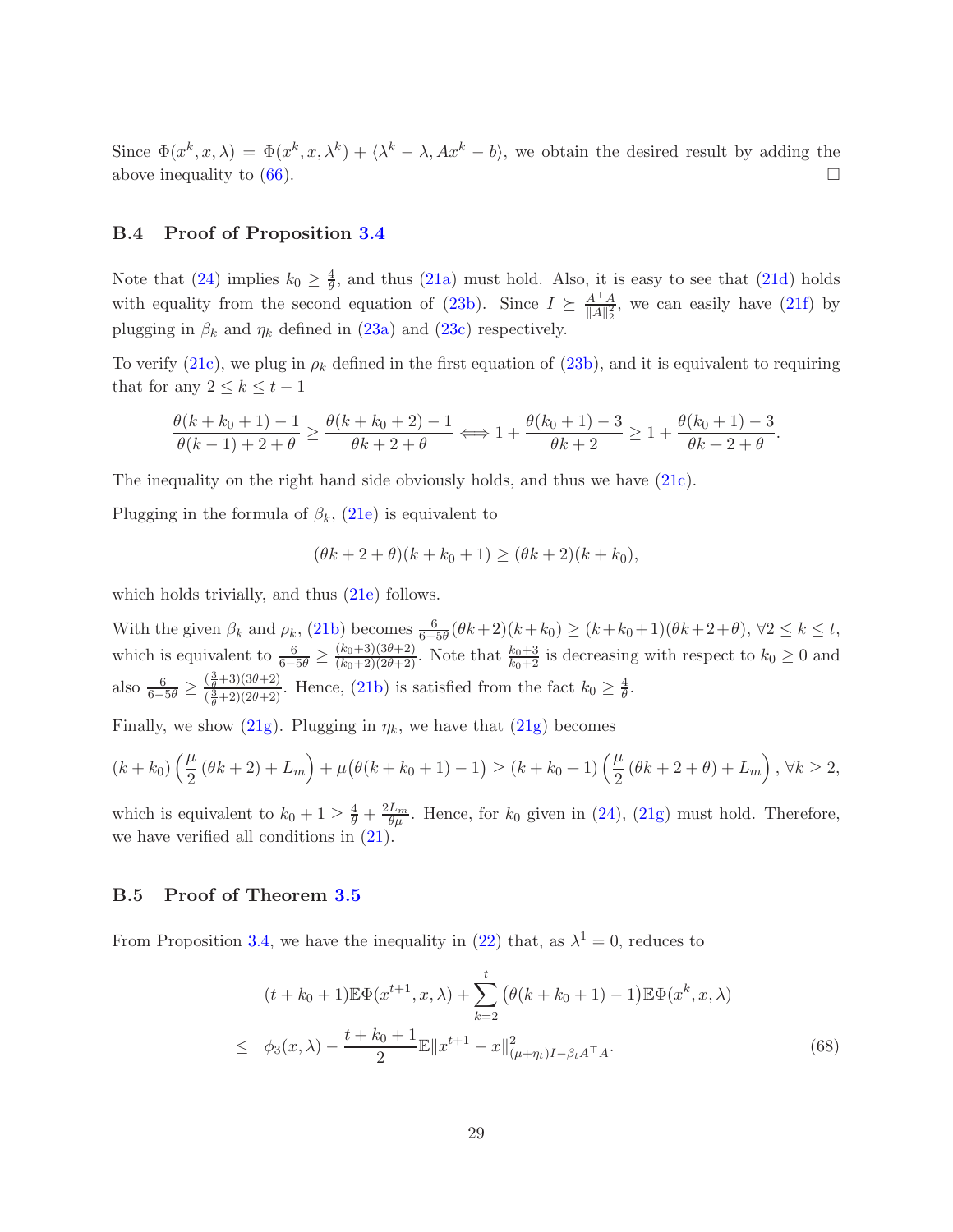For  $\rho \geq 1$ , we have

<span id="page-29-0"></span>
$$
(\mu + \eta_t)I - \beta_t A^\top A \succeq \left(\frac{(\rho - 1)\mu}{2\rho}(\theta t + \theta + 2) + \mu + L_m\right)I.
$$
\n(69)

Letting  $x = x^*$  and using the convexity of F, we have from [\(68\)](#page-28-0) and the above inequality that

$$
\mathbb{E}\left[F(\bar{x}^{t+1}) - F(x^*) - \langle \lambda, A\bar{x}^{t+1} - b \rangle\right] \le \frac{1}{T} \mathbb{E}\phi_3(x^*, \lambda), \forall \lambda,
$$
\n(70)

which together with Lemmas [1.2](#page-4-5) and [1.3](#page-4-6) with  $\gamma = \max(2||\lambda^*||, 1 + ||\lambda^*||)$  indicates [\(25\)](#page-10-9). In addition, note

$$
\Phi(x^{t+1}, x^*, \lambda^*) \ge \frac{\mu}{2} \|x^{t+1} - x^*\|^2.
$$

Hence, letting  $(x, \lambda) = (x^*, \lambda^*)$  in [\(68\)](#page-28-0) and using [\(5\)](#page-3-3), we have from [\(69\)](#page-29-0) that

$$
\frac{t+k_0+1}{2} \left( \frac{(\rho-1)\mu}{2\rho} (\theta t + \theta + 2) + 2\mu + L_m \right) \mathbb{E} \|x^{t+1} - x^*\|^2 \le \phi_3(x^*, \lambda^*),\tag{71}
$$

and the proof is completed.

# C Technical proofs: Section [4](#page-10-0)

In this section, we provide the proofs of the lemmas and theorems in section [4.](#page-10-0)

### C.1 Proof of Lemma [4.1](#page-12-2)

Note  $r^{k+1} - r^k = A(x^{k+1} - x^k) + B(y^{k+1} - y^k)$ . Hence by [\(6\)](#page-4-4), we have

<span id="page-29-1"></span>
$$
\left\langle A(x^{k+1}-x), -\beta r^k \right\rangle = -\beta \left\langle A(x^{k+1}-x), r^{k+1} \right\rangle + \beta \left\langle A(x^{k+1}-x), B(y^{k+1}-y^k) \right\rangle + \frac{\beta}{2} \left[ \|A(x^{k+1}-x)\|^2 - \|A(x^k-x)\|^2 + \|A(x^{k+1}-x^k)\|^2 \right].
$$
\n(72)

In addition,  $\langle A(x^{k+1}-x), \lambda^k \rangle = \langle A(x^{k+1}-x), \lambda^{k+1} + \rho r^{k+1} \rangle$ . Plugging this equation and [\(72\)](#page-29-1) into [\(45\)](#page-21-7) with  $x^o = x^k, \lambda^o = \lambda^k, x^+ = x^{k+1}, W = \eta_x I$  and taking expectation yield

<span id="page-29-2"></span>
$$
\mathbb{E}\left[F(x^{k+1}) - F(x) + \frac{\mu}{2}||x^{k+1} - x||^2 - \langle A(x^{k+1} - x), \lambda^{k+1} \rangle + (\beta - \rho)\langle A(x^{k+1} - x), r^{k+1} \rangle \right] \n+ \frac{1}{2}\mathbb{E}\left[||x^{k+1} - x||_P^2 - ||x^k - x||_P^2 + ||x^{k+1} - x^k||_{P-L_mI}^2\right] \n\leq (1 - \theta)\mathbb{E}\left[F(x^k) - F(x) + \frac{\mu}{2}||x^k - x||^2 - \langle A(x^k - x), \lambda^k - \beta r^k \rangle \right] \n+ \beta\mathbb{E}\left\langle A(x^{k+1} - x), B(y^{k+1} - y^k) \right\rangle,
$$
\n(73)

where  $P = \eta_x I - \beta A^\top A$ .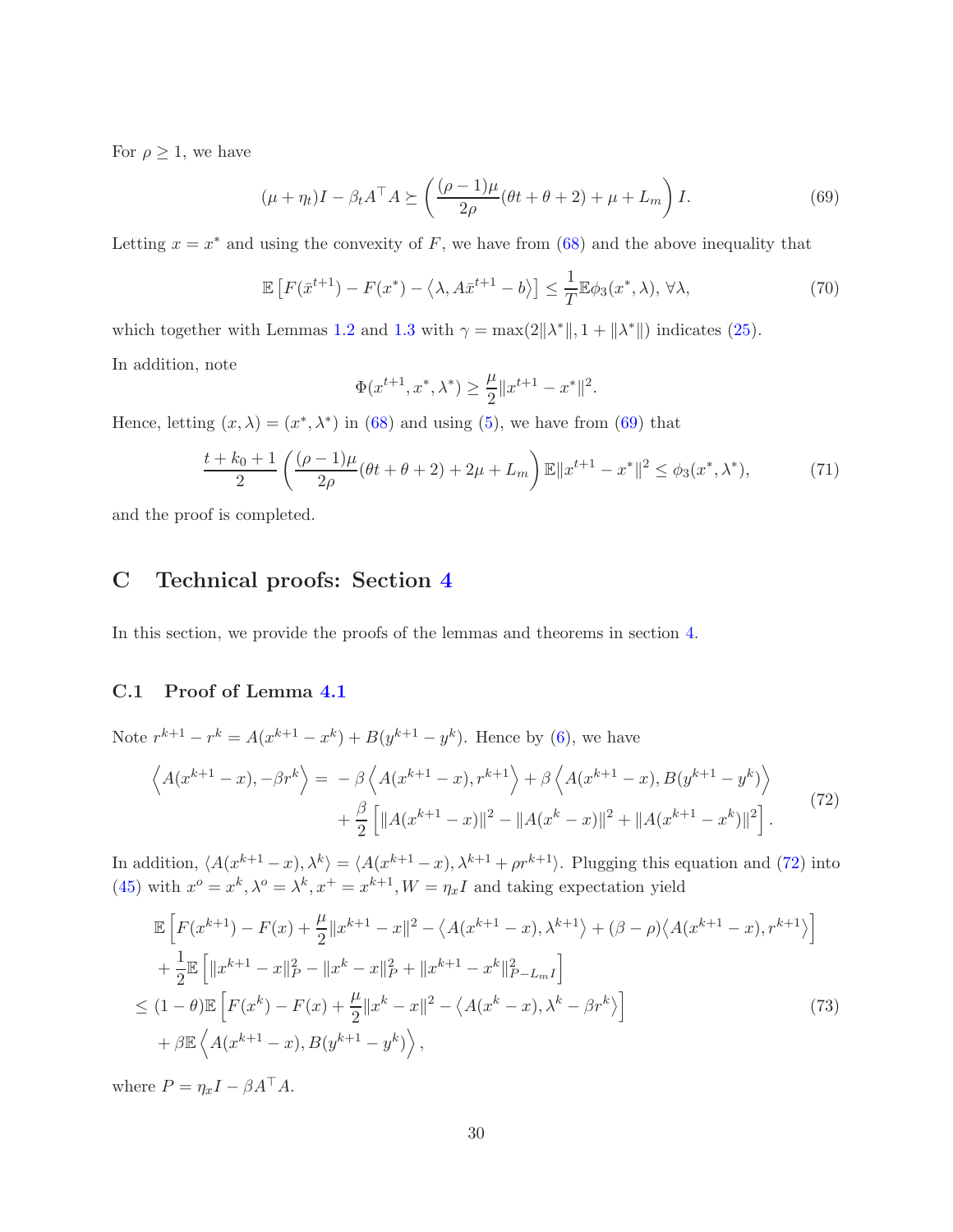From [\(30\)](#page-12-3), the optimality condition for  $\tilde{y}^{k+1}$  is

<span id="page-30-2"></span>
$$
\nabla h(\tilde{y}^{k+1}) - B^{\top} \lambda^k + \beta B^{\top} r^{k + \frac{1}{2}} + \eta_y(\tilde{y}^{k+1} - y^k) = 0.
$$
 (74)

Since  $\text{Prob}(y^{k+1} = \tilde{y}^{k+1}) = \theta$ ,  $\text{Prob}(y^{k+1} = y^k) = 1 - \theta$ , we have

$$
\mathbb{E}\left\langle y^{k+1} - y, \nabla h(y^{k+1}) - B^{\top} \lambda^k + \beta B^{\top} r^{k+\frac{1}{2}} + \eta_y(y^{k+1} - y^k) \right\rangle
$$
  
= 
$$
(1 - \theta) \mathbb{E}\left\langle y^k - y, \nabla h(y^k) - B^{\top} \lambda^k + \beta B^{\top} r^{k+\frac{1}{2}} \right\rangle,
$$

or equivalently,

<span id="page-30-0"></span>
$$
\mathbb{E}\left\langle y^{k+1} - y, \nabla h(y^{k+1}) - B^{\top}\lambda^{k+1} + (\beta - \rho)B^{\top}r^{k+1} - \beta B^{\top}B(y^{k+1} - y^k) + \eta_y(y^{k+1} - y^k)\right\rangle
$$
  
= 
$$
(1 - \theta)\mathbb{E}\left\langle y^k - y, \nabla h(y^k) - B^{\top}\lambda^k + \beta B^{\top}r^k\right\rangle + \beta(1 - \theta)\mathbb{E}\left\langle B(y^k - y), A(x^{k+1} - x^k)\right\rangle. (75)
$$

Recall  $Q = \eta_y I - \beta B^\top B$ . We have

$$
\left\langle y^{k+1} - y, -\beta B^{\top} B (y^{k+1} - y^k) + \eta_y (y^{k+1} - y^k) \right\rangle = \frac{1}{2} \left[ \|y^{k+1} - y\|_Q^2 - \|y^k - y\|_Q^2 + \|y^{k+1} - y^k\|_Q^2 \right].
$$

Therefore adding [\(75\)](#page-30-0) to [\(73\)](#page-29-2), noting  $Ax + By = b$ , and plugging [\(67\)](#page-27-1) with  $\rho_k = \rho$ , we have the desired result.

### C.2 Proof of Theorem [4.2](#page-13-0)

Before proving Theorem [4.2,](#page-13-0) we establish a few inequalities. First, using Young's inequality, we have the following results.

**Lemma C.1** For any  $\tau_1, \tau_2 > 0$ , it holds that

<span id="page-30-4"></span>
$$
\langle A(x^{k+1} - x^*), B(y^{k+1} - y^k) \rangle \le \frac{1}{2\tau_1} \|A(x^{k+1} - x^*)\|^2 + \frac{\tau_1}{2} \|B(y^{k+1} - y^k)\|^2,\tag{76}
$$

$$
\langle B(y^k - y^*), A(x^{k+1} - x^k) \rangle \le \frac{1}{2\tau_2} \|B(y^k - y^*)\|^2 + \frac{\tau_2}{2} \|A(x^{k+1} - x^k)\|^2. \tag{77}
$$

In addition, we are able to bound the  $\lambda$ -term by y-term and the residual r. The proofs are given in Appendix [C.4](#page-34-0) and [C.5.](#page-35-0)

<span id="page-30-3"></span>**Lemma C.2** For any  $\delta > 0$ , we have

<span id="page-30-5"></span><span id="page-30-1"></span>
$$
\mathbb{E}||B^{\top}(\lambda^{k+1} - \lambda^{*})||^{2} - (1 - \theta)(1 + \delta)\mathbb{E}||B^{\top}(\lambda^{k} - \lambda^{*})||^{2}
$$
\n
$$
\leq 4\mathbb{E}\left[L_{h}^{2}||y^{k+1} - y^{*}||^{2} + ||Q(y^{k+1} - y^{k})||^{2}\right] + 2(\beta - \rho)^{2}\mathbb{E}||B^{\top}r^{k+1}||^{2}
$$
\n
$$
+2\rho^{2}(1 - \theta)(1 + \frac{1}{\delta})\mathbb{E}\left[||B^{\top}r^{k+1}||^{2} + ||B^{\top}B(y^{k+1} - y^{k})||^{2}\right].
$$
\n(78)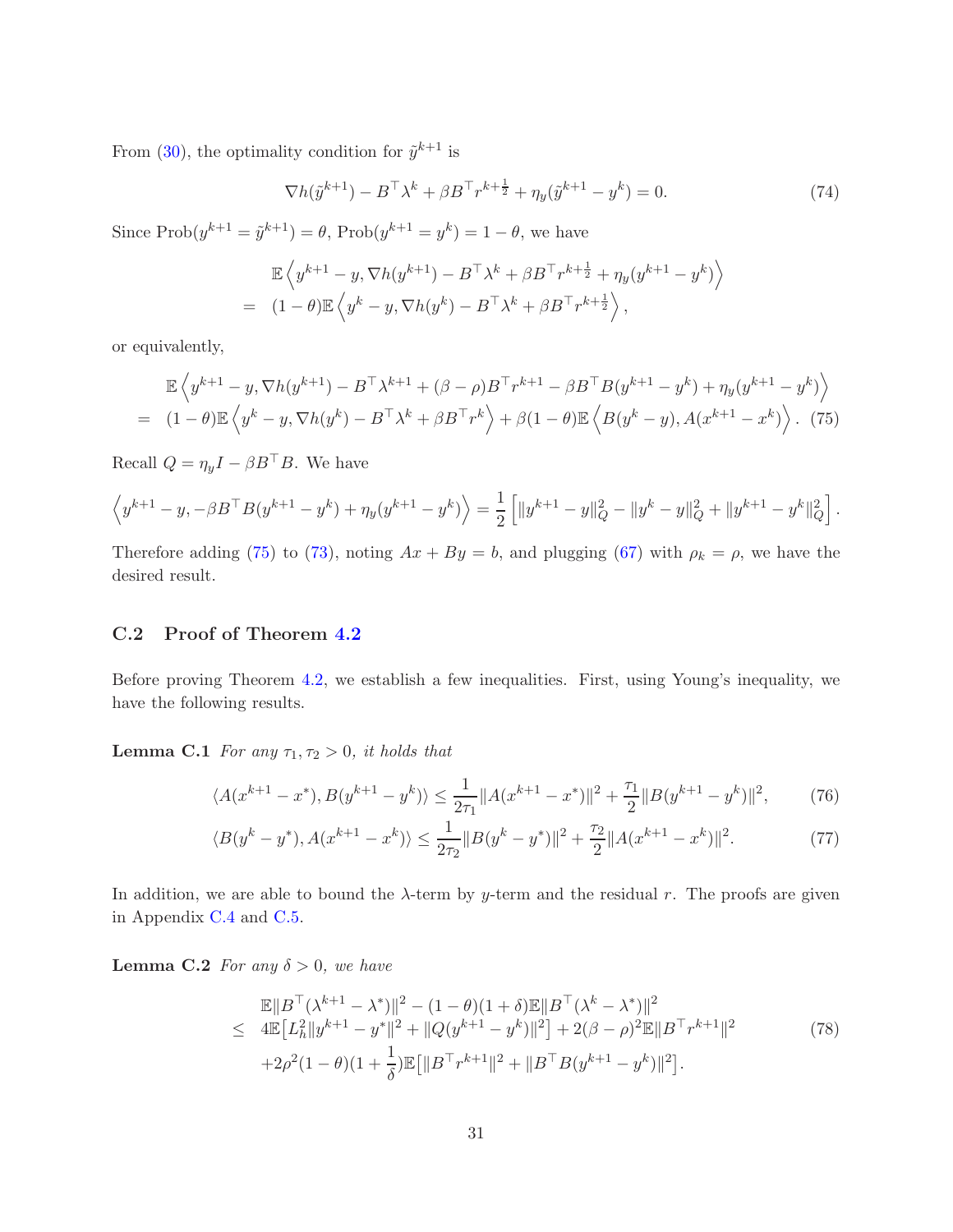Lemma C.3 Assume [\(38\)](#page-13-1). Then

<span id="page-31-3"></span>
$$
\frac{\sigma_{\min}(BB^{\top})}{2} [\|\lambda^{k+1} - \lambda^*\|^2 - (1 - \theta)\|\lambda^k - \lambda^*\|^2 + \frac{1}{\theta}\|\lambda^{k+1} - \lambda^k\|^2] \leq \|B^{\top}(\lambda^{k+1} - \lambda^*)\|^2 - (1 - \theta)(1 + \delta) \|B^{\top}(\lambda^k - \lambda^*)\|^2 + \kappa \|B^{\top}(\lambda^{k+1} - \lambda^k)\|^2, \tag{79}
$$

<span id="page-31-2"></span>where  $\sigma_{\min}(BB^{\top})$  denotes the smallest singular value of  $BB^{\top}$ .

**Lemma C.4** Let  $c, \delta, \tau_1, \tau_2$  and  $\kappa$  be constants satisfying the conditions in Theorem [4.2.](#page-13-0) Then

<span id="page-31-0"></span>
$$
\beta \mathbb{E} \langle A(x^{k+1} - x^*), B(y^{k+1} - y^k) \rangle + \beta (1 - \theta) \mathbb{E} \langle B(y^k - y^*), A(x^{k+1} - x^k) \rangle \n+ \frac{c}{2} \sigma_{\min} (BB^{\top}) \mathbb{E} \left[ \| \lambda^{k+1} - \lambda^* \|^2 - (1 - \theta) \| \lambda^k - \lambda^* \|^2 + \frac{1}{\theta} \| \lambda^{k+1} - \lambda^k \|^2 \right] \n\leq \frac{1}{2} \mathbb{E} \| x^{k+1} - x^k \|^2_{P-L_m I} + \frac{\beta}{2\tau_1} \mathbb{E} \| A(x^{k+1} - x^*) \|^2 \n+ \frac{1}{2} \mathbb{E} \| y^{k+1} - y^k \|^2_Q + \frac{\beta (1 - \theta)}{2\tau_2} \mathbb{E} \| B(y^k - y^*) \|^2 + 4cL_h^2 \mathbb{E} \| y^{k+1} - y^* \|^2 \n+ \left[ c\rho^2 \left( \kappa + 2(1 - \theta)(1 + \frac{1}{\delta}) \right) + 2c(\beta - \rho)^2 \right] \mathbb{E} \| B^{\top} r^{k+1} \|^2.
$$
\n(80)

Now we are ready to show Theorem [4.2.](#page-13-0)

Proof. [of Theorem [4.2\]](#page-13-0)

Letting  $(x, y, \lambda) = (x^*, y^*, \lambda^*)$  in [\(34\)](#page-13-4), plugging [\(32\)](#page-11-2) into it, and noting  $Ax^* + By^* = b$ , we have

<span id="page-31-1"></span>
$$
\mathbb{E}\Psi(z^{k+1},z^*) + (\beta - \rho)\mathbb{E}||r^{k+1}||^2 + \mathbb{E}\left[\Delta_P(x^{k+1},x^k,x^*) - \frac{L_m}{2}||x^{k+1} - x^k||^2\right] \n+ \mathbb{E}\Delta_Q(y^{k+1},y^k,y^*) + \frac{\mu}{2}\mathbb{E}||x^{k+1} - x^*||^2 + \frac{1}{\rho}\mathbb{E}\Delta(\lambda^{k+1},\lambda^k,\lambda^*) \n\leq (1-\theta)\mathbb{E}\Psi(z^k,z^*) + \beta(1-\theta)\mathbb{E}||r^k||^2 + \frac{1-\theta}{\rho}\mathbb{E}\Delta(\lambda^k,\lambda^{k-1},\lambda^*) + \frac{\mu(1-\theta)}{2}\mathbb{E}||x^k - x^*||^2 \n+ \beta\mathbb{E}\langle A(x^{k+1} - x^*),B(y^{k+1} - y^k)\rangle + \beta(1-\theta)\mathbb{E}\langle B(y^k - y^*),A(x^{k+1} - x^k)\rangle, \tag{81}
$$

where  $\Psi$  is defined in [\(36\)](#page-13-5). Note

$$
\frac{1}{\rho} \Delta(\lambda^{k+1}, \lambda^k, \lambda^*)
$$
\n
$$
= \frac{1}{2\rho} \left[ \| \lambda^{k+1} - \lambda^* \|^2 - (1 - \theta) \| \lambda^k - \lambda^* \|^2 + \frac{1}{\theta} \| \lambda^{k+1} - \lambda^k \|^2 \right] - \frac{\rho}{2} (\frac{1}{\theta} - 1) \| r^{k+1} \|^2 - \frac{\theta}{2\rho} \| \lambda^k - \lambda^* \|^2,
$$

and

$$
\frac{1-\theta}{\rho} \Delta(\lambda^k, \lambda^{k-1}, \lambda^*)
$$
\n
$$
= \frac{1}{2\rho} [\|\lambda^k - \lambda^*\|^2 - (1-\theta)\|\lambda^{k-1} - \lambda^*\|^2 + \frac{1}{\theta}\|\lambda^k - \lambda^{k-1}\|^2] - \frac{\rho}{2}(\frac{1}{\theta} - (1-\theta))\|r^k\|^2 - \frac{\theta}{2\rho}\|\lambda^k - \lambda^*\|^2.
$$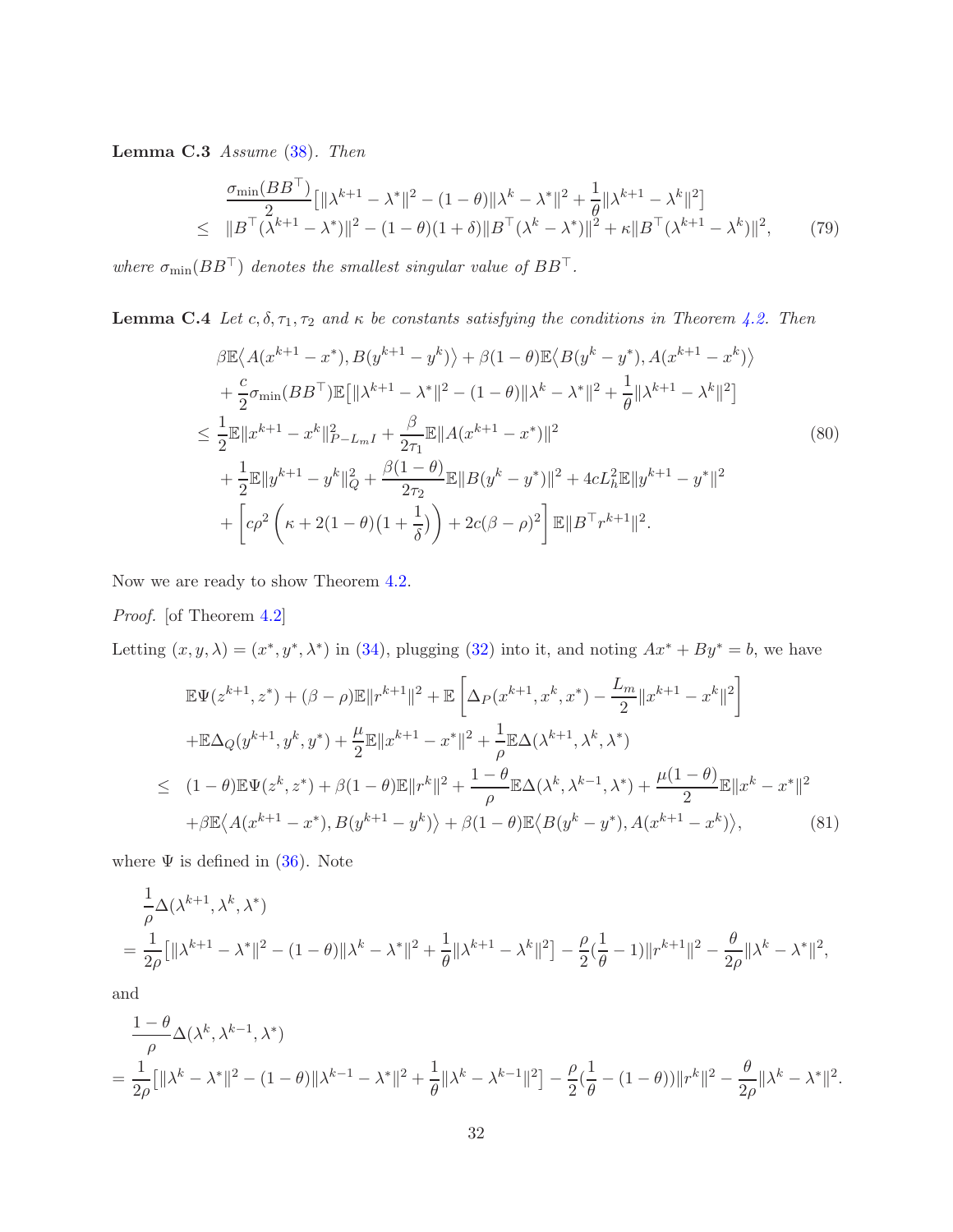Adding [\(80\)](#page-31-0) to [\(81\)](#page-31-1) and plugging the above two equations yield

$$
\mathbb{E}\Psi(z^{k+1},z^*) + (\beta - \rho)\mathbb{E}||r^{k+1}||^2 + \mathbb{E}\left[\Delta_P(x^{k+1},x^k,x^*) - \frac{L_m}{2}||x^{k+1} - x^k||^2\right] \n+ \mathbb{E}\Delta_Q(y^{k+1},y^k,y^*) + \frac{\mu}{2}\mathbb{E}||x^{k+1} - x^*||^2 - \frac{\rho}{2}(\frac{1}{\theta}-1)\mathbb{E}||r^{k+1}||^2 - \frac{\theta}{2\rho}\mathbb{E}||\lambda^k - \lambda^*||^2 \n+ \left(\frac{1}{2\rho} + \frac{c}{2}\sigma_{\min}(BB^\top)\right)\mathbb{E}\left[||\lambda^{k+1} - \lambda^*||^2 - (1-\theta)||\lambda^k - \lambda^*||^2 + \frac{1}{\theta}||\lambda^{k+1} - \lambda^k||^2\right] \n\leq (1-\theta)\mathbb{E}\Psi(z^k,z^*) + \beta(1-\theta)\mathbb{E}||r^k||^2 - \frac{\rho}{2}(\frac{1}{\theta}-(1-\theta))\mathbb{E}||r^k||^2 - \frac{\theta}{2\rho}\mathbb{E}||\lambda^k - \lambda^*||^2 \n+ \frac{1}{2\rho}\mathbb{E}\left[||\lambda^k - \lambda^*||^2 - (1-\theta)||\lambda^{k-1} - \lambda^*||^2 + \frac{1}{\theta}||\lambda^k - \lambda^{k-1}||^2\right] \n+ \frac{\mu(1-\theta)}{2}\mathbb{E}||x^k - x^*||^2 + \frac{1}{2}\mathbb{E}||x^{k+1} - x^k||^2_{P-L_mI} + \frac{\beta}{2\tau_1}\mathbb{E}||A(x^{k+1} - x^*)||^2 \n+ \frac{1}{2}\mathbb{E}||y^{k+1} - y^k||^2_{Q} + \frac{\beta(1-\theta)}{2\tau_2}\mathbb{E}||B(y^k - y^*)||^2 + 4cL_h^2\mathbb{E}||y^{k+1} - y^*||^2 \n+ \left[c\rho^2\left(\kappa + 2(1-\theta)(1+\frac{1}{\delta})\right) + 2c(\beta - \rho)^2\right]\mathbb{E}||B^\top r^{k+1}||^2.
$$

Using the definition in [\(2\)](#page-3-4) to expand  $\Delta_P(x^{k+1}, x^k, x^*)$  and  $\Delta_Q(y^{k+1}, y^k, y^*)$  in the above inequality, and then rearranging terms, we have

<span id="page-32-0"></span>
$$
\mathbb{E}\Psi(z^{k+1},z^*) + ((\beta - \rho) - \frac{\rho}{2}(\frac{1}{\theta} - 1)) \mathbb{E}||r^{k+1}||^2 \n- \left[ c\rho^2 \left( \kappa + 2(1 - \theta)(1 + \frac{1}{\delta}) \right) + 2c(\beta - \rho)^2 \right] \mathbb{E}||B^\top r^{k+1}||^2 \n+ \mathbb{E} \left[ \frac{1}{2} ||x^{k+1} - x^*||_P^2 + \frac{\mu}{2} ||x^{k+1} - x^*||^2 - \frac{\beta}{2\tau_1} ||A(x^{k+1} - x^*)||^2 \right] \n+ \mathbb{E} \left[ \frac{1}{2} ||y^{k+1} - y^*||_Q^2 - 4cL_h^2 ||y^{k+1} - y^*||^2 \right] \n+ \left( \frac{1}{2\rho} + \frac{c}{2}\sigma_{\min}(BB^\top) \right) \mathbb{E}[\|\lambda^{k+1} - \lambda^*||^2 - (1 - \theta)||\lambda^k - \lambda^*||^2 + \frac{1}{\theta} ||\lambda^{k+1} - \lambda^k||^2] \n\leq (1 - \theta) \mathbb{E}\Psi(z^k, z^*) + \beta(1 - \theta) \mathbb{E}||r^k||^2 - \frac{\rho}{2}(\frac{1}{\theta} - (1 - \theta)) \mathbb{E}||r^k||^2 + \frac{1}{2} \mathbb{E}||x^k - x^*||_P^2 \n+ \frac{\mu(1 - \theta)}{2} \mathbb{E}||x^k - x^*||^2 + \frac{1}{2} \mathbb{E}||y^k - y^*||_Q^2 + \frac{\beta(1 - \theta)}{2\tau_2} \mathbb{E}||B(y^k - y^*)||^2 \n+ \frac{1}{2\rho} \mathbb{E}[\|\lambda^k - \lambda^*||^2 - (1 - \theta)||\lambda^{k-1} - \lambda^*||^2 + \frac{1}{\theta}||\lambda^k - \lambda^{k-1}||^2].
$$
\n(82)

Since  $\rho=\theta\beta,$  it holds

$$
(\beta - \rho) - \frac{\rho}{2}(\frac{1}{\theta} - 1) = \frac{\beta - \rho}{2}, \quad \beta(1 - \theta) - \frac{\rho}{2}(\frac{1}{\theta} - (1 - \theta)) \le \frac{\beta(1 - \theta)}{2},
$$

<span id="page-32-1"></span>and thus the inequality [\(82\)](#page-32-0) implies

$$
\mathbb{E}\Psi(z^{k+1},z^*) + \frac{\beta-\rho}{2}\mathbb{E}||r^{k+1}||^2 - \left[c\rho^2\left(\kappa + 2(1-\theta)(1+\frac{1}{\delta})\right) + 2c(\beta-\rho)^2\right]\mathbb{E}||B\top r^{k+1}||^2
$$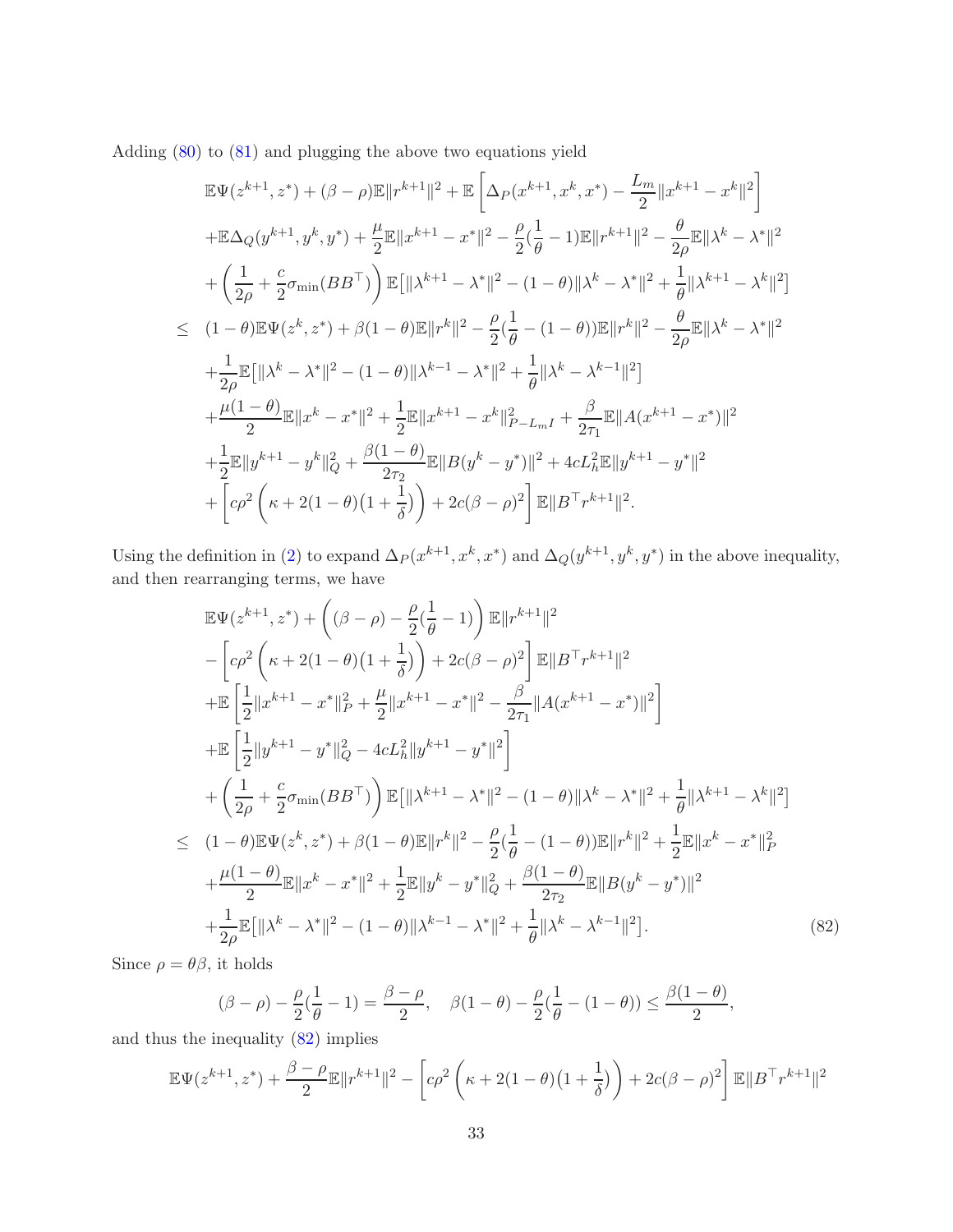$$
+ \mathbb{E}\left[\frac{1}{2}||x^{k+1} - x^*||_P^2 + \frac{\mu}{2}||x^{k+1} - x^*||^2 - \frac{\beta}{2\tau_1}||A(x^{k+1} - x^*)||^2\right] + \mathbb{E}\left[\frac{1}{2}||y^{k+1} - y^*||_Q^2 - 4cL_h^2||y^{k+1} - y^*||^2\right] + \left(\frac{1}{2\rho} + \frac{c}{2}\sigma_{\min}(BB^\top)\right) \mathbb{E}\left[||\lambda^{k+1} - \lambda^*||^2 - (1-\theta)||\lambda^k - \lambda^*||^2 + \frac{1}{\theta}||\lambda^{k+1} - \lambda^k||^2\right] \leq \psi(z^k, z^*; P, Q, \beta, \rho, c, \tau_2),
$$
\n(83)

where  $\psi$  is defined in [\(37\)](#page-13-6).

From [\(33\)](#page-12-4), it follows that

<span id="page-33-0"></span>
$$
(1 - \alpha)\Psi(z^{k+1}, z^*) + \frac{\alpha\mu}{2} \|x^{k+1} - x^*\|^2 + \alpha\nu \|y^{k+1} - y^*\|^2 \le \Psi(z^{k+1}, z^*). \tag{84}
$$

In addition, note that

$$
\begin{array}{rcl} \|r^{k+1}\|^2&=&\|Ax^{k+1}+By^{k+1}-(Ax^*+By^*)\|^2\\&\leq& 2\|A\|_2^2\|x^{k+1}-x^*\|^2+2\|B\|_2^2\|y^{k+1}-y^*\|^2\\&\leq& \gamma\left(\frac{\alpha\mu}{4}\|x^{k+1}-x^*\|^2+\frac{\alpha\nu}{4}\|y^{k+1}-y^*\|^2\right), \end{array}
$$

and thus

<span id="page-33-1"></span>
$$
\frac{1}{\gamma} \|r^{k+1}\|^2 \le \frac{\alpha \mu}{4} \|x^{k+1} - x^*\|^2 + \frac{\alpha \nu}{4} \|y^{k+1} - y^*\|^2. \tag{85}
$$

Adding  $(84)$  and  $(85)$  to  $(83)$  gives the desired result.

### C.3 Proof of Theorem [4.3](#page-14-1)

From  $0 < \alpha < \theta$ , the full row-rankness of B, and the conditions in [\(41\)](#page-14-3), it is easy to see that  $\eta > 1$ . Next we find lower bounds of the terms on the left hand of [\(40\)](#page-13-7). Since  $\eta \leq \frac{1-\alpha}{1-\theta}$  $\frac{1-\alpha}{1-\theta}$ , we have

<span id="page-33-2"></span>
$$
\eta(1-\theta)\Psi(z^{k+1},z^*) \le (1-\alpha)\Psi(z^{k+1},z^*). \tag{86}
$$

Note  $||A||_2 \leq 1$  and

$$
\left(\frac{\alpha\mu}{2}+\mu-\frac{\beta}{\tau_1}\right)I \succeq \frac{\frac{\alpha\mu}{2}+\theta\mu-\frac{\beta}{\tau_1}}{\eta_x+\mu(1-\theta)}(\eta_xI-\beta A^\top A)+\frac{\frac{\alpha\mu}{2}+\theta\mu-\frac{\beta}{\tau_1}}{\eta_x+\mu(1-\theta)}\mu(1-\theta)I+\mu(1-\theta)I.
$$

Hence, from  $\eta \leq 1 +$  $\frac{\alpha\mu}{2}+\theta\mu-\frac{\beta}{\tau_1}$  and  $P=\eta_xI-\beta A^{\top}A$ , it follows that

$$
\eta \|x^{k+1} - x^*\|_{P+\mu(1-\theta)I}^2 \le \|x^{k+1} - x^*\|_{P+(\frac{\alpha\mu}{2}+\mu)I - \frac{\beta}{\tau_1}A^\top A}^2. \tag{87}
$$

Similarly, since

$$
\left(\frac{3\alpha\nu}{2}-8cL_{h}^{2}\right)I\succeq\frac{\frac{3\alpha\nu}{2}-8cL_{h}^{2}-\frac{\beta(1-\theta)}{\tau_{2}}}{\eta_{y}+\frac{\beta(1-\theta)}{\tau_{2}}}(\eta_{y}I-\beta B^{\top}B)+\frac{\frac{3\alpha\nu}{2}-8cL_{h}^{2}-\frac{\beta(1-\theta)}{\tau_{2}}}{\eta_{y}+\frac{\beta(1-\theta)}{\tau_{2}}}\frac{\beta(1-\theta)}{\tau_{2}}I+\frac{\beta(1-\theta)}{\tau_{2}}I,
$$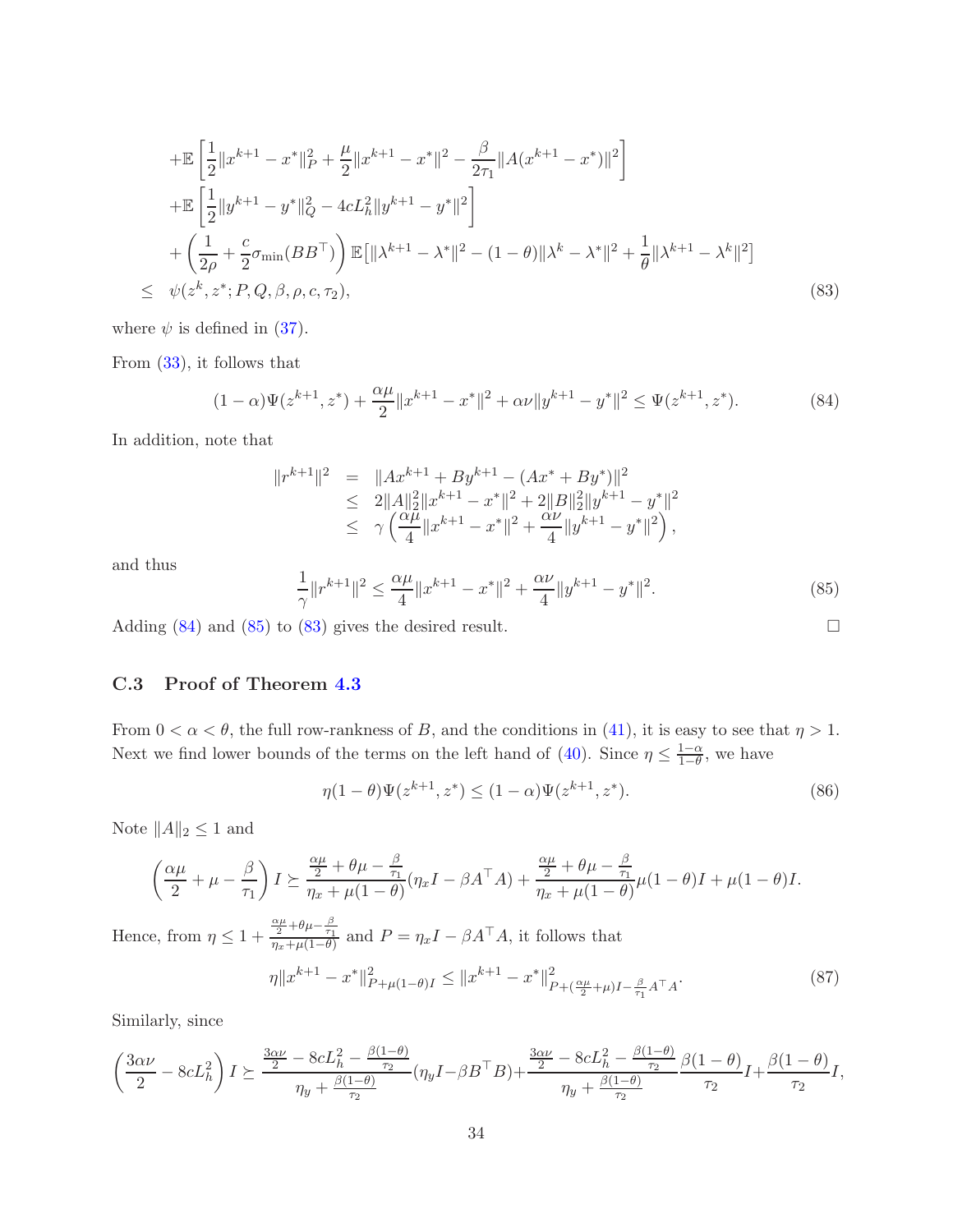$Q = \eta_y I - \beta B^{\top} B$ , and  $B^{\top} B \preceq I$ , we have

$$
\eta \|y^{k+1} - y^*\|_{Q + \frac{\beta(1-\theta)}{r_2}B^\top B}^2 \le \|y^{k+1} - y^*\|_{Q + (\frac{3\alpha\nu}{2} - 8cL_h^2)I}^2. \tag{88}
$$

For the r-term, we note from the definition of  $\eta$  that

$$
\eta \frac{\beta(1-\theta)}{2} \leq \left(\frac{\beta(1-\theta)}{2} + \frac{1}{\gamma}\right) - \left(c\rho^2\left(\kappa + 2(1-\theta)(1+\frac{1}{\delta})\right) + 2c(\beta-\rho)^2\right).
$$

In addition, since  $||B||_2 \leq 1$ , it holds  $||B<sup>T</sup>r<sup>k+1</sup>|| \leq ||r<sup>k+1</sup>||$ , and thus

$$
\eta \frac{\beta(1-\theta)}{2} \|r^{k+1}\|^2 \le \left(\frac{\beta(1-\theta)}{2} + \frac{1}{\gamma}\right) \|r^{k+1}\|^2 - \left(c\rho^2\left(\kappa + 2(1-\theta)(1+\frac{1}{\delta})\right) + 2c(\beta-\rho)^2\right) \|B^\top r^{k+1}\|^2. \tag{89}
$$

Finally, it is obvious to have

<span id="page-34-1"></span>
$$
\frac{\eta}{2\rho} \left[ \|\lambda^{k+1} - \lambda^*\|^2 - (1 - \theta)\|\lambda^k - \lambda^*\|^2 + \frac{1}{\theta}\|\lambda^{k+1} - \lambda^k\|^2 \right] \le \left( \frac{1}{2\rho} + \frac{c}{2}\sigma_{\min}(BB^\top) \right) \left[ \|\lambda^{k+1} - \lambda^*\|^2 - (1 - \theta)\|\lambda^k - \lambda^*\|^2 + \frac{1}{\theta}\|\lambda^{k+1} - \lambda^k\|^2 \right].
$$
\n(90)

<span id="page-34-0"></span>Therefore, we obtain [\(42\)](#page-14-0) by the definition of  $\psi$  and adding [\(86\)](#page-33-2) through [\(90\)](#page-34-1).

### C.4 Proof of Lemma [C.2](#page-30-1)

Let  $\tilde{\lambda}^{k+1} = \lambda^k - \rho(Ax^{k+1} + B\tilde{y}^{k+1} - b)$ . Then from the update of y, we have

<span id="page-34-2"></span>
$$
\mathbb{E}||B^{\top}(\lambda^{k+1} - \lambda^{*})||^{2}
$$
  
=  $\theta \mathbb{E}||B^{\top}(\tilde{\lambda}^{k+1} - \lambda^{*})||^{2} + (1 - \theta)\mathbb{E}||B^{\top}(\lambda^{k} - \lambda^{*} - \rho(Ax^{k+1} + By^{k} - b))||^{2}.$  (91)

Below we bound the two terms on the right hand side of [\(91\)](#page-34-2). First, the definition of  $\tilde{\lambda}^{k+1}$  together with  $(74)$  implies

$$
B^{\top} \tilde{\lambda}^{k+1} = \nabla h(\tilde{y}^{k+1}) + Q(\tilde{y}^{k+1} - y^k) + (\beta - \rho)B^{\top} (Ax^{k+1} + B\tilde{y}^{k+1} - b).
$$
 (92)

,

Hence, by the Young's inequality and the condition in [\(32b\)](#page-11-3), we have

<span id="page-34-3"></span>
$$
\theta \mathbb{E} \| B^{\top} (\tilde{\lambda}^{k+1} - \lambda^*) \|^2
$$
  
\n
$$
\leq 2\theta \mathbb{E} \| \nabla h(\tilde{y}^{k+1}) - \nabla h(y^*) + Q(\tilde{y}^{k+1} - y^k) \|^2 + 2\theta(\beta - \rho)^2 \mathbb{E} \| B^{\top} (Ax^{k+1} + B\tilde{y}^{k+1} - b) \|^2.
$$
\n
$$
(93)
$$

Since  $\text{Prob}(y^{k+1} = \tilde{y}^{k+1}) = \theta$  and  $\text{Prob}(y^{k+1} = y^k) = 1 - \theta$ , it follows that

$$
\mathbb{E} \|\nabla h(y^{k+1}) - \nabla h(y^*) + Q(y^{k+1} - y^k)\|^2
$$
  
=  $\theta \mathbb{E} \|\nabla h(\tilde{y}^{k+1}) - \nabla h(y^*) + Q(\tilde{y}^{k+1} - y^k)\|^2 + (1 - \theta) \mathbb{E} \|\nabla h(y^k) - \nabla h(y^*)\|^2$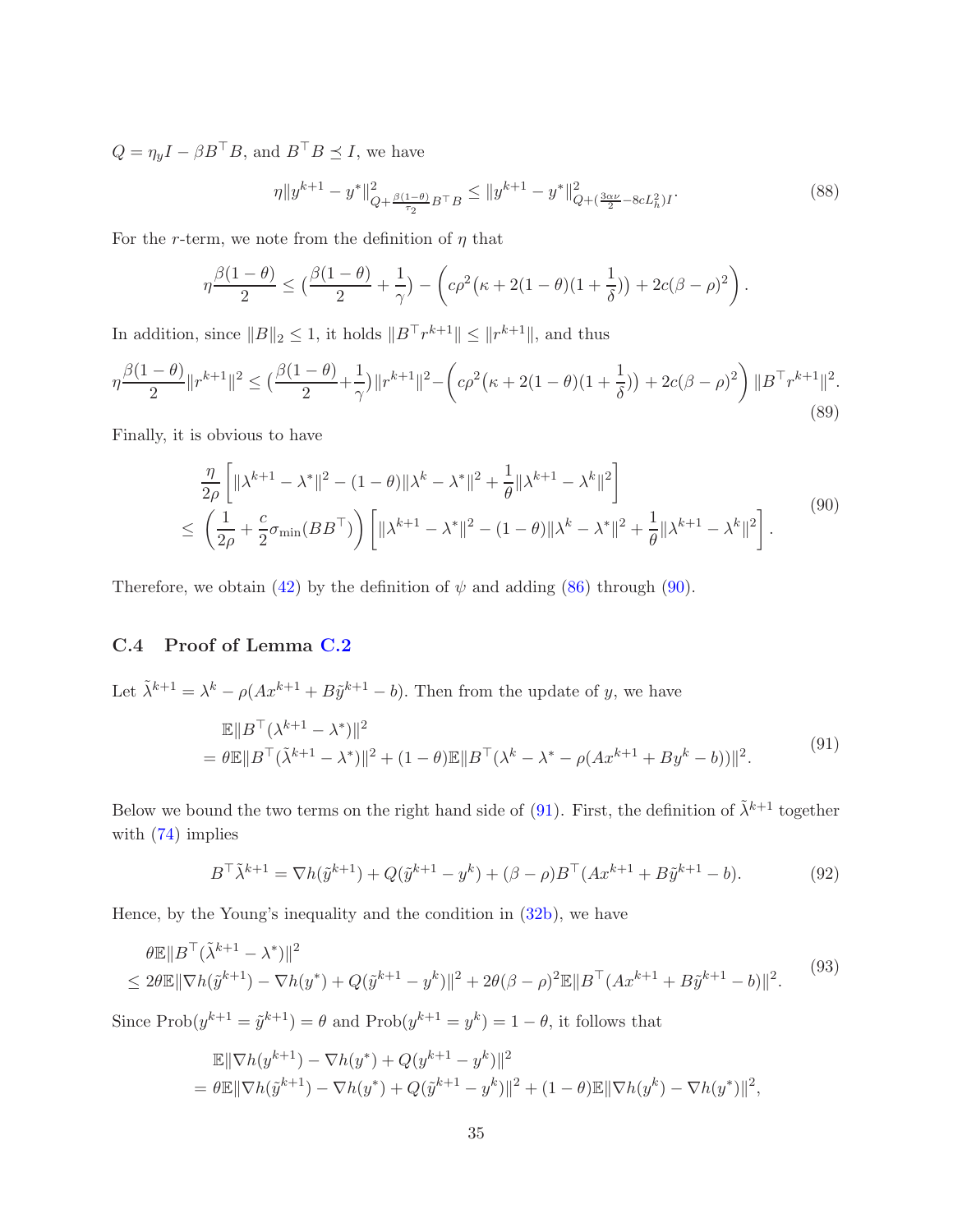and thus

$$
\theta \mathbb{E} \|\nabla h(\tilde{y}^{k+1}) - \nabla h(y^*) + Q(\tilde{y}^{k+1} - y^k)\|^2 \le \mathbb{E} \|\nabla h(y^{k+1}) - \nabla h(y^*) + Q(y^{k+1} - y^k)\|^2.
$$

Similarly,

$$
\theta(\beta - \rho)^2 \mathbb{E} ||B^{\top} (Ax^{k+1} + B\tilde{y}^{k+1} - b)||^2 \leq (\beta - \rho)^2 \mathbb{E} ||B^{\top} (Ax^{k+1} + By^{k+1} - b)||^2.
$$

Plugging the above two equations into [\(93\)](#page-34-3) and applying the Young's inequality and also the Lipschitz continuity of  $\nabla h$  give

<span id="page-35-1"></span>
$$
\theta \mathbb{E} \|B^{\top} (\tilde{\lambda}^{k+1} - \lambda^*)\|^2 \le 4 \mathbb{E} \left[L_h^2 \|y^{k+1} - y^*\|^2 + \|Q(y^{k+1} - y^k)\|^2\right] + 2(\beta - \rho)^2 \mathbb{E} \|B^{\top} r^{k+1}\|^2. \tag{94}
$$

In addition, from the Young's inequality, it follows for any  $\delta > 0$  that

$$
||B^{\top}(\lambda^{k}-\lambda^{*}-\rho(Ax^{k+1}+By^{k}-b))||^{2} \leq (1+\delta)||B^{\top}(\lambda^{k}-\lambda^{*})||^{2}+\rho^{2}(1+\frac{1}{\delta})||B^{\top}(Ax^{k+1}+By^{k}-b)||^{2}.
$$

Note  $||B^{\top}(Ax^{k+1} + By^k - b)||^2 \leq 2||B^{\top}r^{k+1}||^2 + 2||B^{\top}B(y^{k+1} - y^k)||^2$ . Therefore, plugging [\(94\)](#page-35-1) and the above two inequalites into [\(91\)](#page-34-2), we complete the proof.

### <span id="page-35-0"></span>C.5 Proof of Lemma [C.3](#page-30-3)

It is straightforward to verify

$$
||B^{\top}(\lambda^{k+1} - \lambda^{*})||^{2} - (1 - \theta)(1 + \delta)||B^{\top}(\lambda^{k} - \lambda^{*})||^{2} + \kappa||B^{\top}(\lambda^{k+1} - \lambda^{k})||^{2}
$$
  
=  $\begin{bmatrix} \lambda^{k+1} - \lambda^{*} \\ \lambda^{k+1} - \lambda^{k} \end{bmatrix}^{\top} \begin{bmatrix} (1 - (1 - \theta)(1 + \delta)) & (1 - \theta)(1 + \delta) \\ (1 - \theta)(1 + \delta) & (\kappa - (1 - \theta)(1 + \delta)) \end{bmatrix} \otimes BB^{\top} \begin{bmatrix} (\lambda^{k+1} - \lambda^{*}) \\ (\lambda^{k+1} - \lambda^{k}) \end{bmatrix},$ 

and

$$
\begin{aligned}\n&\left[\begin{array}{cc} \lambda^{k+1} - \lambda^* \\ \lambda^{k+1} - \lambda^k \end{array}\right]^\top \left[\begin{array}{cc} \theta & (1-\theta) \\ (1-\theta) & (\frac{1}{\theta} - (1-\theta)) \end{array}\right] \otimes I \left[\begin{array}{cc} \lambda^{k+1} - \lambda^* \\ \lambda^{k+1} - \lambda^k \end{array}\right] \\
&= \left[\|\lambda^{k+1} - \lambda^*\|^2 - (1-\theta)\|\lambda^k - \lambda^*\|^2 + \frac{1}{\theta}\|\lambda^{k+1} - \lambda^k\|^2\right].\n\end{aligned}
$$

Hence, we have the desired result from [\(38\)](#page-13-1) and the inequality  $U \otimes V \succeq \sigma_{\min}(V)U \otimes I$  for any PSD matrices  $U$  and  $V$ .

### C.6 Proof of Lemma [C.4](#page-31-2)

From [\(39a\)](#page-13-3) and [\(39b\)](#page-13-3), we have

$$
\beta(1-\theta)\frac{\tau_2}{2}||A(x^{k+1}-x^k)||^2 \le \frac{1}{2}||x^{k+1}-x^k||^2_{P-L_m},
$$